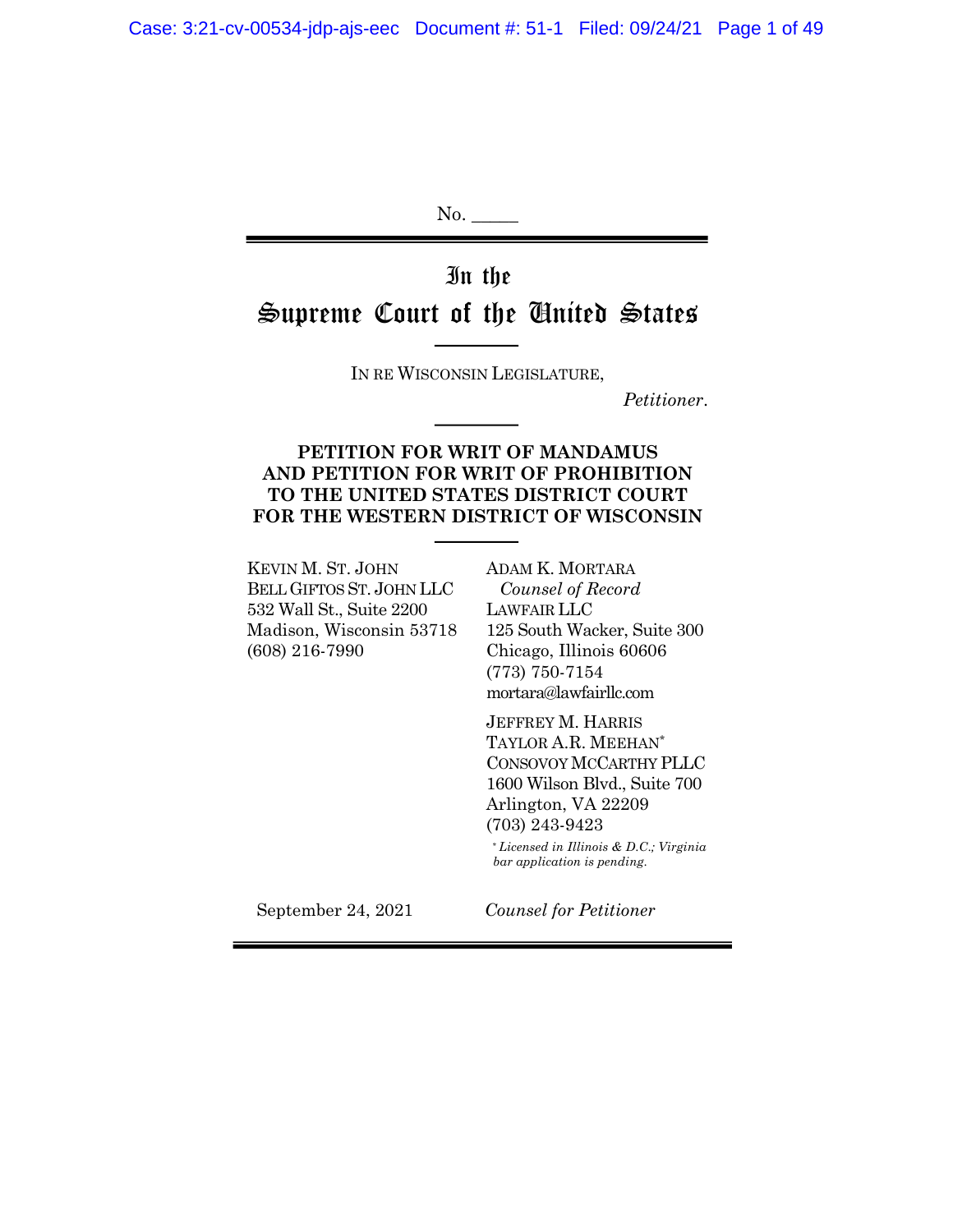i

#### **QUESTIONS PRESENTED**

Less than 24 hours after the 2020 census data was released, plaintiffs filed redistricting litigation premised on the theory that Wisconsin is incapable of redistricting. The Legislature immediately moved to dismiss for lack of an Article III case or controversy. Before the motions could even be fully briefed, the three-judge federal district court denied the Legislature's motion. Citing a "historical pattern" of federal court involvement in Wisconsin redistricting and an "urgent requirement of prompt action," the court asserted that it "must prepare now to resolve the redistricting dispute, should the state fail to establish new maps in time for the 2022 elections." Pet.App.10. The next elections are nearly a year away, the Legislature is drawing new districts, there is no legislative impasse, and the Wisconsin Supreme Court has agreed to resolve any disputes about the new maps.

The questions presented are:

(1) Does a federal court clearly and indisputably transgress its Article III judicial power by exercising jurisdiction over a redistricting dispute challenging old districts based on new census data, when the State is actively redrawing those old districts based on that new census data as required by state law?

(2) Does a federal court clearly and indisputably transgress its Article III judicial power, as well as principles of federalism and comity, when it refuses to defer consideration of a redistricting dispute to the legislature and state supreme court on the assumption that multiple branches of state government will fail to timely redistrict?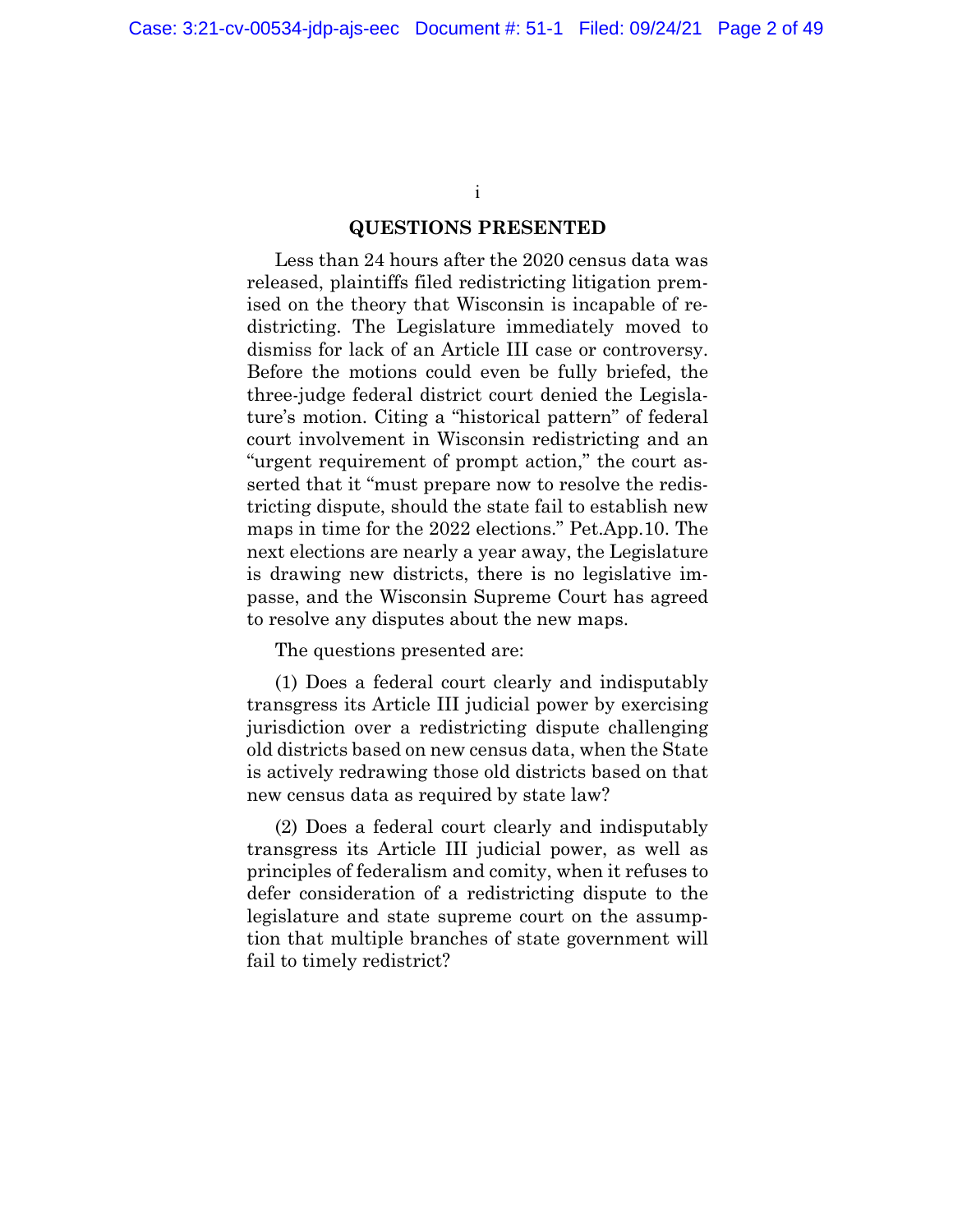ii

#### **PARTIES TO THE PROCEEDING**

Petitioner is the Wisconsin Legislature. The Legislature is an Intervenor-Defendant in two consolidated reapportionment suits filed in the U.S. District Court for the Western District of Wisconsin. The Legislature seeks a writ of mandamus or a writ of prohibition that directs the federal court to dismiss the federal cases. The cases are pending before the Hon. James D. Peterson, of the U.S. District Court for the Western District of Wisconsin, the Hon. Amy J. St. Eve, of the U.S. Court of Appeals for the Seventh Circuit, and the Hon. Edmond E. Chang, of the U.S. District Court for the Northern District of Illinois.

Plaintiffs in the consolidated proceedings are Lisa Hunter, Jacob Zabel, Jennifer Oh, John Persa, Geraldine Schertz, & Kathleen Qualheim, Black Leaders Organizing for Communities (BLOC), Voces de la Frontera, League of Women Voters of Wisconsin, Cindy Fallona, Lauren Stephenson, Rebecca Alwin, Helen Harris, Woodrow Wilson Cain II, Nina Cain, Tracie Y. Horton, Sean Tatum, Melody McCurtis, Barbara Toles, and Edward Wade, Jr. Intervenor-Plaintiffs are Billie Johnson, Eric O'Keefe, Ed Perkins, and Ronald Zahn. There is a pending intervention motion by Leah Dudley, Somesh Jha, Joanne Kane, Michael Switzenbaum, Jean-Luc Thiffeault, and Stephen Joseph Wright, who also wish to intervene as plaintiffs.

Defendants in the consolidated proceedings are Marge Bostelmann, Julie M. Glancey, Ann S. Jacobs, Dean Knudson, Robert F. Spindell, Jr., and Mark L. Thomsen, in their official capacities as members of the Wisconsin Elections Commission, as well as Meagan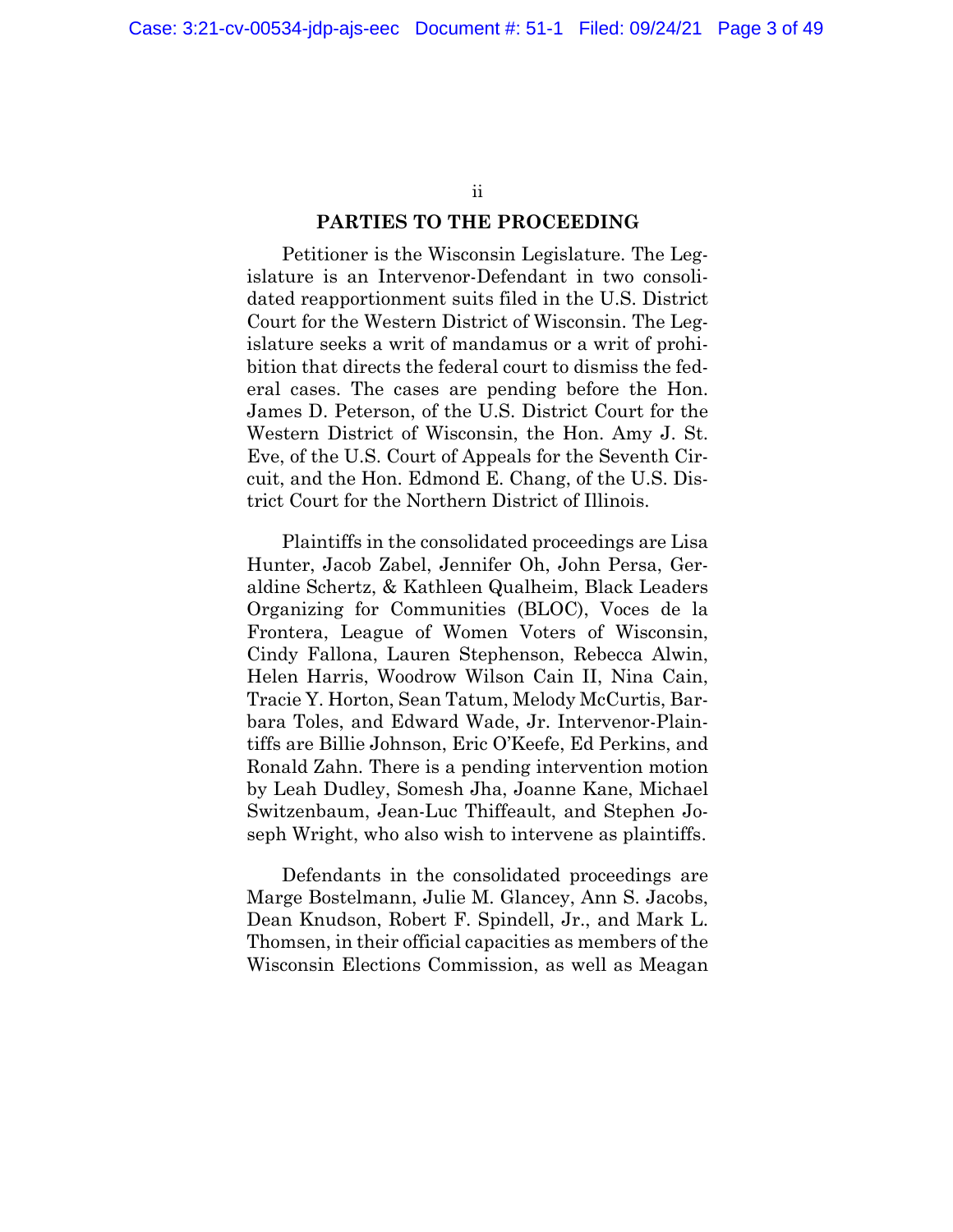iii

Wolfe, in her official capacity as administrator of the Wisconsin Elections Commission. Intervenor-Defendants are the Legislature; Congressmen Scott Fitzgerald, Mike Gallagher, Glenn Grothman, Bryan Steil, and Tom Tiffany; and Governor Tony Evers.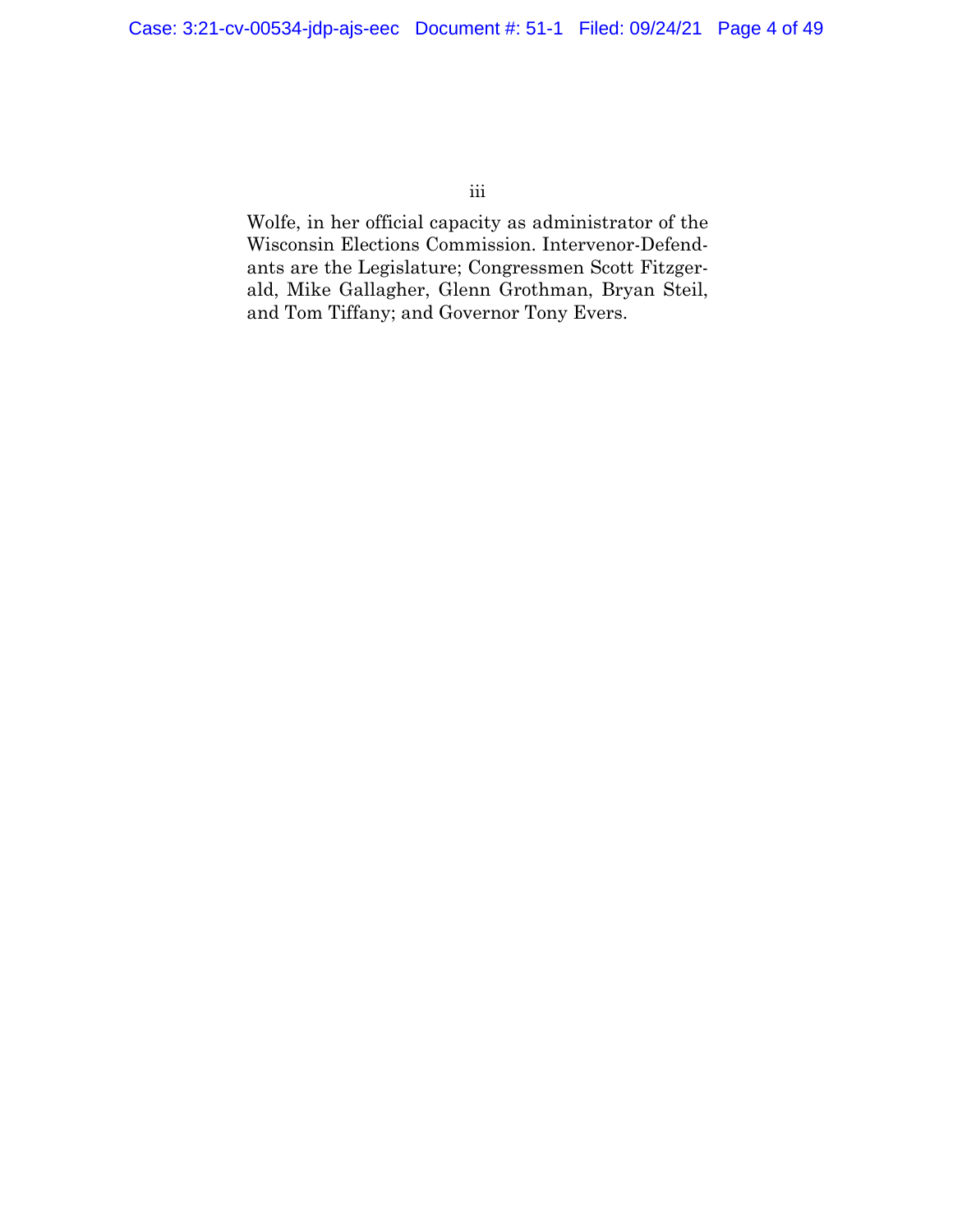#### iv

#### **CORPORATE DISCLOSURE STATEMENT**

Plaintiff Black Leaders Organizing for Communities (BLOC) is a fiscally sponsored project of Tides Advocacy, a California nonprofit, with no stock and no parent corporation.

Plaintiff Voces de la Frontera is a nonprofit corporation with no stock and no parent corporation.

Plaintiff the League of Women Voters of Wisconsin is a nonprofit corporation, and League of Women Voters of the United States is its parent corporation.

All other parties are individuals, government officers, or government entities.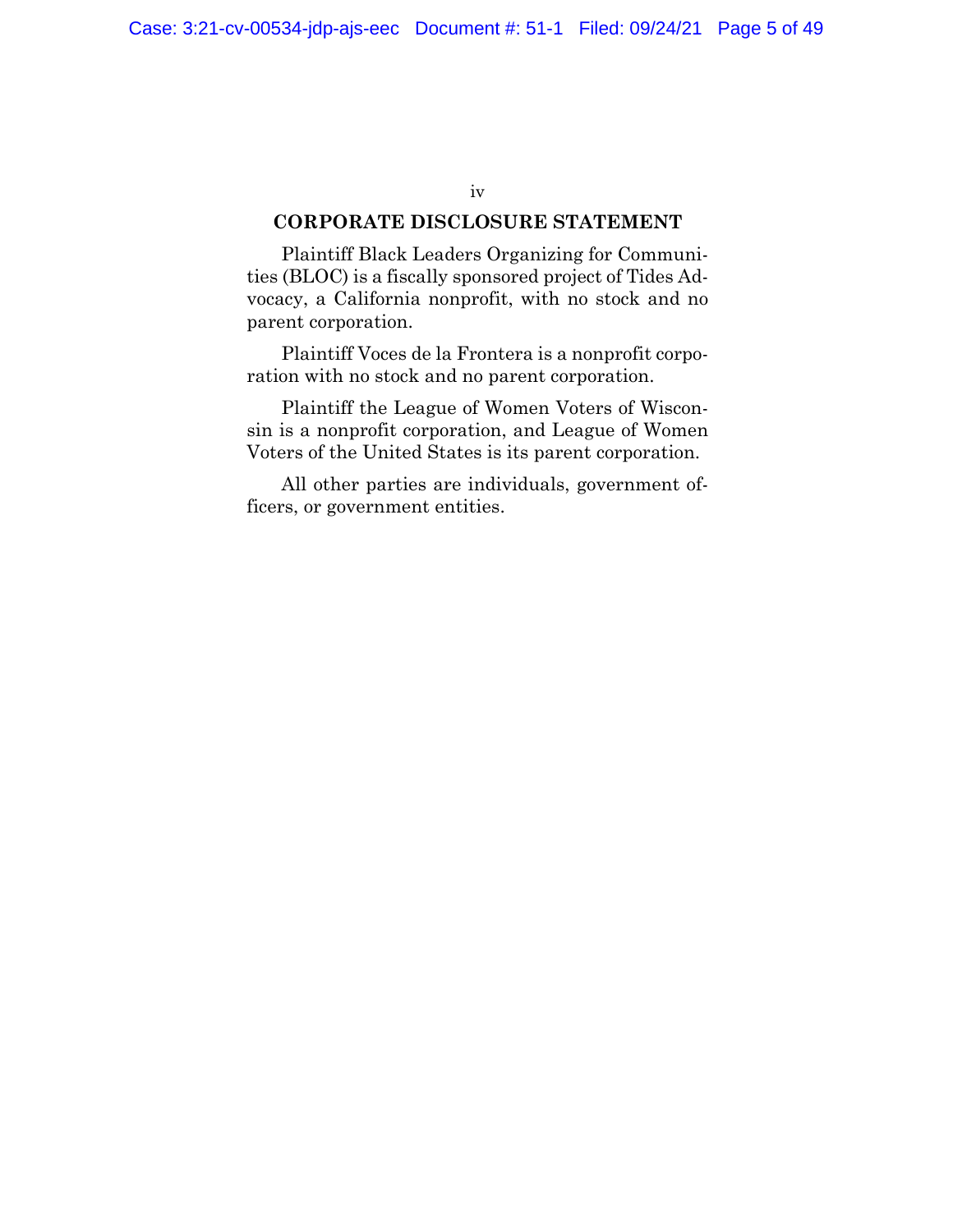#### v

#### **STATEMENT OF RELATED PROCEEDINGS**

This petition arises from *Hunter, et al*. *v*. *Bostelmann, et al*., No. 3:21-cv-00512 (W.D. Wis.) and *BLOC, et al*. *v*. *Bostelmann, et al*., No. 3:21-cv-00534 (W.D. Wis.).

Related proceedings are pending in the Wisconsin Supreme Court. *See Johnson, et al*. *v*. *Wisconsin Elections Commission, et al*., No. 2021AP1450-OA.

Petitioners are not aware of any other directly related cases in state or federal courts.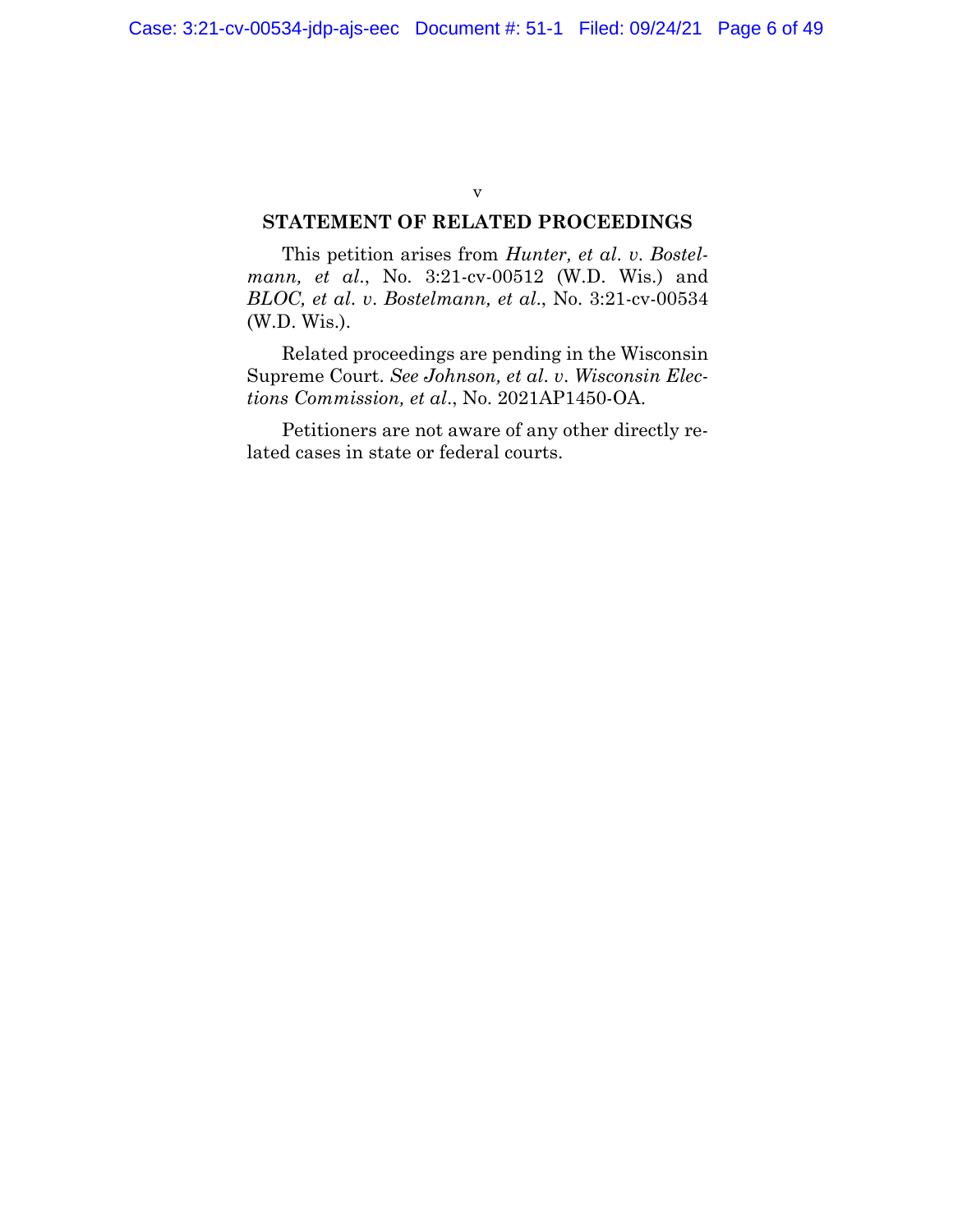## vi

## **TABLE OF CONTENTS**

| PARTIES TO THE PROCEEDING  ii                       |
|-----------------------------------------------------|
| CORPORATE DISCLOSURE STATEMENT iv                   |
| STATEMENT OF RELATED PROCEEDINGS v                  |
|                                                     |
|                                                     |
|                                                     |
|                                                     |
| CONSTITUTIONAL AND STATUTORY                        |
|                                                     |
| A. The Legislature's redistricting efforts          |
| B. Plaintiffs began federal redistricting           |
| C. The federal court refuses to dismiss the         |
| REASONS FOR GRANTING THE WRIT  12                   |
| Ī.<br>Writs of mandamus or prohibition are.         |
| It is clear and indisputable that there is no<br>H. |
| A. Plaintiffs have no Article III standing.  16     |
|                                                     |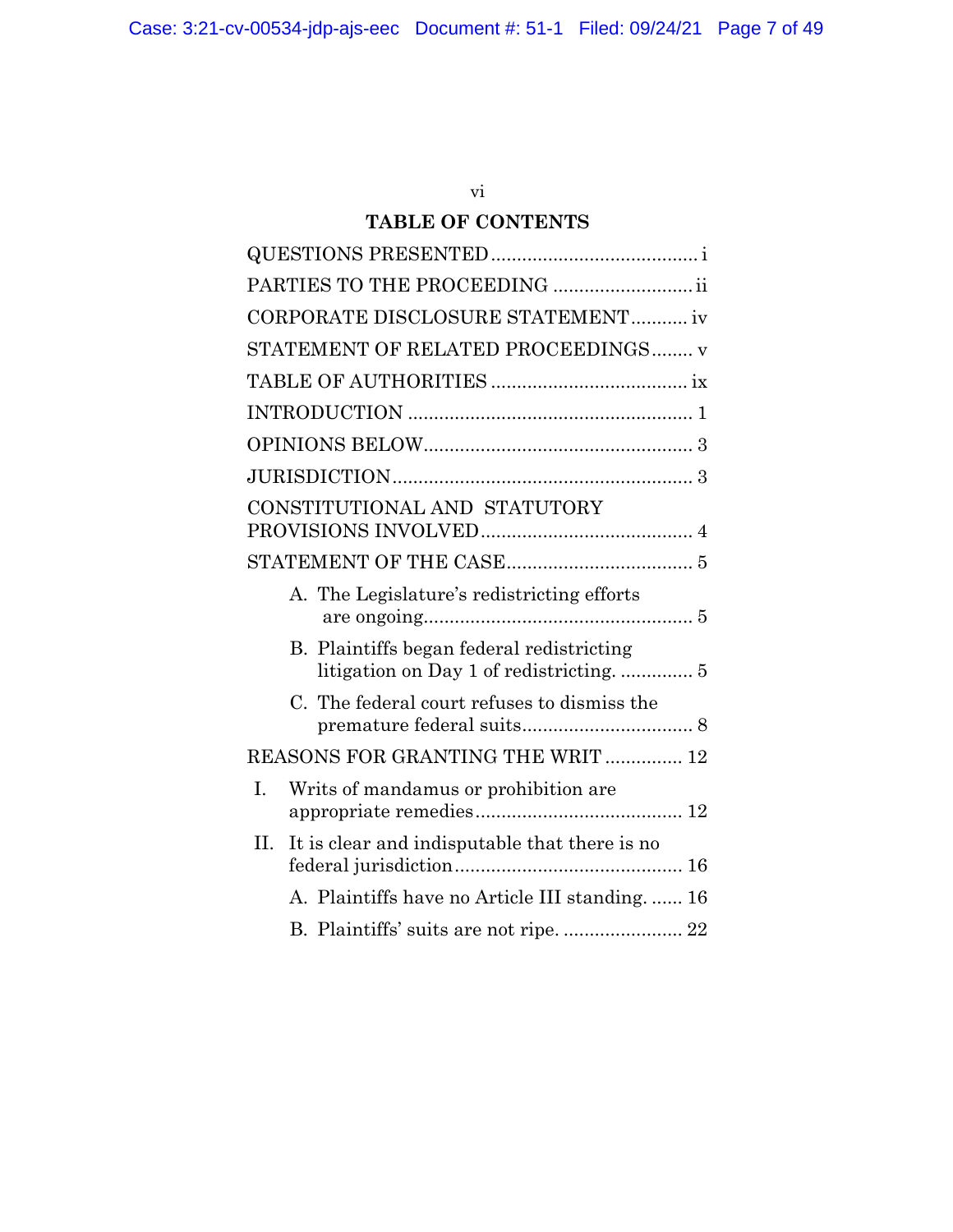vii

| III. This Court's intervention is warranted to stop<br>the federal reapportionment proceedings 25                                                                                              |
|------------------------------------------------------------------------------------------------------------------------------------------------------------------------------------------------|
| B. The refusal to dismiss has irreversible                                                                                                                                                     |
| B. These premature cases are part of a<br>broader trend that has evaded review.  29                                                                                                            |
| C. Federal courts have allowed <i>Growe</i> 's                                                                                                                                                 |
|                                                                                                                                                                                                |
| <b>APPENDIX</b>                                                                                                                                                                                |
| Appendix A Order of the United States District<br>Court for the Western District of<br>Wisconsin (Sept. 16, 2021)App. 1                                                                        |
| Appendix B Order of the United States District<br>Court for the Western District of<br>Wisconsin (Sept. 21, 2021) App.13                                                                       |
| Appendix C <i>Hunter</i> Complaint for Declaratory<br>and Injunctive Relief in the<br>United States District Court for<br>the Western District of Wisconsin                                    |
| Appendix D First Amended BLOC Complaint<br>for Declaratory and Injunctive Re-<br>lief in the United States District<br>Court for the Western District of<br>Wisconsin (Sept. 21, 2021) App. 42 |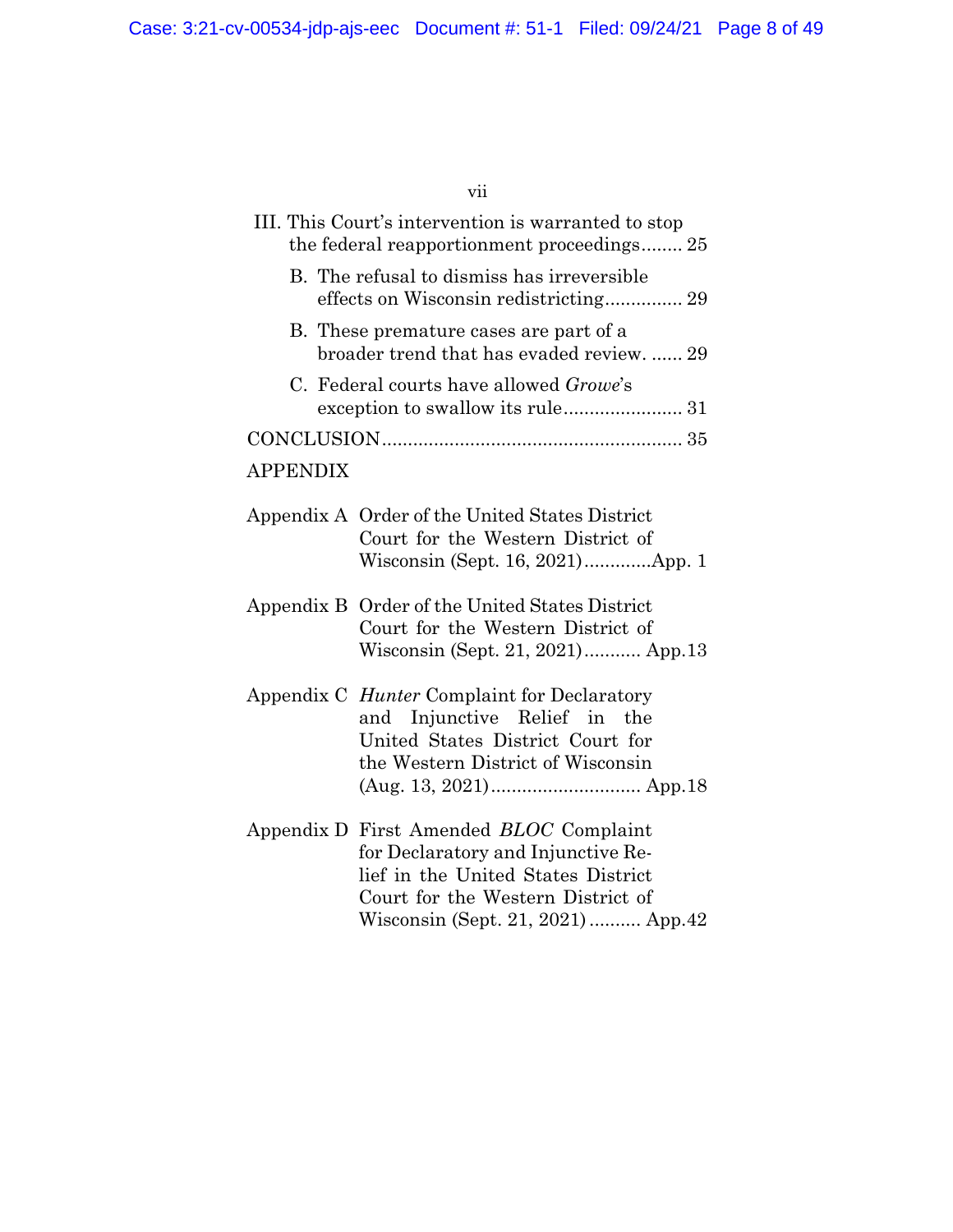viii

Appendix E Order of the Supreme Court of Wisconsin (Sept. 22, 2021).......... App.90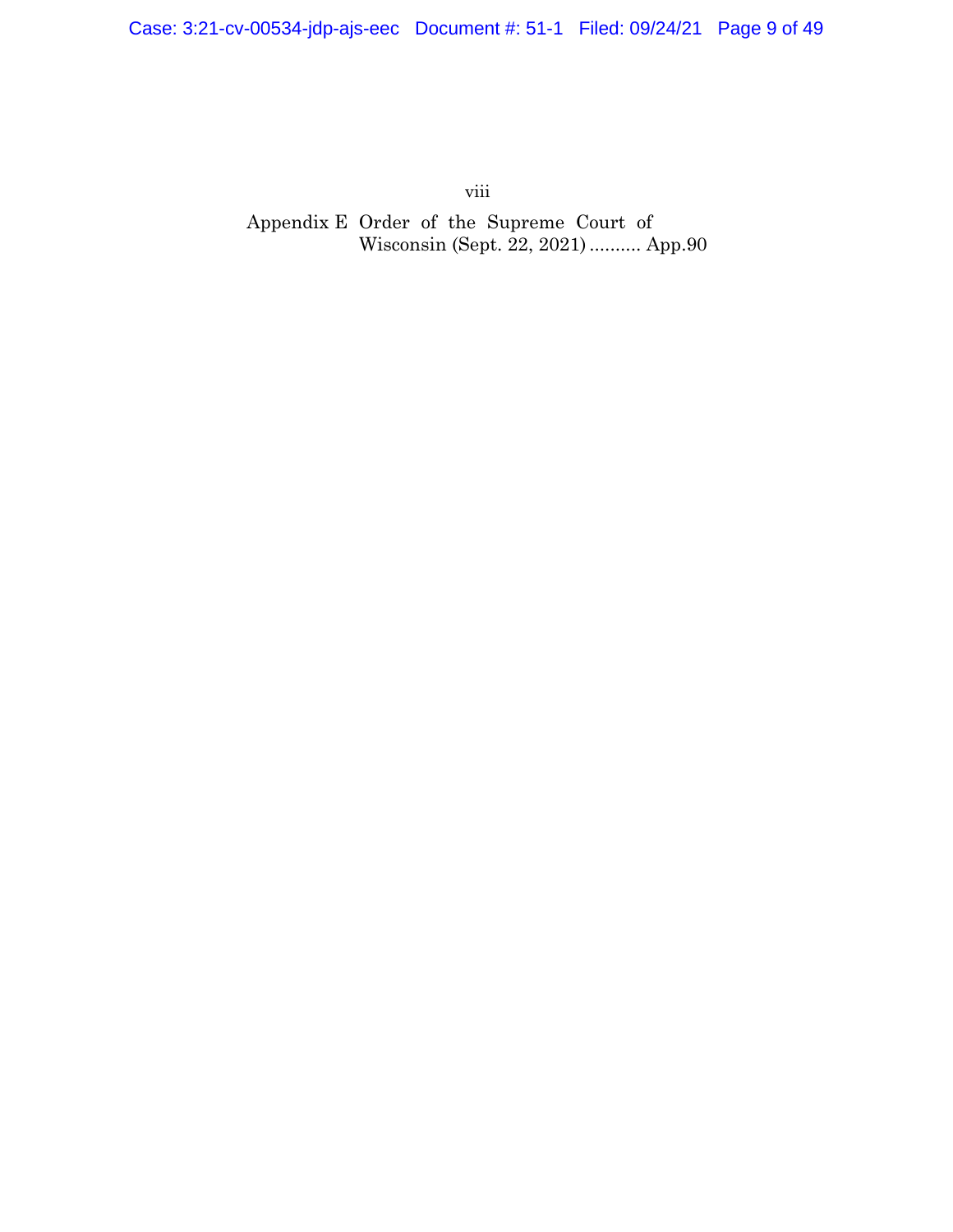Case: 3:21-cv-00534-jdp-ajs-eec Document #: 51-1 Filed: 09/24/21 Page 10 of 49

### ix

## **TABLE OF AUTHORITIES**

## **Cases**

| Abbott v. Perez,                                                                          |
|-------------------------------------------------------------------------------------------|
|                                                                                           |
| Ariz. Christian Sch. Tuition Org. v. Winn,                                                |
| Arrington v. Elections Board,                                                             |
| Babbitt v. United Farm Workers Nat'l Union,                                               |
| Baumgart v. Wendelberger, No. 02-cv-366,<br>2002 WL 34127471 (E.D. Wis. May 30, 2002)  27 |
| Branch v. Smith,                                                                          |
| California v. Texas,                                                                      |
| Cheney v. U.S. Dist. Ct. for the Dist. of Columbia,                                       |
| Clapper v. Amnesty Int'l USA,<br>568 U.S. 398 (2013)  16, 17, 19, 32                      |
| Colo. River Water Conservation Dist. v.                                                   |
| DaimlerChrysler Corp. v. Cuno,                                                            |
| Ex parte Peru,                                                                            |
| Franklin v. Massachusetts,                                                                |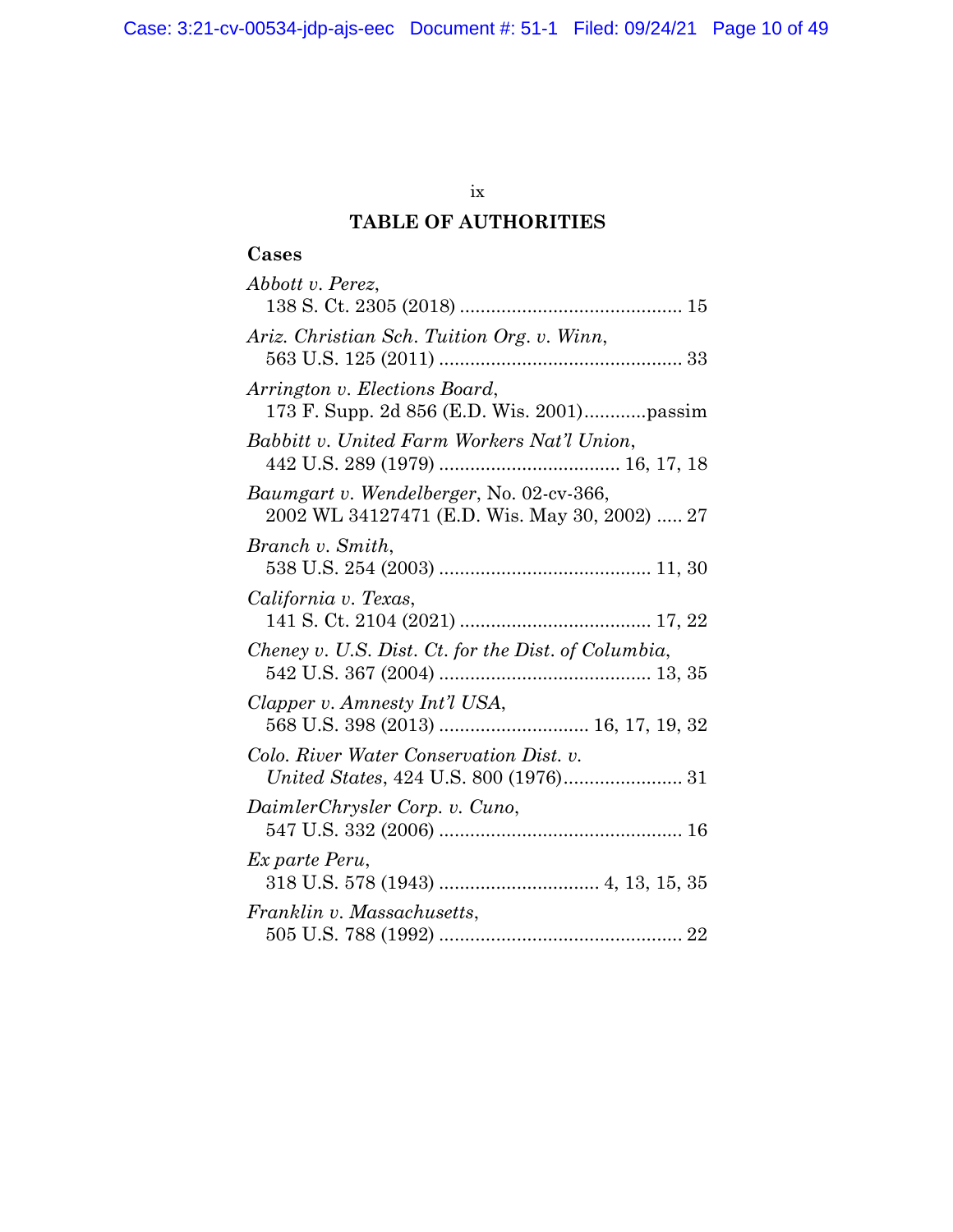| ×,<br>۹<br>ł<br>I |
|-------------------|
|                   |
|                   |

| Growe v. Emison,                                                                                                     |
|----------------------------------------------------------------------------------------------------------------------|
| In re Chicago, Rock Island & Pac. Ry. Co.,                                                                           |
| Jensen v. Wis. Elections Bd.,<br>639 N.W.2d 537 (Wis. 2002) 8, 14, 26, 28                                            |
| Lawyer v. Dep't of Justice,                                                                                          |
| League of United Latin Am. Citizens v. Perry,                                                                        |
| Lewis v. Casey,                                                                                                      |
| Maryland v. Soper,                                                                                                   |
| Massachusetts v. Mellon,                                                                                             |
| Mayfield v. Texas,<br>206 F. Supp. 2d 820 (E.D. Tex. 2001) 24, 29                                                    |
| Miller v. Johnson,                                                                                                   |
| Miss. State Conf. of N.A.A.C.P. v. Barbour,<br>No. 3:11-cv-159, 2011 WL 1870222<br>(S.D. Miss. May 16, 2011)  27, 29 |
| Nat'l Park Hosp. Ass'n v. Dep't of Interior,                                                                         |
| Poe v. Ullman,                                                                                                       |
| Reno v. Catholic Social Servs., Inc.,                                                                                |
|                                                                                                                      |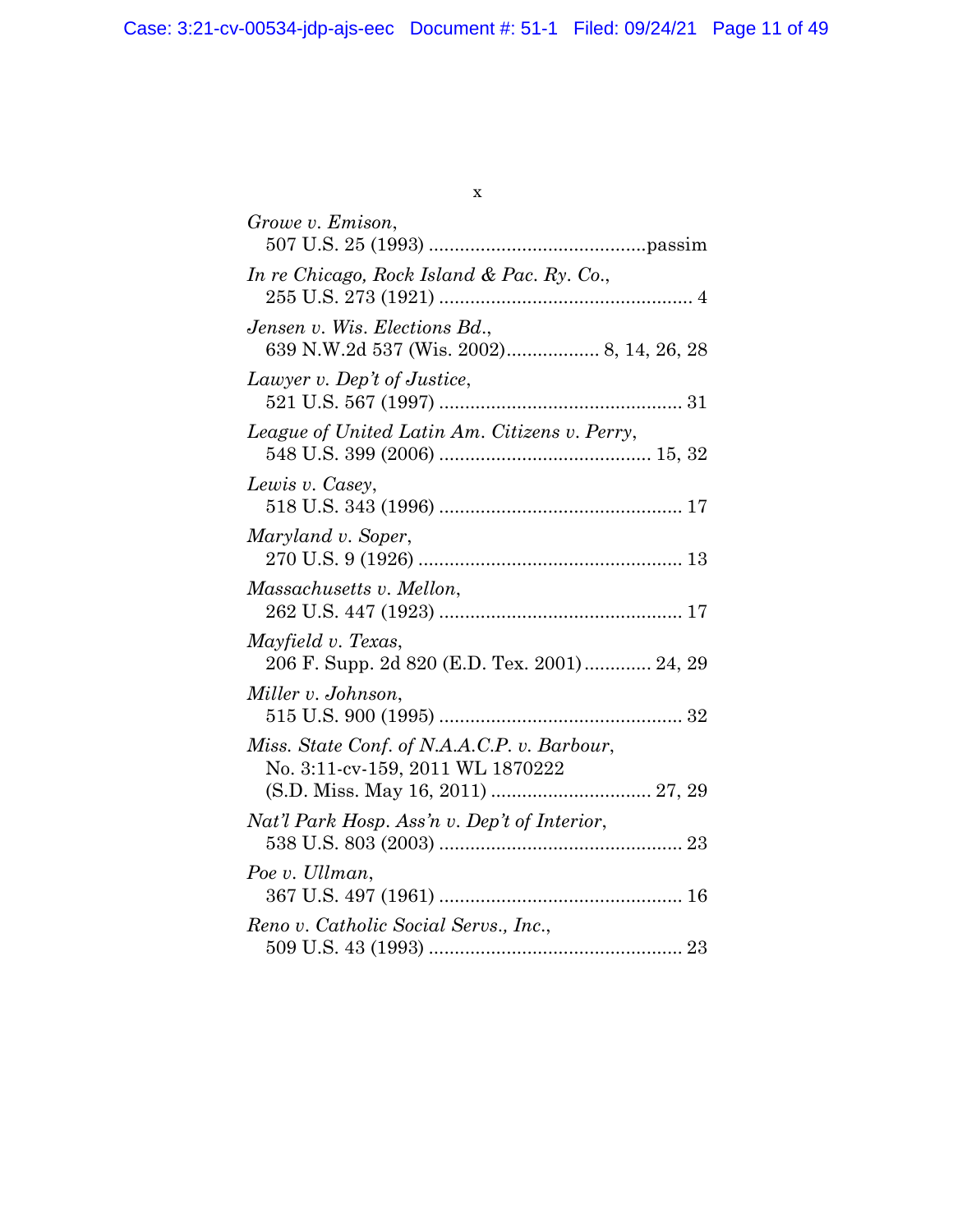|         | o este a |
|---------|----------|
| ۰.<br>× |          |
|         |          |

| Reynolds v. Sims,                                               |
|-----------------------------------------------------------------|
| Rucho v. Common Cause,                                          |
| Schlagenhauf v. Holder,                                         |
| Scott v. Germano,                                               |
| Shelby County v. Holder,                                        |
| Smith v. Clark,<br>189 F. Supp. 2d 502 (S.D. Miss. 2001) 28, 29 |
| State ex rel. Att'y Gen. v. Cunningham,                         |
| Steel Co. v. Citizens for a Better $Env$ ,                      |
| Stratton v. St. Louis Sw. Ry. Co.,                              |
| Tenney v. Brandhove,                                            |
| Trump v. Mazars USA, LLP,                                       |
| Trump v. New York,                                              |
| U.S. Alkali Exp. Ass'n v. United States,                        |
| Vigil v. Lujan,                                                 |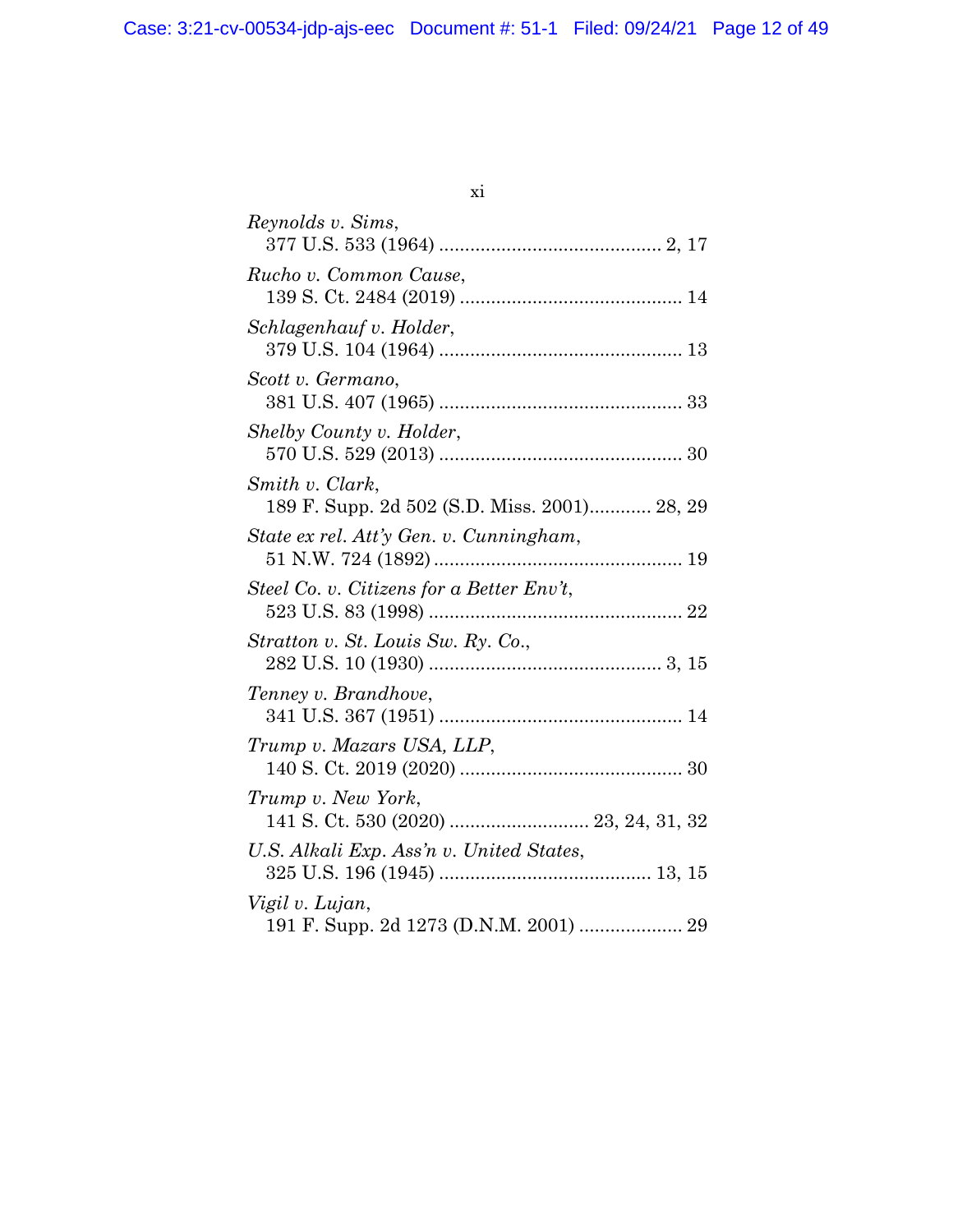xii

| Voinovich v. Quilter,                |  |
|--------------------------------------|--|
| White v. Weiser,                     |  |
| Will v. United States,               |  |
| Williams v. Simmons,                 |  |
| Wis. State AFL-CIO v. Elections Bd., |  |
| Wise v. Lipscomb,                    |  |

## **Constitutional Provisions**

## **Statutes**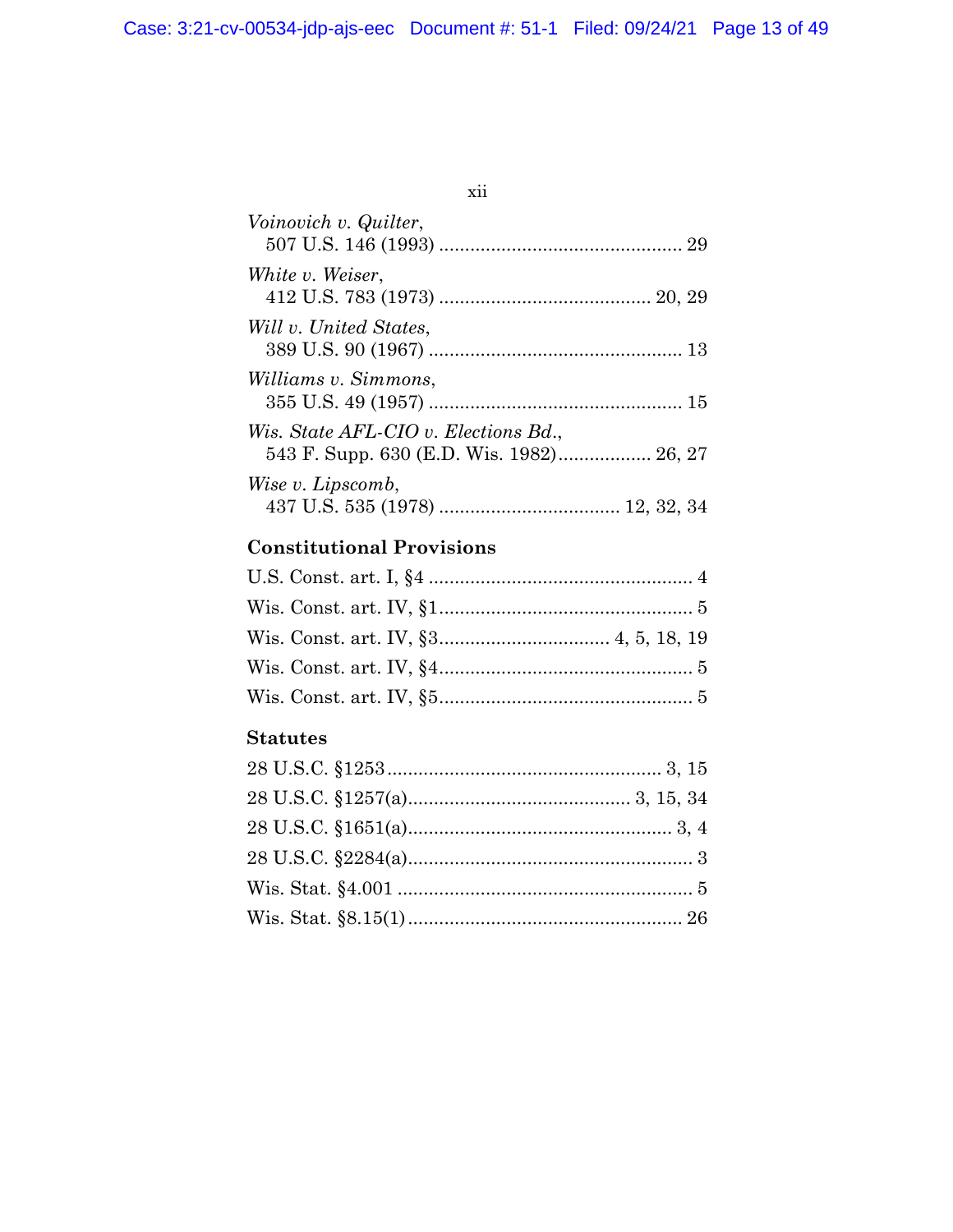## xiii

## **Rules**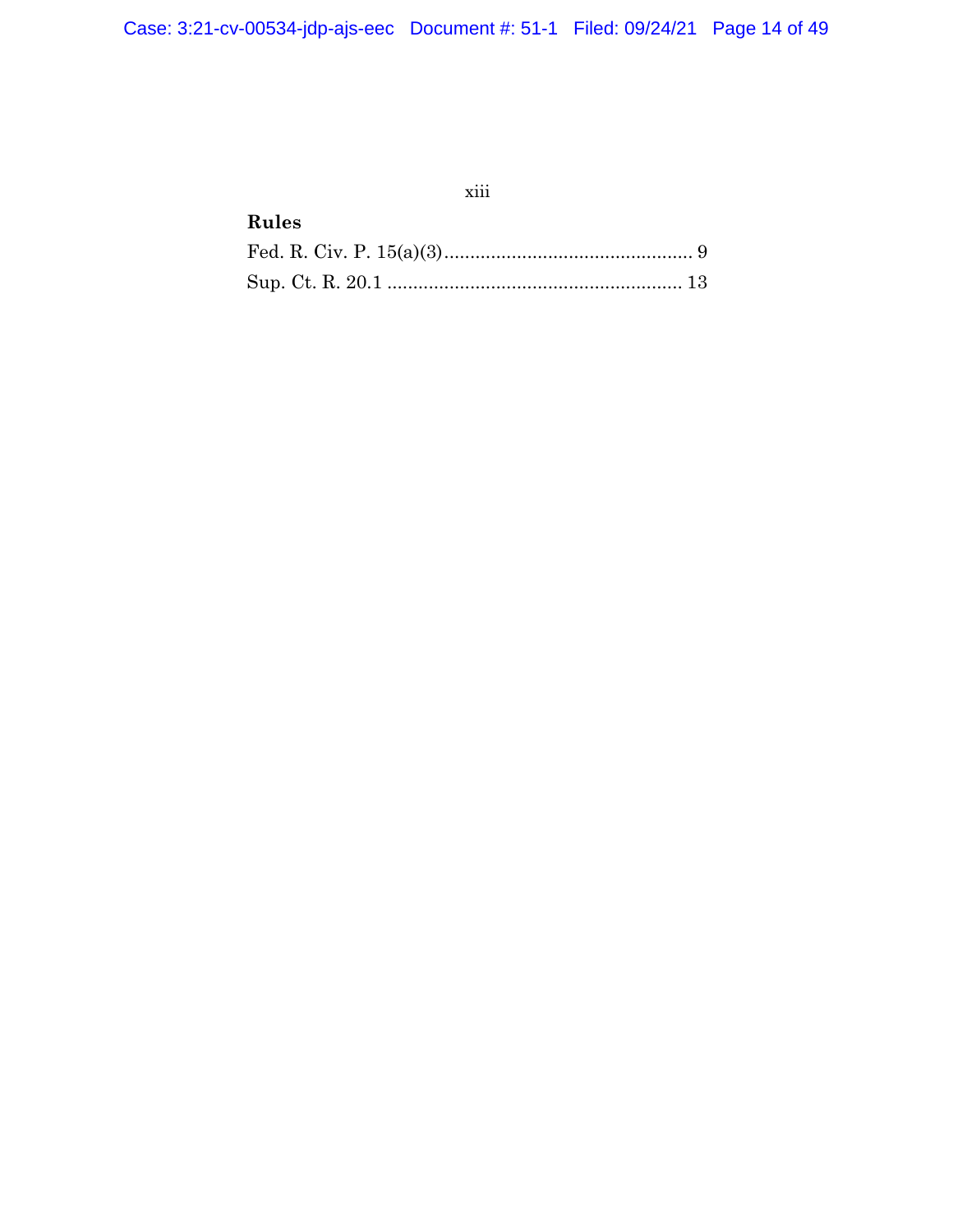#### **INTRODUCTION**

The U.S. Census Bureau delivered preliminary census data on August 12, 2021. In a clear exercise of forum shopping, plaintiffs sued the very next day on the theory that Wisconsin (including its courts) is incapable of redistricting. Another group of plaintiffs filed a second federal suit ten days later on the same theory. Plaintiffs challenge the constitutionality of existing districts that the Wisconsin Legislature is redrawing at this very moment. Plaintiffs want a threejudge federal court (with two federal judges from Illinois) to draw Wisconsin's maps instead of the elected representatives of the people of Wisconsin (or the elected members of the Wisconsin Supreme Court, which has agreed to step in if necessary).

The Legislature intervened and moved to dismiss for lack of jurisdiction. Before the motions to dismiss were even fully briefed, and without waiting to see what the Wisconsin Supreme Court would do, the district court announced that it would not be dismissing the federal suits. It has since set a March 2022 deadline for redistricting unless the Legislature enacts legislation changing pre-election deadlines. And based on the assumption that the federal court will be drawing Wisconsin's districts, the court has told the parties that it must "prepare now" to create a federal courtdrawn map by that date. The parties will soon be embroiled in pretrial discovery, with a trial slated for January 2022. If the Legislature or state courts do not reapportion by the court's March deadline, the federal court has said it will.

The district court has flouted Article III's limits and longstanding rules of federalism. Its rush to rule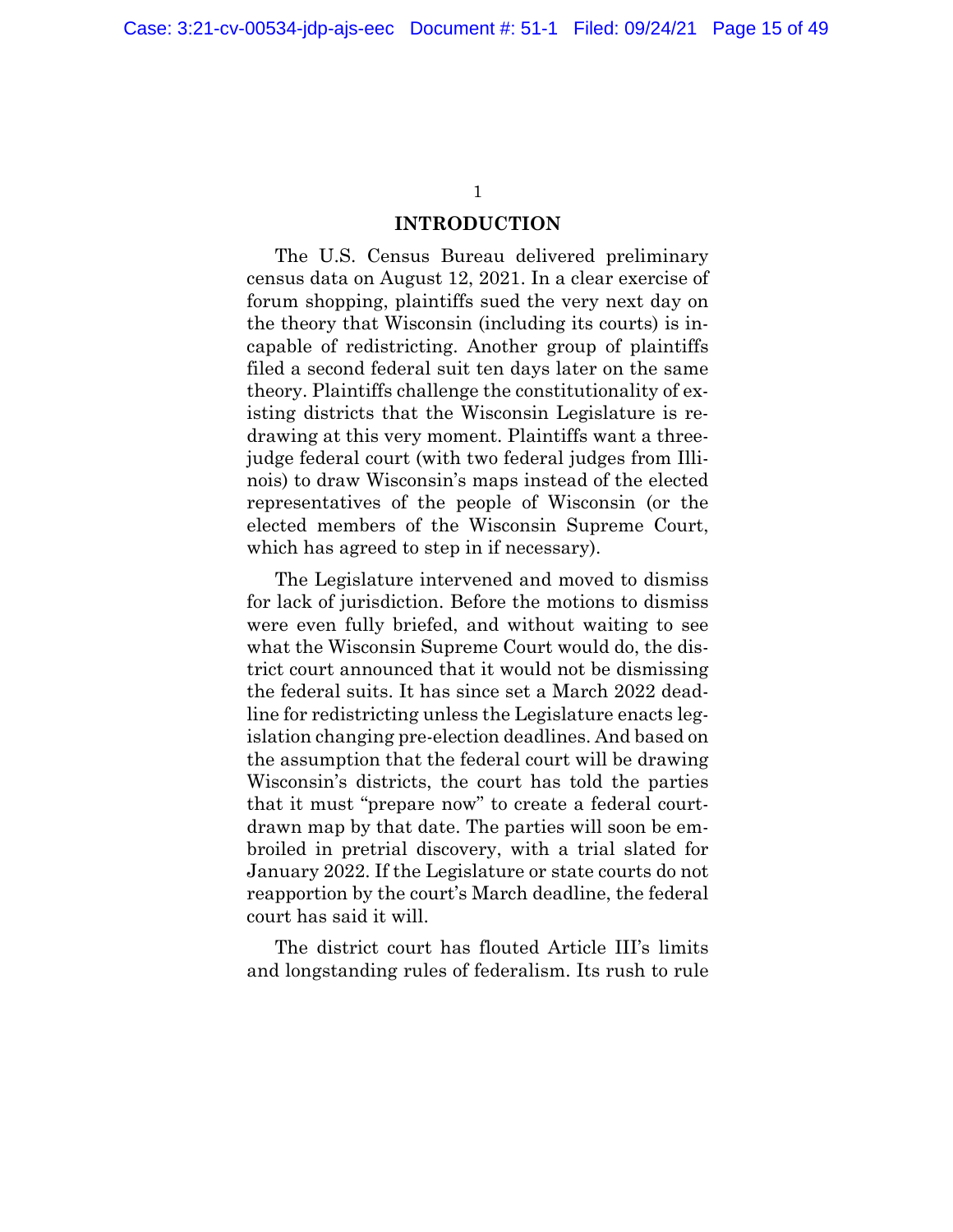is an affront to Wisconsin's sovereignty. For well over a century, the U.S. Constitution and the Wisconsin Constitution have empowered "the Legislature" to redistrict. U.S. Const. art. I, §4; Wis. Const. art. IV, §3. There is not a malapportionment exception to that power. *Reynolds v*. *Sims* itself holds "that judicial relief" for a malapportionment claim "becomes appropriate only when a legislature fails to reapportion according to federal constitutional requisites in a timely fashion after having had an adequate opportunity to do so." 377 U.S. 533, 586 (1964) (emphasis added). The Constitution does not require "daily, monthly, annual or biennial reapportionment, so long as a State has a reasonably conceived plan for periodic readjustment of legislative representation." *Id*. at 583. Likewise, in *Growe v*. *Emison*, involving simultaneous state and federal redistricting litigation, this Court held that a State "can have only one set of legislative districts, and the primacy of the State in designing those districts compels a federal court to defer" to the State and any state-court proceedings. 507 U.S. 25, 35 (1993).

This petition challenges the refusal of the federal court to dismiss, in violation of its limited judicial power. There is no justification for a federal court to exercise jurisdiction beginning-to-end to oversee a State's redistricting process. And there is no logical stopping point. Why not issue a structural injunction and take over Wisconsin redistricting for the next thirty years? This district court must be confined to the lawful exercise of its prescribed jurisdiction. Allowing the federal suits to proceed will have irreversible effects on Wisconsin redistricting and the State's sovereign power to reapportion.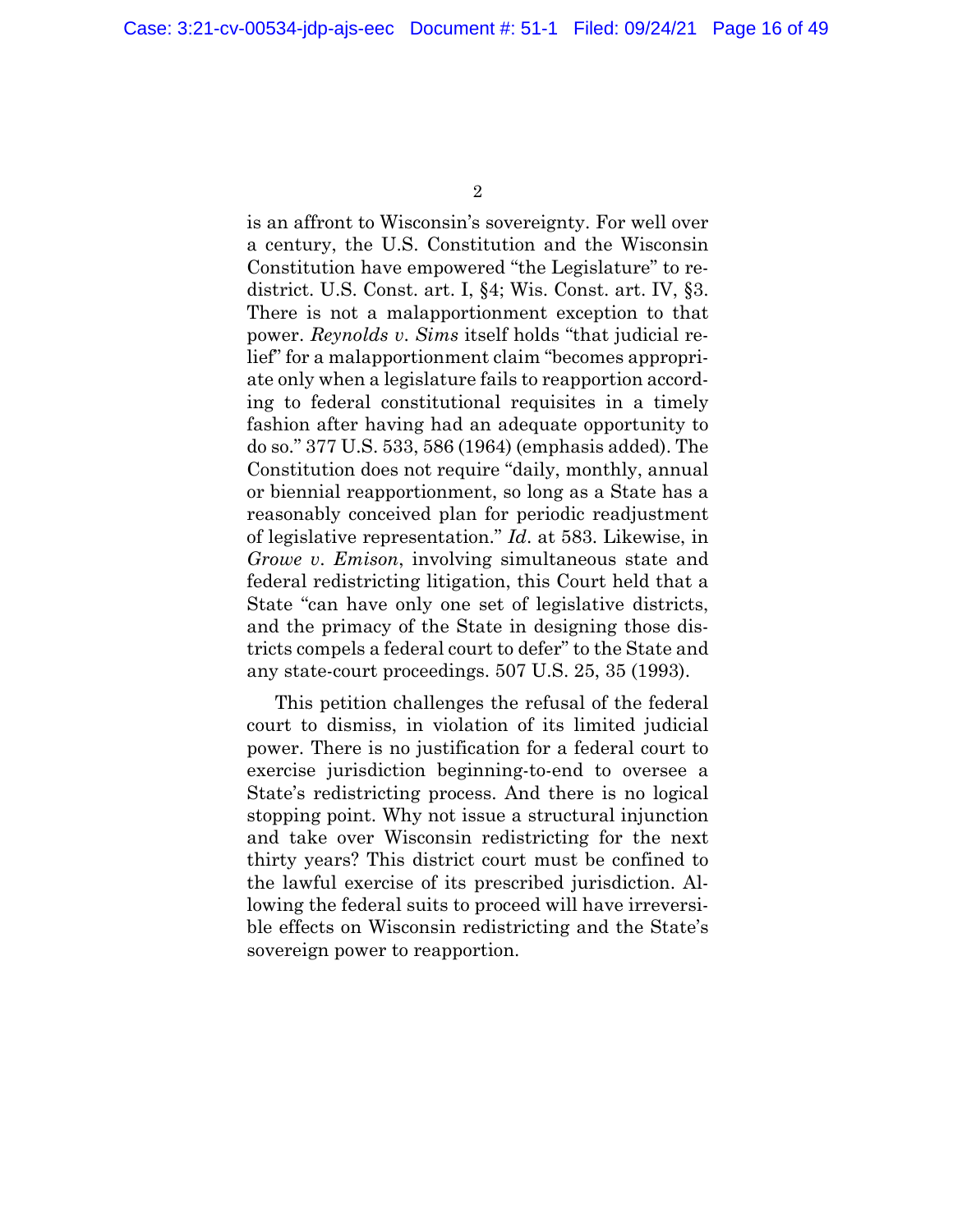#### **OPINIONS BELOW**

The opinion and order refusing to dismiss the federal suits is reproduced at Pet.App.1-12.

#### **JURISDICTION**

This Court has jurisdiction under 28 U.S.C. §1651(a). A writ of mandamus or prohibition would be in aid of the Court's future jurisdiction over this reapportionment dispute. *Id*.; *see id*., §1253. The relief the Legislature seeks is not available in any other court. *See, e*.*g*., *Stratton v*. *St*. *Louis Sw. Ry*. *Co*., 282 U.S. 10, 16-17 (1930).

Plaintiffs' have challenged "the constitutionality of the apportionment of congressional districts [and] the apportionment of … statewide legislative bod[ies]" in Wisconsin. 28 U.S.C. §2284(a). A three-judge district court has been convened. *Id*. Plaintiffs have asked for injunctive relief to enjoin the use of Wisconsin's existing congressional and legislative districts (even though there are no imminent elections) and to redraw new districts if necessary. When the threejudge court grants (or denies) an injunction, any appeal would be heard in this Court. *Id.*, §1253. Simultaneously, a related action involving the same districts is pending in the Wisconsin Supreme Court. Any appeal from the Wisconsin Supreme Court is also appealable only to this Court. *Id*., §1257(a).

Mandamus is thus appropriate to preserve this Court's future jurisdiction in these dueling redistricting disputes. The district court has joined the plaintiffs' race to redistrict without any Article III case or controversy and in flagrant disregard of federalism. Writs of mandamus and prohibition have long been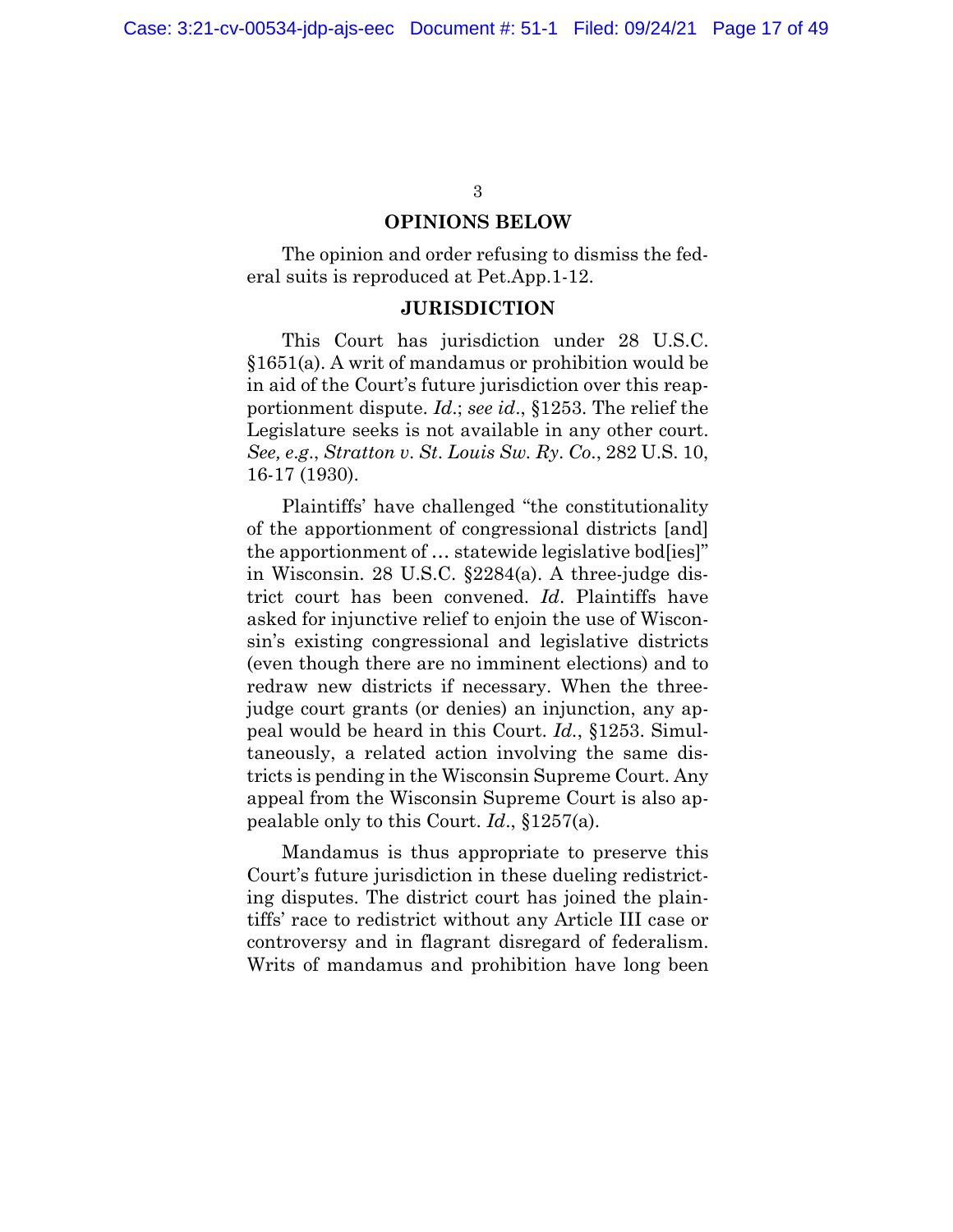used in such circumstances. *See Ex parte Republic of Peru*, 318 U.S. 578, 583 (1943) ("writs thus afford an expeditious and effective means of confining the inferior court to a lawful exercise of its prescribed jurisdiction"); *In re Chicago, Rock Island & Pac*. *Ry*. *Co*., 255 U.S. 273, 275-76 (1921).

#### **CONSTITUTIONAL AND STATUTORY PROVISIONS INVOLVED**

28 U.S.C. §1651(a) states,

The Supreme Court and all courts established by Act of Congress may issue all writs necessary or appropriate in aid of their respective jurisdictions and agreeable to the usages and principles of law.

Art. I, §4, cl. 1 of the U.S. Constitution states in relevant part,

The Times, Places and Manner of holding Elections for Senators and Representatives, shall be prescribed in each State by the Legislature thereof....

Art. IV, §3 of the Wisconsin Constitution states in relevant part,

At its first session after each enumeration made by the authority of the United States, the legislature shall apportion and district anew the members of the senate and assembly according to the number of inhabitants.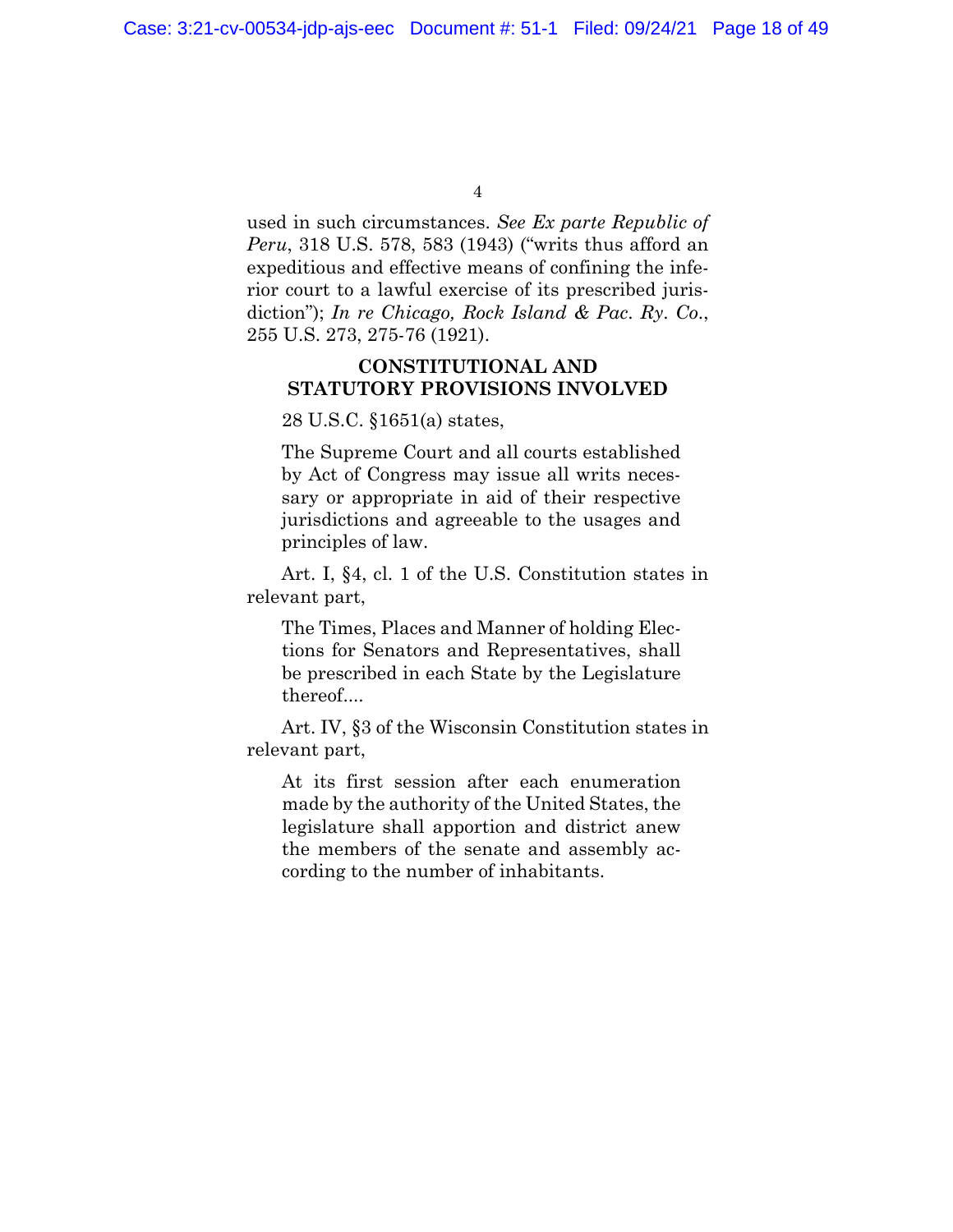#### **STATEMENT OF THE CASE**

#### **A. The Legislature's redistricting efforts are ongoing.**

The Wisconsin Legislature is the bicameral legislative branch of the Wisconsin state government. Wis. Const. art. IV, §1. It comprises 99 state assembly districts and 33 state senate districts. Wis. Const. art. IV, §§4-5; Wis. Stat. §4.001.

The Wisconsin Constitution requires the Legislature to redistrict after every federal census. Wis. Const. art. IV, §3. The Legislature's redistricting power is distinct from its general power to legislate. *Compare id*., *with* Wis. Const. art. IV, §1.

On August 12, 2021, the Secretary of Commerce delivered legacy census data for the 2020 census to Wisconsin state officials. Consistent with the Legislature's constitutional responsibility, the Legislature has commenced the redistricting process, reapportioning districts with new census data, and soliciting public comment.<sup>1</sup>

The next elections in Wisconsin are far off. Primary elections for Congress, state assembly, and state senate are scheduled for August 9, 2022. The general elections are scheduled for November 8, 2022.

#### **B. Plaintiffs begin federal redistricting litigation on Day 1.**

This petition implicates three ongoing redistricting lawsuits in Wisconsin, all filed days after census

<sup>1</sup> *See, e.g.*, *Draw Your District Wisconsin*, https://drawyourdistrict.legis.wisconsin.gov/.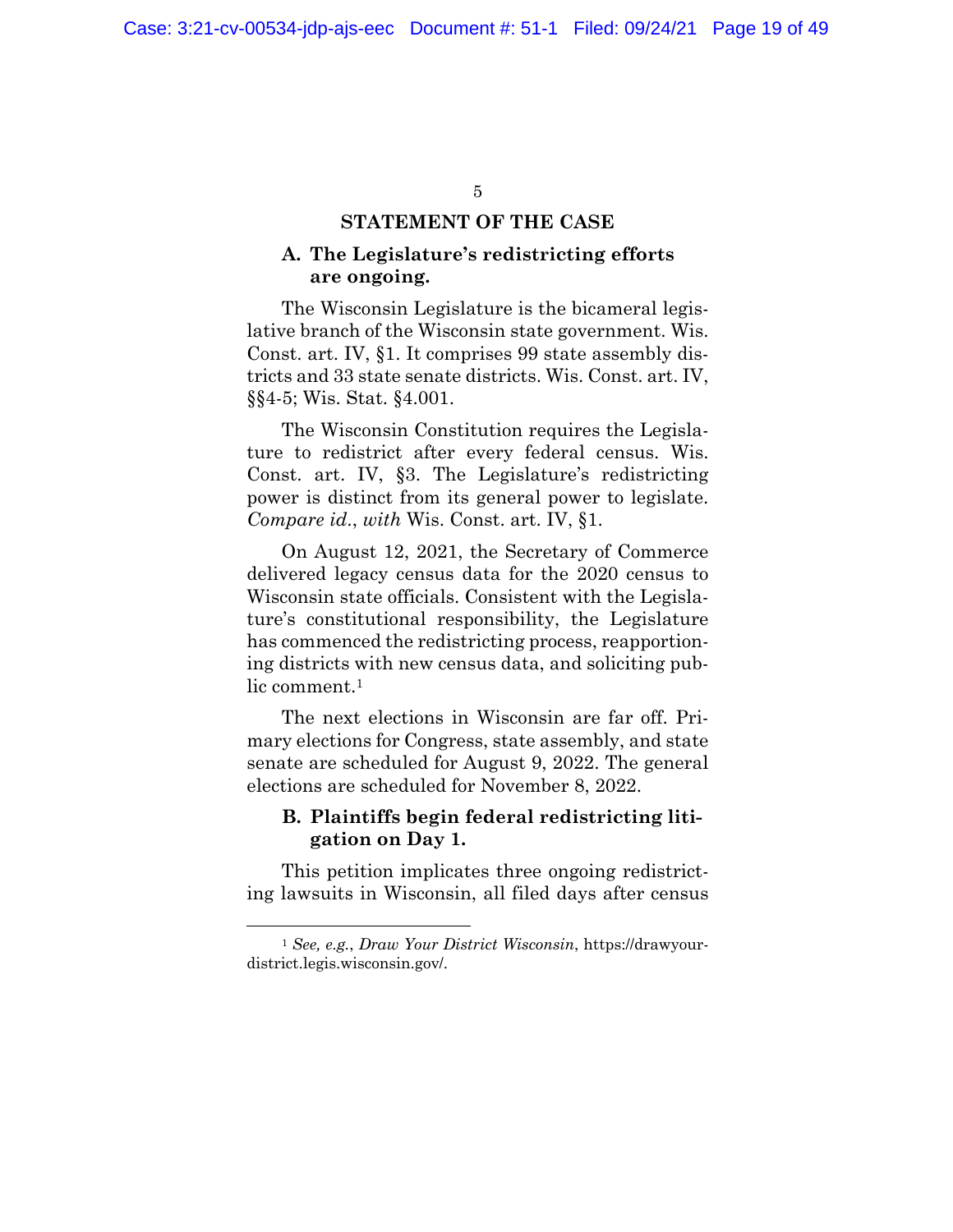data was released. One case is in the Wisconsin Supreme Court. Two additional consolidated cases are before the federal district court in the Western District of Wisconsin. The federal court has refused to dismiss for lack of jurisdiction.

**1.** A group of plaintiffs (the *Hunter* plaintiffs) filed the first lawsuit in federal court 24 hours after new census data was delivered to Wisconsin. *See Hunter v*. *Bostelmann* (W.D. Wis. No. 3:21-cv-00512). Notionally, their claims are malapportionment claims. They allege that Wisconsin's existing congressional and legislative districts, enacted in 2011, are unconstitutionally malapportioned based on new 2020 census data. Pet.App.18-41 (Compl.). They also allege that Wisconsin might (or might not) violate their First Amendment right to associate if it takes too long to redistrict. Pet.App.38-39.

The complaint seeks a declaration that the existing districts are malapportioned, an injunction forbidding election officials from using the districts in next year's elections, a redistricting schedule, and—most tellingly—new districts drawn by the federal court if Wisconsin does not comply with that schedule. Pet.App.39-40. Plaintiffs concede "there is still time" for the State to redistrict, but their complaint asks the federal court to "prepare itself to intervene" now by "assum[ing] jurisdiction" and "establish[ing] a schedule" to "enable the Court to adopt its own plans in the near-certain event that the political branches fail timely to do so." Pet.App.21, 33 (Compl. ¶¶7, 35); *see also* Pet.App.40 (asking for the "Court to adopt and implement new legislative and congressional district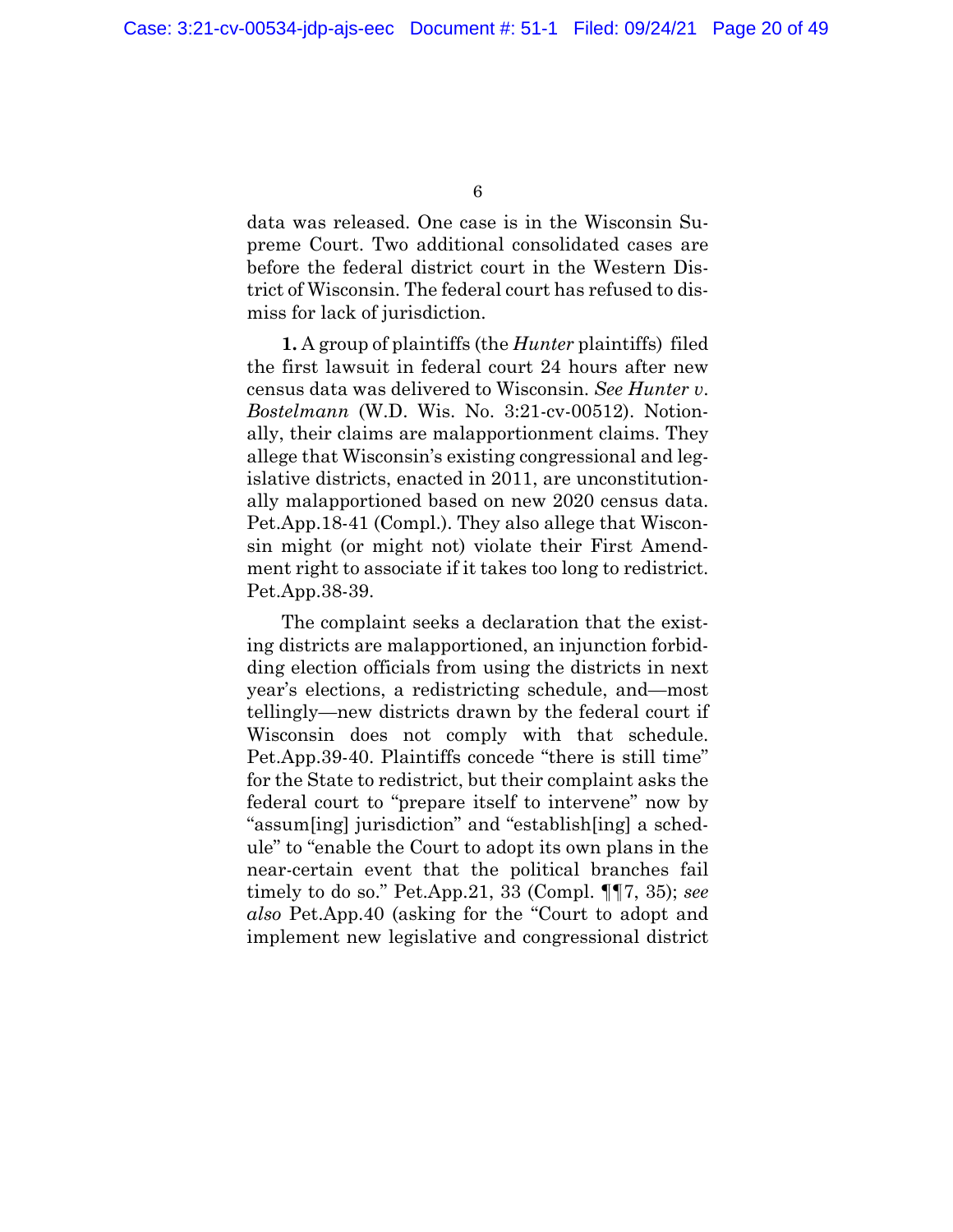plans by a date certain" should the State fail to do so "by that time").

The *Hunter* plaintiffs allege that "[t]here is no reasonable prospect that Wisconsin's political branches will reach consensus to enact lawful legislative and congressional district plans in time to be used in the upcoming 2022 election." Pet.App.20-21 (Compl. ¶6). The "upcoming" elections are those scheduled for August and November 2022.

**2.** A second group of plaintiffs (the *BLOC* plaintiffs) filed another federal lawsuit eleven days after the census data was delivered. *See BLOC v*. *Bostelmann* (W.D. Wis. No. 3:21-cv-00534). Their complaint similarly alleged that existing districts are malapportioned based on the 2020 census data, and they sought the same relief as the *Hunter* plaintiffs. They have since amended their complaint to add a Voting Rights Act claim. Pet.App.42-89 (Am. Compl.). They allege that six existing state assembly districts in Milwaukee violate section 2 of the Voting Rights Act and ask the federal court to "[o]rder the adoption of a valid State Assembly plan that includes a *seventh* BVAP majority district." Pet.App.44-45, 85-87 (emphasis added).

**3.** The Wisconsin Legislature intervened immediately in the federal cases, which have now been consolidated. Wisconsin members of Congress, the Governor, and other individual voters have also intervened. Pet.App.11.

**4.** A third set of individuals (the *Johnson* petitioners) filed a petition in the Wisconsin Supreme Court on the same day the *BLOC* plaintiffs filed their federal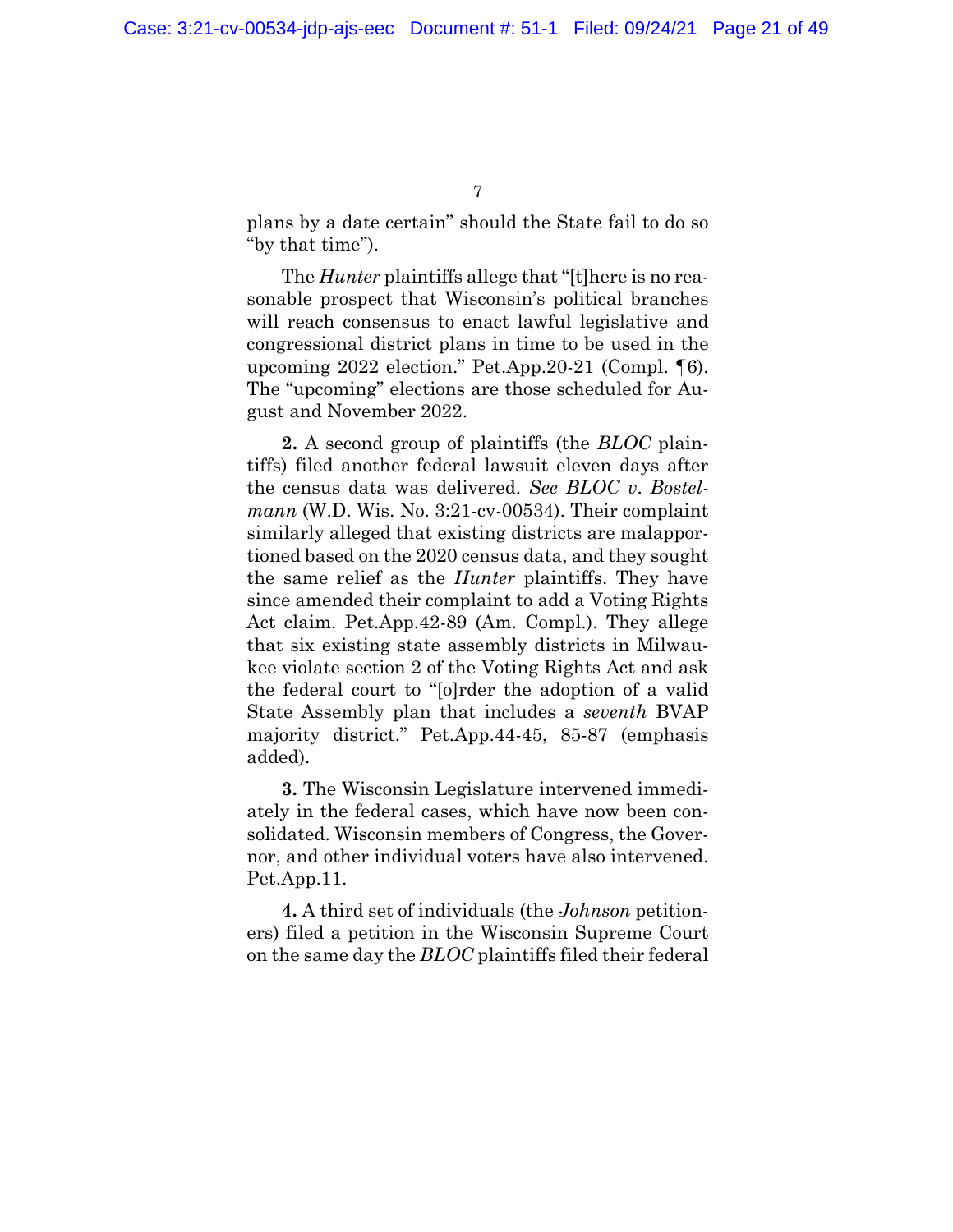suit. *Johnson v*. *Wis. Elections Comm'n* (Wis. S. Ct. No. 2021AP1450-OA). The *Johnson* petitioners asked the Wisconsin Supreme Court to exercise its original jurisdiction, declare the existing districts malapportioned, enjoin the elections commission from administering elections under the existing districts, and to rule on the constitutionality of a new plan by the Legislature or resolve any impasse should one arise. *See Jensen v*. *Wis*. *Elections Bd*., 639 N.W.2d 537, 542 (Wis. 2002) (explaining that redistricting actions warrant the exercise of original jurisdiction).

On September 22, 2021, the Wisconsin Supreme Court accepted the *Johnson* petition for an original action. Pet.App.90-95. The court stated it will give the Legislature "an adequate opportunity" to redistrict before making any declarations or issuing any injunctions about the existing districts. Pet.App.92. In her concurring opinion, Justice Bradley added that it is the State's prerogative to redistrict and that federal courts are a "last resort" under this Court's precedents. Pet.App.97.

#### **C. The federal court refuses to dismiss the premature federal suits.**

**1.** The Wisconsin Legislature moved to dismiss the federal litigation for lack of jurisdiction. The Legislature explained that there was no Article III case or controversy in either of the federal cases. Neither the *Hunter* nor *BLOC* plaintiffs alleged that there is any real probability that the existing districts will be used again in next year's elections. And every Plaintiff acknowledged that federal courts in such circumstances can do nothing but wait for a suit to become ripe.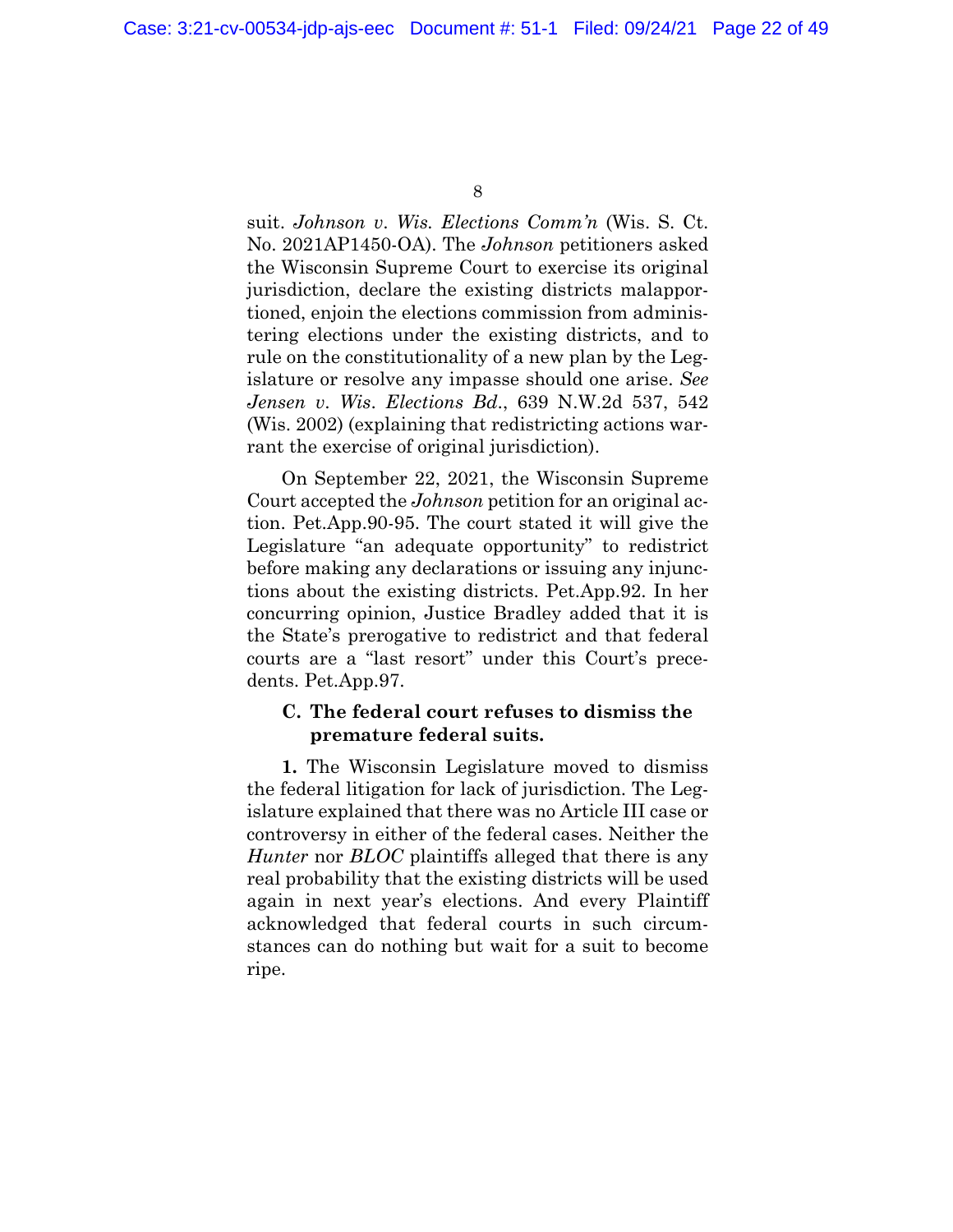The congressional intervenors filed a motion to dismiss raising similar arguments. The *Johnson* petitioners, as intervenors in the federal proceedings, moved to stay the federal cases indefinitely during any state-court proceedings.

**2.** On September 16, 2021—when the *Johnson* petition was still pending at the Wisconsin Supreme Court and before the Legislature could file its reply brief on the motion to dismiss the federal suits—the district court denied the Legislature's motion to dismiss for lack of jurisdiction. Pet.App.8-11.<sup>2</sup>

Citing an "urgent requirement of prompt action," the court rejected the argument that it "should forestall from any action until the state court system hears the case." Pet.App.9-10. The primary basis for the court's refusal to do so was because federal courts had done it before—what it called a "historical pattern" that "[f]ederal panels—not state courts—have intervened in the last three redistricting cycles in which Wisconsin has had a divided government." Pet.App.9-10. Implicitly conceding there was no current impasse, Pet.App.9, the court ordered everyone to "prepare now to resolve the redistricting dispute,

<sup>2</sup> At the same time, the court permitted the *BLOC* plaintiffs to amend their complaint. Pet.App.11. The Legislature's standing and ripeness arguments, which it raised days after each case was filed, apply equally to both cases, even with the addition of a Voting Rights Act claim. And while the parties have until September 30, 2021, to respond to the amended complaint, Fed.R.Civ.P. 15(a)(3), the court has asked that the Legislature "not repeat the same standing arguments." Transcript of Status Conference at 41, *Hunter v. Bostelmann*, No. 3:21-cv-00512 (W.D. Wis. Sept. 23, 2021), ECF No. 78.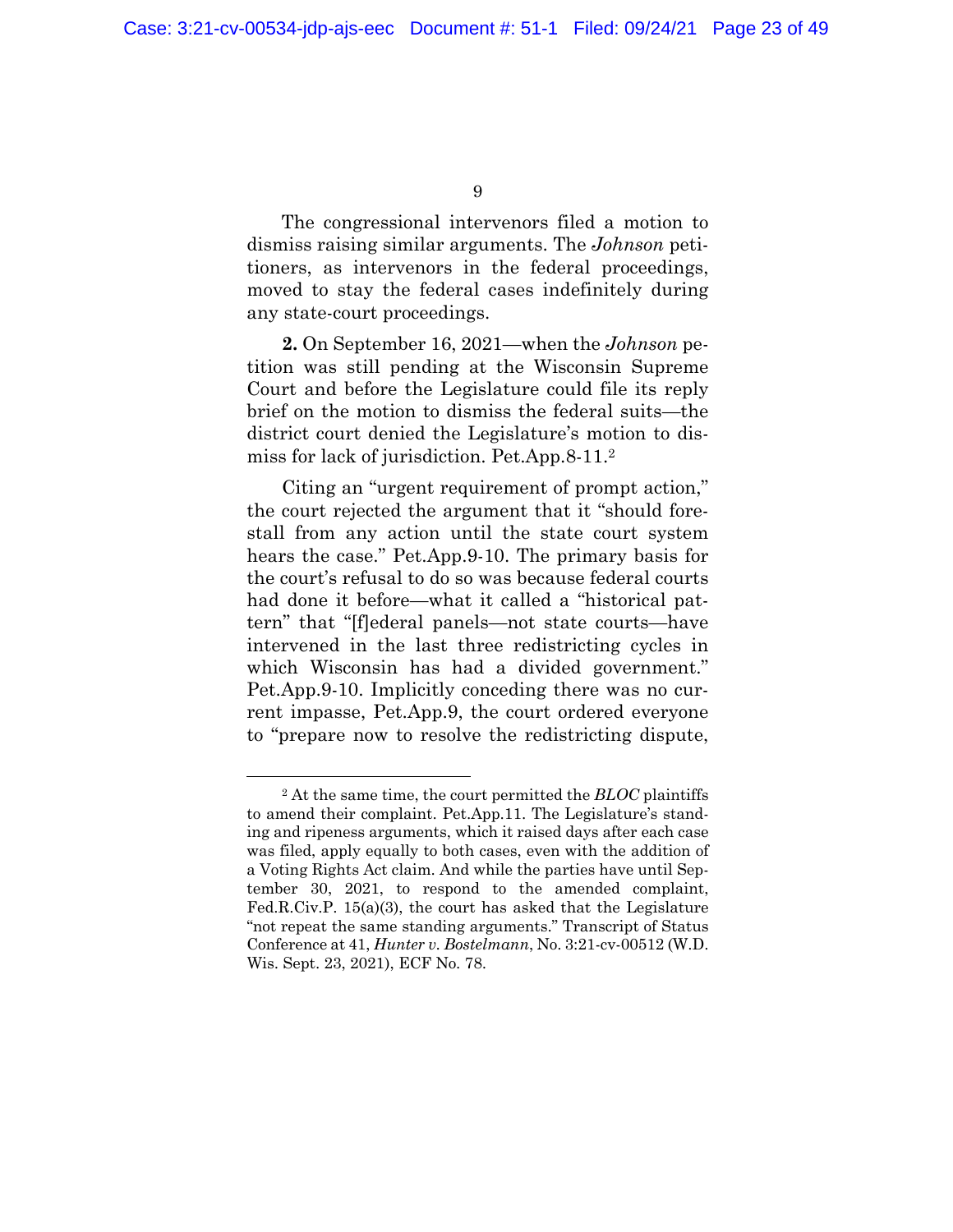should the state fail to establish new maps in time for the 2022 elections," Pet.App.10.

The court's short order did not meaningfully address the Legislature's arguments that the federal plaintiffs' complaints failed to allege any Article III case or controversy. The court instead relied on cases from past redistricting cycles and concluded it would follow the same approach. In particular, the court cited favorably *Arrington v*. *Elections Board*, 173 F. Supp. 2d 856 (E.D. Wis. 2001). Pet.App.9-10. In *Arrington*, another three-judge court concluded that a similarly early redistricting suit was ripe and decided to retain jurisdiction and set a redistricting deadline. Judge Easterbrook dissented, stating he would remove himself from the three-judge court because the majority got it so wrong. 173 F. Supp. 2d at 870. Judge Easterbrook got it right.

Even though the *Johnson* petition was pending at the Wisconsin Supreme Court, the district court stated that "there is yet no indication that the state courts will entertain redistricting in the face of an impasse"—that has not occurred—"between the legislature and the governor." Pet.App.9. The court stated it would "consider" the Wisconsin Supreme Court in setting its own schedule, but specifically rejected arguments that it should stay the federal proceedings until the state-court proceedings were complete. Pet.App.10 & n.3.

**3.** The district court next held a scheduling conference and issued a preliminary scheduling order. Pet.App.13-17. The order purported to "recognize[] that responsibility for drawing legislative and congressional maps falls primarily to the states."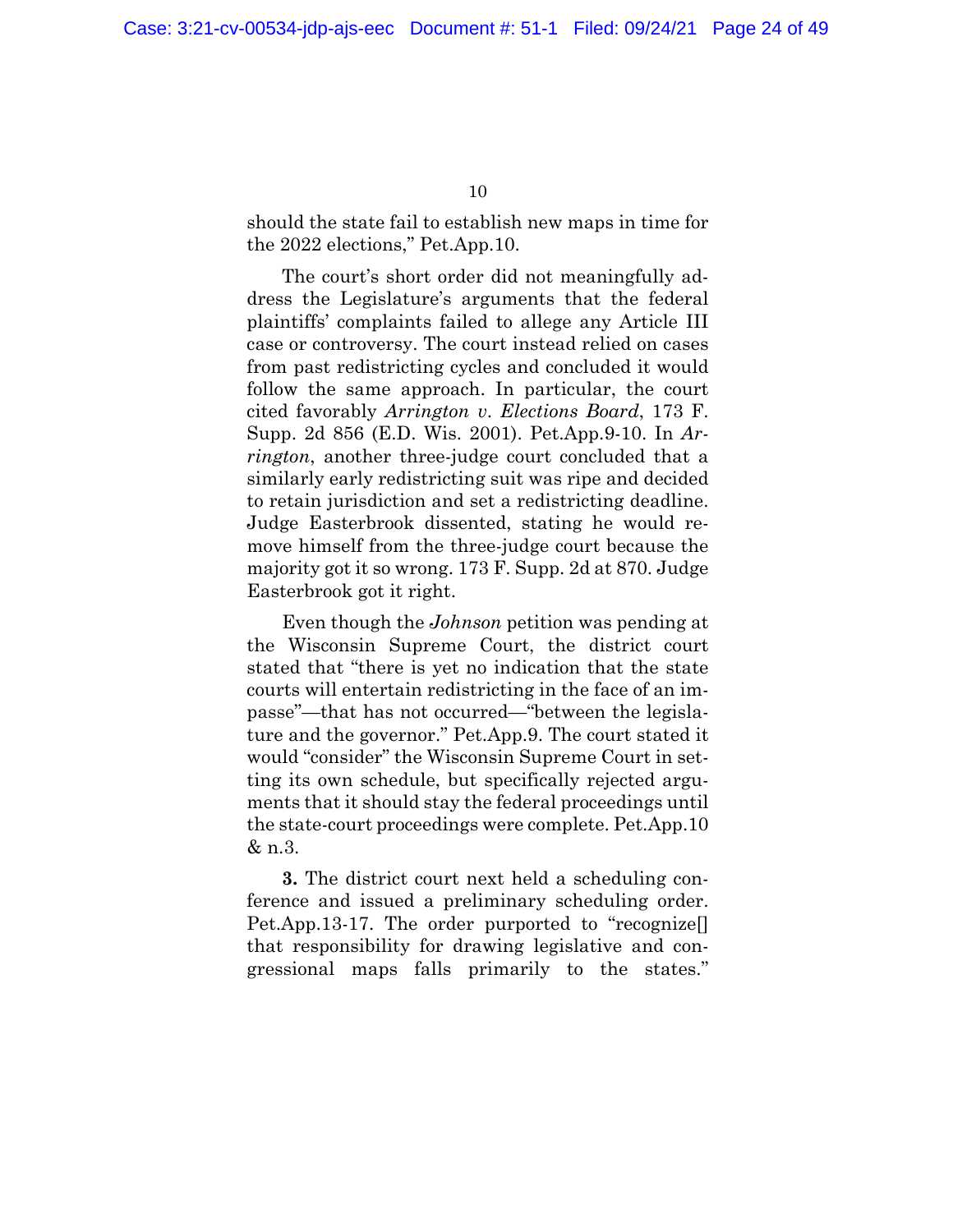Pet.App.15. But the court then set a redistricting deadline of March 1, 2022, which the Wisconsin Elections Commissioners had proposed. Pet.App.15. Citing a Voting Rights Act preclearance case, the court accepted that proposed March deadline even though it falls *five months* before the primary elections. Pet.App.15 (citing *Branch v*. *Smith*, 538 U.S. 254 (2003)). To meet that deadline, the court intends to hold a January trial and has ordered the parties "to submit a joint proposed discovery plan and pretrial schedule on the assumption that trial will be completed by January 28, 2022." Pet.App.16. The court stated it "could consider alternative trial dates" and reconsider the March deadline "if the State were to *enact legislation*" moving pre-election deadlines, but that no party was relieved "of its obligation to cooperate in preparing the plan for the January trial." Pet.App.16 (emphasis added). The court stated that it was not inevitable that it would draw Wisconsin's maps, but the State would have to meet the court's deadline to avoid it: "If the State enacts maps by March 1, 2022, the court may be able to refrain from issuing a judgment in this case." Pet.App.16.

**4.** After the Wisconsin Supreme Court granted the *Johnson* petition for an original action, the *Johnson*  petitioners renewed their motion to stay the federal cases, while telling the federal court it could have a status conference in November to check on the ongoing state proceedings.<sup>3</sup> The federal court has since asked the parties to address "how the supreme court's

<sup>3</sup> Second Mot. to Stay, *Hunter v. Bostelmann*, No. 3:21-cv-00512 (W.D. Wis. Sept. 23, 2021), ECF No. 79.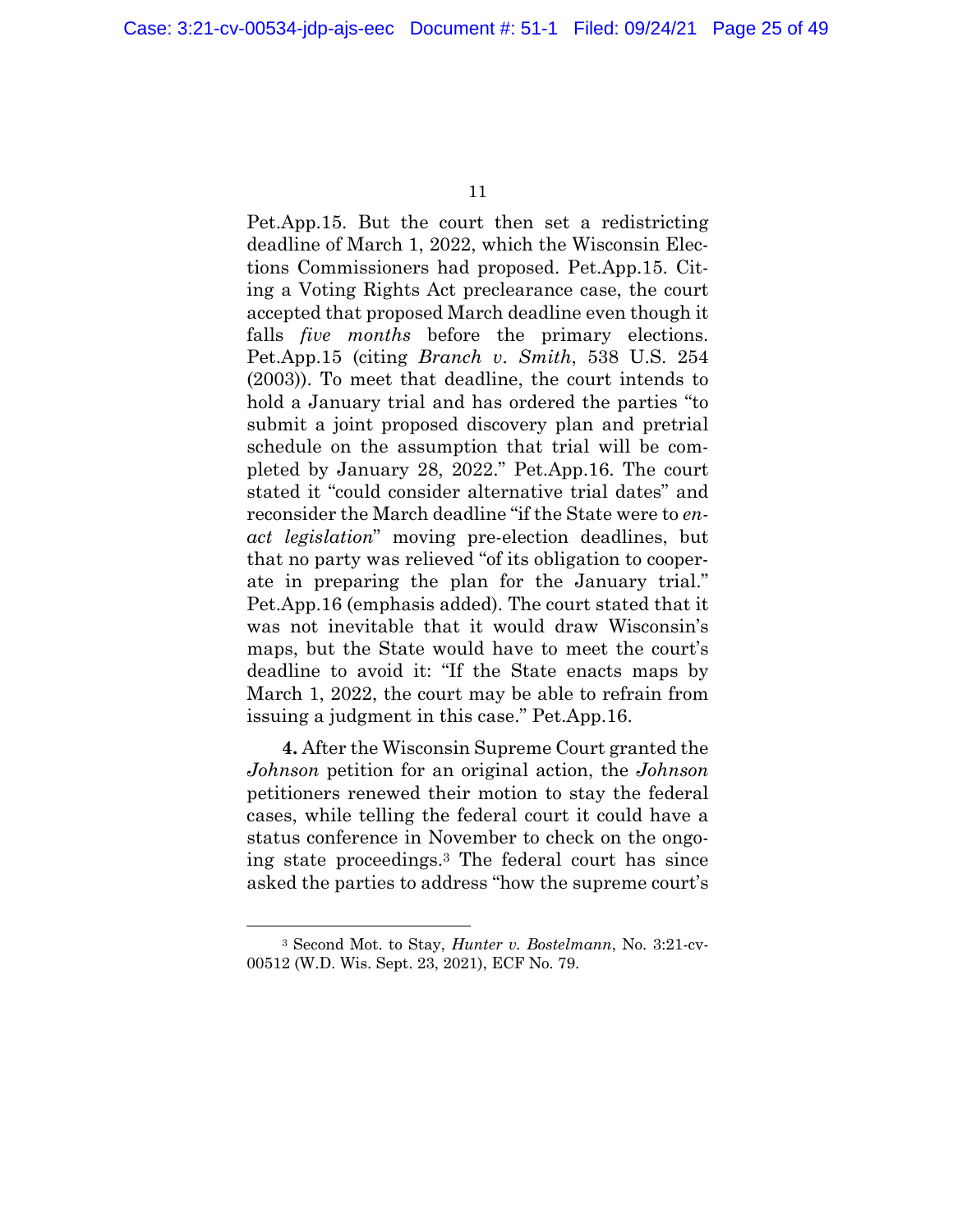decision should affect" the federal proceedings and to "take into account the supreme court's decision" in proposing a pretrial schedule, while saying nothing about its intended March 2022 redistricting deadline.<sup>4</sup> The Legislature has responded that there is not now and has never been jurisdiction to entertain the federal proceedings.<sup>5</sup>

#### **REASONS FOR GRANTING THE WRIT**

The three-judge district court is acting without jurisdiction in these reapportionment suits implicating one of the State's most sovereign tasks. "[R]edistricting and reapportioning legislative bodies is a legislative task which the federal courts should make every effort not to pre-empt." *Wise v*. *Lipscomb*, 437 U.S. 535, 539 (1978) (op. of White, J.). A writ of mandamus or prohibition is appropriate in these extraordinary circumstances. There is no Article III case or controversy that could possibly empower a federal court to supervise the State's reapportionment efforts from beginning to end.

#### **I. Writs of Mandamus or Prohibition Are Appropriate Remedies.**

A writ of mandamus or prohibition is appropriate for exceptional circumstances of the kind present here. In general, the writ may issue in this Court's discretion when there is no other adequate means to attain the desired relief and when the petitioner's right

<sup>4</sup> Order, *Hunter v. Bostelmann*, No. 3:21-cv-00512 (W.D. Wis. Sept. 23, 2021), ECF No. 80.

<sup>5</sup> Notice, *Hunter v. Bostelmann*, No. 3:21-cv-00512 (W.D. Wis. Sept. 23, 2021), ECF No. 81.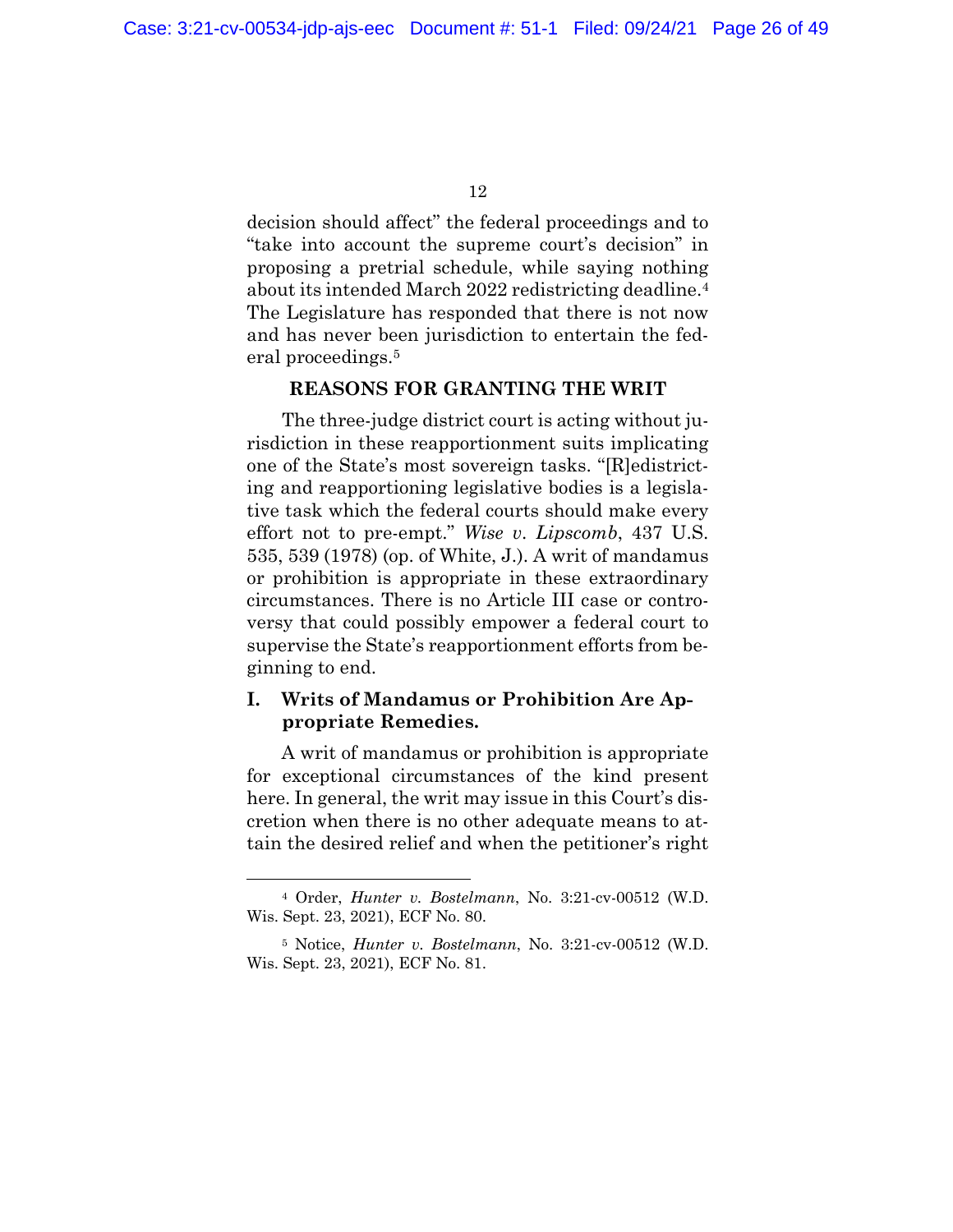is clear and indisputable. *See Cheney v*. *U*.*S*. *Dist*. *Ct*. *for the Dist*. *of Columbia*, 542 U.S. 367, 380-81 (2004); Sup. Ct. R. 20.1. "These hurdles, however demanding, are not insuperable." *Cheney*, 542 U.S. at 381. The Court has historically used these writs to "confin[e] the inferior court to a lawful exercise of its prescribed jurisdiction." *Ex parte Peru*, 318 U.S. 578, 583 (1943); *Schlagenhauf v*. *Holder*, 379 U.S. 104, 109-10 (1964). Other "exceptional circumstances" include those "amounting to a judicial usurpation of power," or when the writ is "the only means of forestalling intrusion by the federal judiciary on a delicate area of federal-state relations." *Will v*. *United States*, 389 U.S. 90, 95 (1967) (quotation marks omitted).

That is precisely the situation here. A three-judge federal district court has acted well outside of its jurisdiction and intruded on one of the most delicate areas of federal-state relations. *Id*.; *see Growe v. Emison*, 507 U.S. 25, 33 (1993) (federal courts must "defer consideration of disputes involving redistricting" when the State "has begun to address that highly political task itself"); *see also, e*.*g*., *Maryland v*. *Soper*, 270 U.S. 9, 28-30 (1926) (issuing writ after removal of state criminal prosecution).

The court's refusal to dismiss these redistricting suits, despite the absence of jurisdiction and the unquestioned capacity of the state courts to act, is "more than the mere denial of [a] right" that can "be corrected by recourse to the prescribed appeal procedure." *U*.*S*. *Alkali Exp*. *Ass'n v*. *United States*, 325 U.S. 196, 204 (1945). A writ is the "only means of forestalling [this] intrusion by the federal judiciary." *Will*, 389 U.S. at 95. The district court, without any Article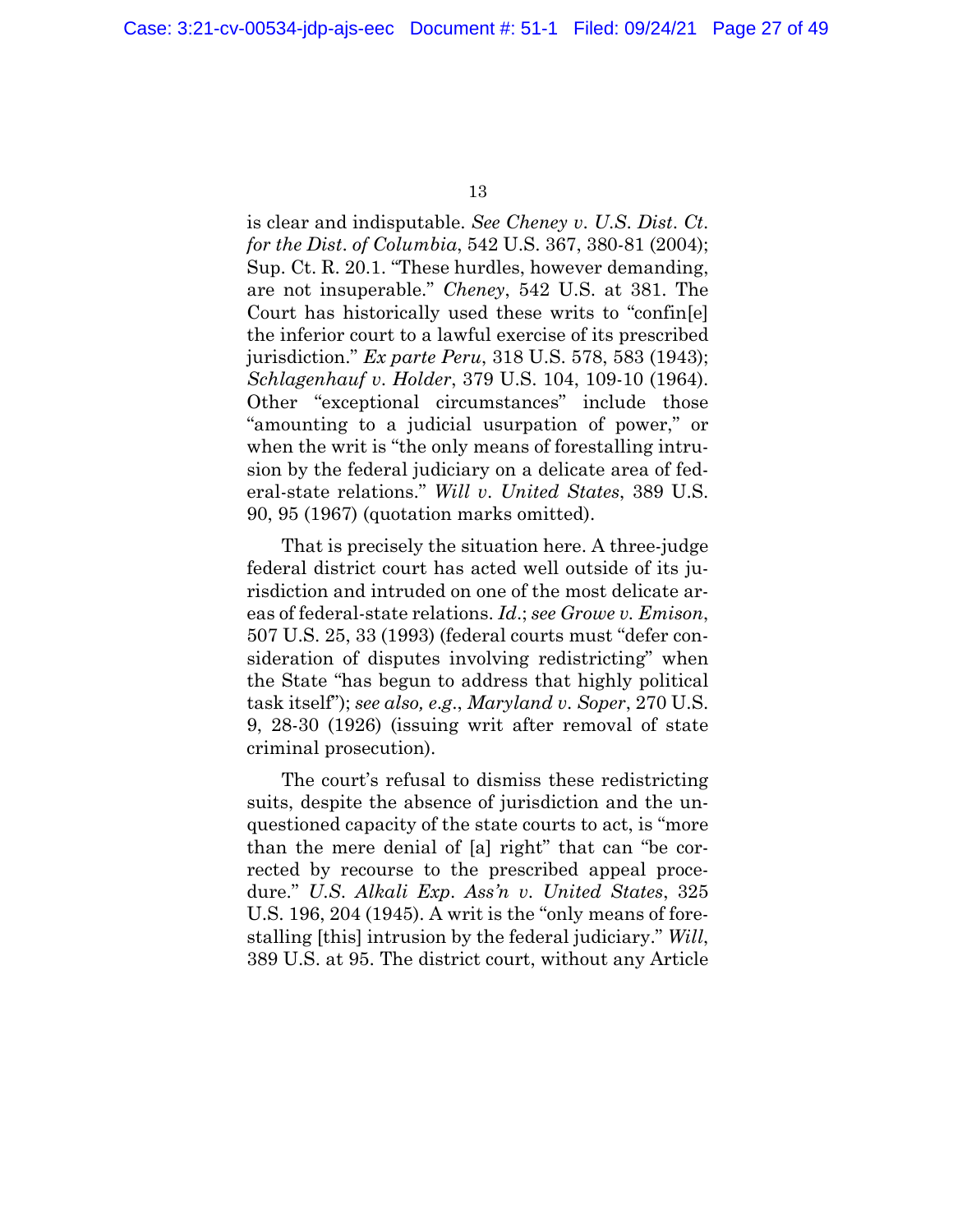III case or controversy, has set a deadline purporting to bind every branch of the Wisconsin government. Treading on Wisconsin's sovereignty and federalism, that deadline rushes the State's ongoing redistricting efforts. If the State (including the Wisconsin Supreme Court) does not beat the federal court to its redistricting "finish line," then the federal court has said it will issue a judgment redrawing Wisconsin's congressional and legislative districts.<sup>6</sup> *Growe*, 507 U.S. at 37; Pet.App.16. Such action has had real-world effects in Wisconsin in past redistricting cycles, causing the state supreme court to defer altogether to federalcourt redistricting. *See Jensen v*. *Wis*. *Elections Bd*., 639 N.W.2d 537, 541-42 (Wis. 2002). Here again, a federal court is acting without jurisdiction as a super-legislature for "one of the most significant acts a State can perform to ensure citizen participation in

<sup>6</sup> In the meantime, the parties will be embroiled in discovery in anticipation of a January trial. The court *sua sponte* suggested that such discovery could involve "deposing the Legislature" during its scheduling conference (plaintiffs' counsel added they might want to depose the Governor too). Transcript of Status Conference at 24-25, *Hunter v. Bostelmann*, No. 3:21-cv-00512 (W.D. Wis. Sept. 23, 2021), ECF No. 78. The disregard for legislative privilege is typical of redistricting challenges in federal court—all the more reason to stop it now. *Cf. Tenney v. Brandhove*, 341 U.S. 367, 372-78 (1951). For example, in Wisconsin's last redistricting challenge, the same district court compelled the deposition of the Speaker of the Wisconsin Assembly because partisan gerrymandering allegations called into question "the legitimacy of the Wisconsin government." Order at 5, *Gill v. Whitford*, 3:15-cv-00421-jdp (W.D. Wis. May 3, 2019), ECF No. 275, *vac'd sub nom.*, *Whitford v. Vos*, No. 19-2066, 2019 WL 4571109 (7th Cir. July 11, 2019); *but see Rucho v. Common Cause*, 139 S. Ct. 2484, 2504 (2019).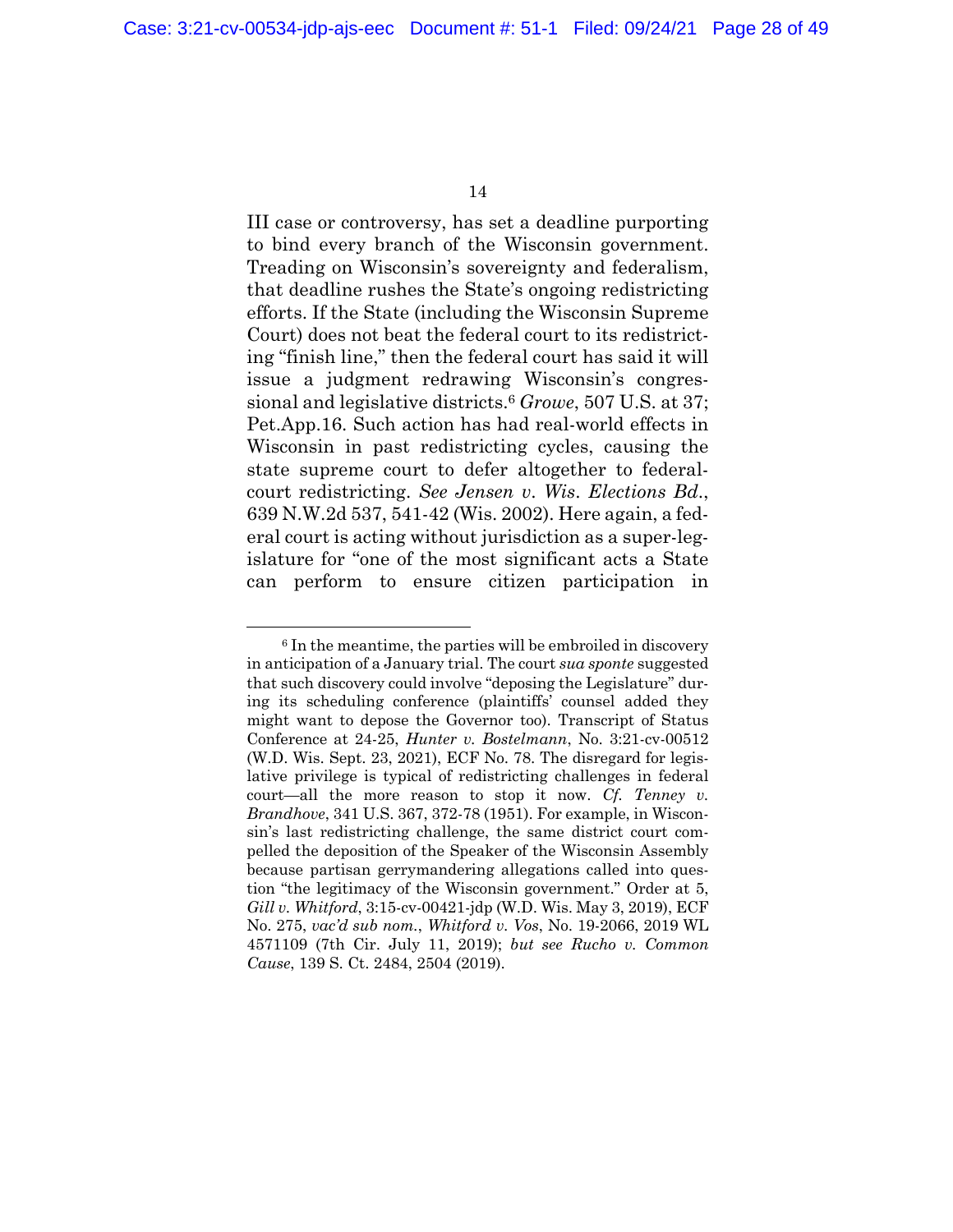republican self-governance." *League of United Latin Am*. *Citizens v*. *Perry*, 548 U.S. 399, 416 (2006) (op. of Kennedy, J.).

That *ultra vires* exercise of the three-judge court's jurisdiction warrants immediate intervention, which can only be had in this Court. *See Stratton v*. *St*. *Louis Sw*. *Ry*. *Co*., 282 U.S. 10, 15-17 (1930) (explaining that court of appeals did not have jurisdiction to entertain appeal regarding refusal to institute three-judge court and that Supreme Court may instead issue writ of mandamus); *see also U.S. Alkali Export*, 325 U.S. at 202. A writ of mandamus or prohibition would be in aid of this Court's future jurisdiction over the threejudge court, 28 U.S.C. §1253, as well as its future jurisdiction over any final judgment of the Wisconsin Supreme Court, *id*., §1257(a). *See Roche v*. *Evaporated Milk Ass'n*, 319 U.S. 21, 25 (1943) (mandamus jurisdiction "extends to those cases which are within its appellate jurisdiction although no appeal has been perfected."). If the suit continues below, the Court will have direct appellate jurisdiction when the threejudge court grants or denies an injunction, or issues an order with that "practical effect." *See* 28 U.S.C. § 1253; *Abbott v*. *Perez*, 138 S. Ct. 2305, 2319 (2018). In such circumstances, mandamus relief is properly sought in this Court, not the courts of appeals. *See, e.g.*, *Stratton*, 282 U.S. at 15 ("where a court of three judges should have been convened, and was not, this Court may issue a writ of mandamus"); *Williams v*. *Simmons*, 355 U.S. 49, 56-57 (1957); *see also Ex parte Peru*, 318 U.S. at 584-85.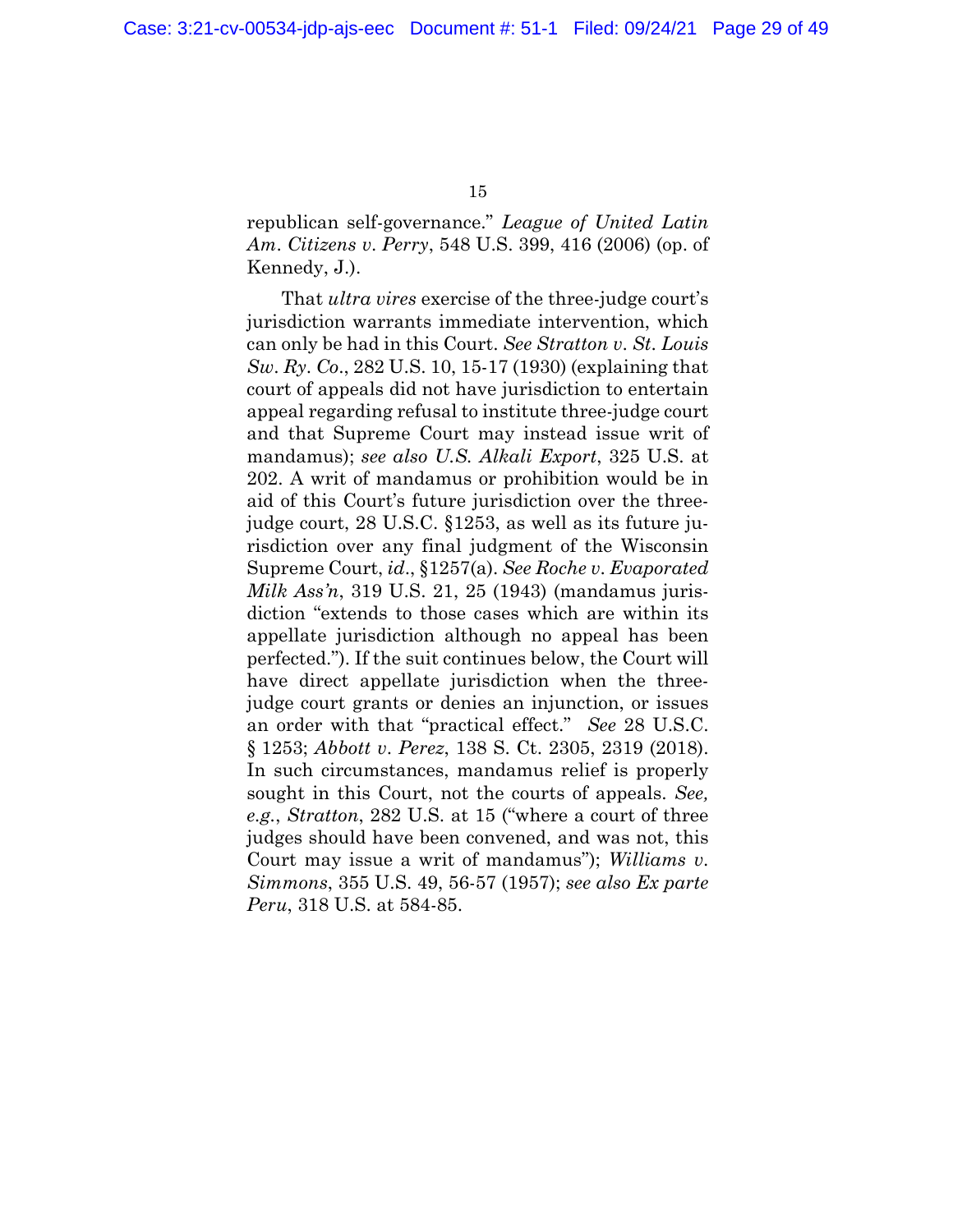#### **II. It Is Clear and Indisputable That There Is No Federal Jurisdiction.**

#### **A. Plaintiffs have no Article III standing.**

**1.** Any federal case requires plaintiffs to show that there is "a 'case' or 'controversy' that is, in James Madison's words, of a 'Judiciary Nature.'" *DaimlerChrysler Corp*. *v*. *Cuno*, 547 U.S. 332, 342 (2006) (quoting 2 Records of the Federal Convention of 1787, p. 430 (Farrand 1966)). To involve the federal courts, plaintiffs must allege a "personal injury fairly traceable to the defendant's allegedly unlawful conduct and likely to be redressed by the requested relief." *Id*. (quotation marks omitted). Their injury must be "certainly impending" and "actual or imminent," not merely "conjectural or hypothetical." *Clapper v*. *Amnesty Int'l USA*, 568 U.S. 398, 409 (2013) (quotation marks omitted); *DaimlerChrysler*, 547 U.S. at 344 (quotation marks omitted). Standing cannot rest on "[a]llegations of a possible future injury," entailing "speculation about the decisions of independent actors." *Clapper*, 568 U.S. at 409, 414 (quotation marks omitted). Rather, plaintiffs must show "a realistic danger of sustaining a direct injury" because an allegedly unconstitutional statute will be enforced against them. *Babbitt v*. *United Farm Workers Nat'l Union*, 442 U.S. 289, 298 (1979). A federal court "cannot be umpire to debates concerning harmless, empty shadows." *Poe v*. *Ullman*, 367 U.S. 497, 508 (1961) (op. of Frankfurter, J.).

Especially in cases implicating the "highly political task" of redistricting, *Growe*, 507 U.S at 33, establishing this bare constitutional minimum of standing is an essential "constitutional principle that prevents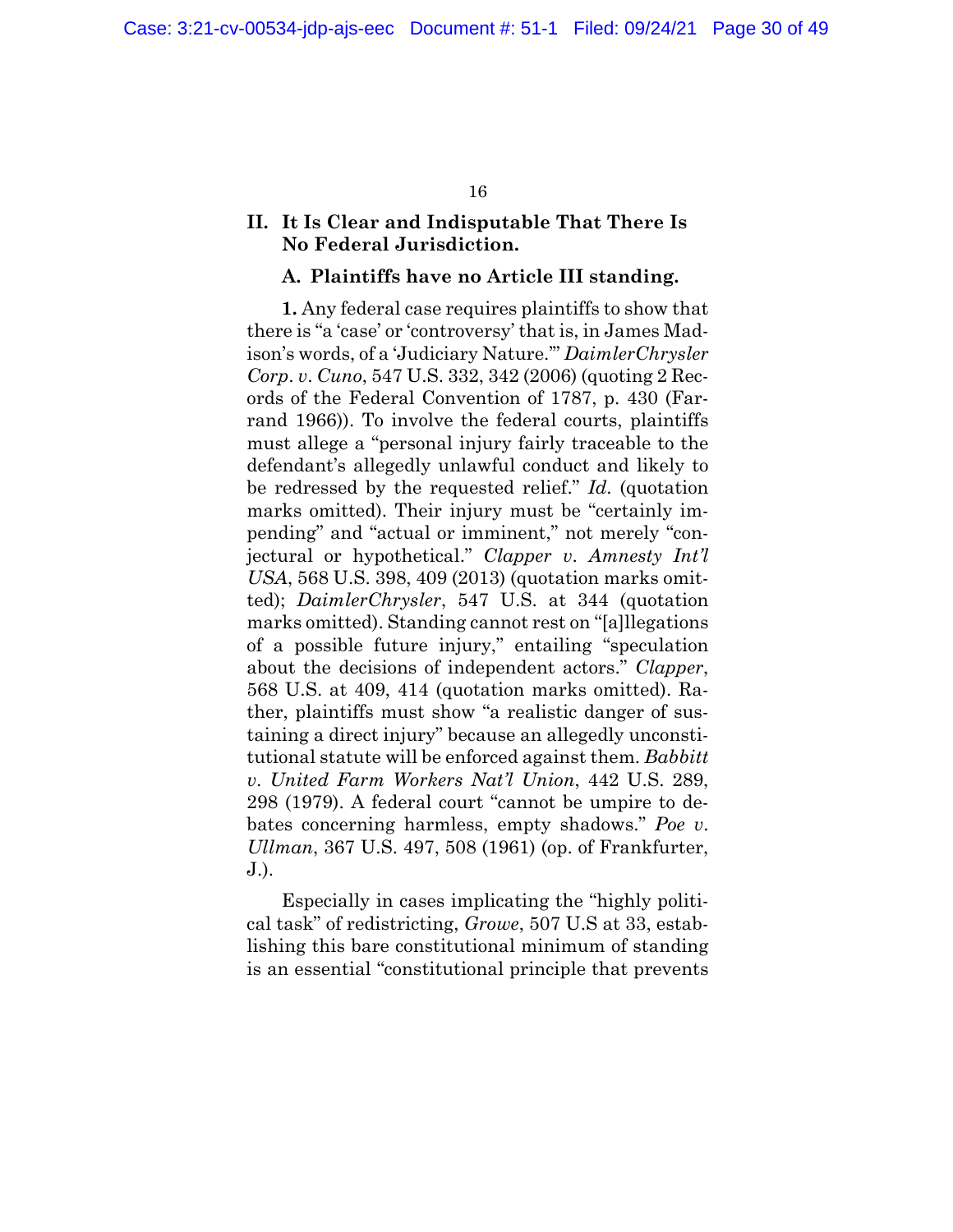courts of law from undertaking tasks assigned to the political branches." *Lewis v*. *Casey*, 518 U.S. 343, 349 (1996). Even if new census data shows that existing districts are malapportioned, a federal court has no judicial power to merely declare it so—let alone order court-drawn maps—without an actual case or controversy. *See Reynolds*, 377 U.S. at 586. The mere fact of a malapportioned districting plan is not enough. A plaintiff must show "that he has sustained or is immediately in danger of sustaining some direct injury as the result of its enforcement." *Massachusetts v*. *Mellon*, 262 U.S. 447, 488 (1923); *California v*. *Texas*, 141 S. Ct. 2104, 2114 (2021) (standing requires "an injury that is the result of the statute's actual or threatened enforcement, whether today or in the future").

Applying those rules here, Plaintiffs' complaint alleges that Wisconsin election officials will, *in the future*, violate the Constitution if the existing legislative districts are used in next year's elections. Pet.App.35- 38 (Compl. ¶¶43, 49, 53); Pet.App. 82-84, 86 (Am. Compl. ¶¶95, 100, 110). Plaintiffs' injury is entirely speculative—fanciful even. No one intends to use the existing districts; they are being redrawn right now. There is thus no "certainly impending" harm or "realistic danger" that the 10-year-old districts will be used again. *Clapper*, 568 U.S. at 409; *Babbitt*, 442 U.S. at 298. Any ruling on Plaintiffs' claims would entail wading into the political thicket of reapportionment without any judicial power to do so.

The three-judge court was indisputably wrong to conclude that Plaintiffs' possible future injury was sufficient. *See Clapper*, 568 U.S. at 409; *California*, 141 S. Ct. at 2114. There is no basis to assume, as the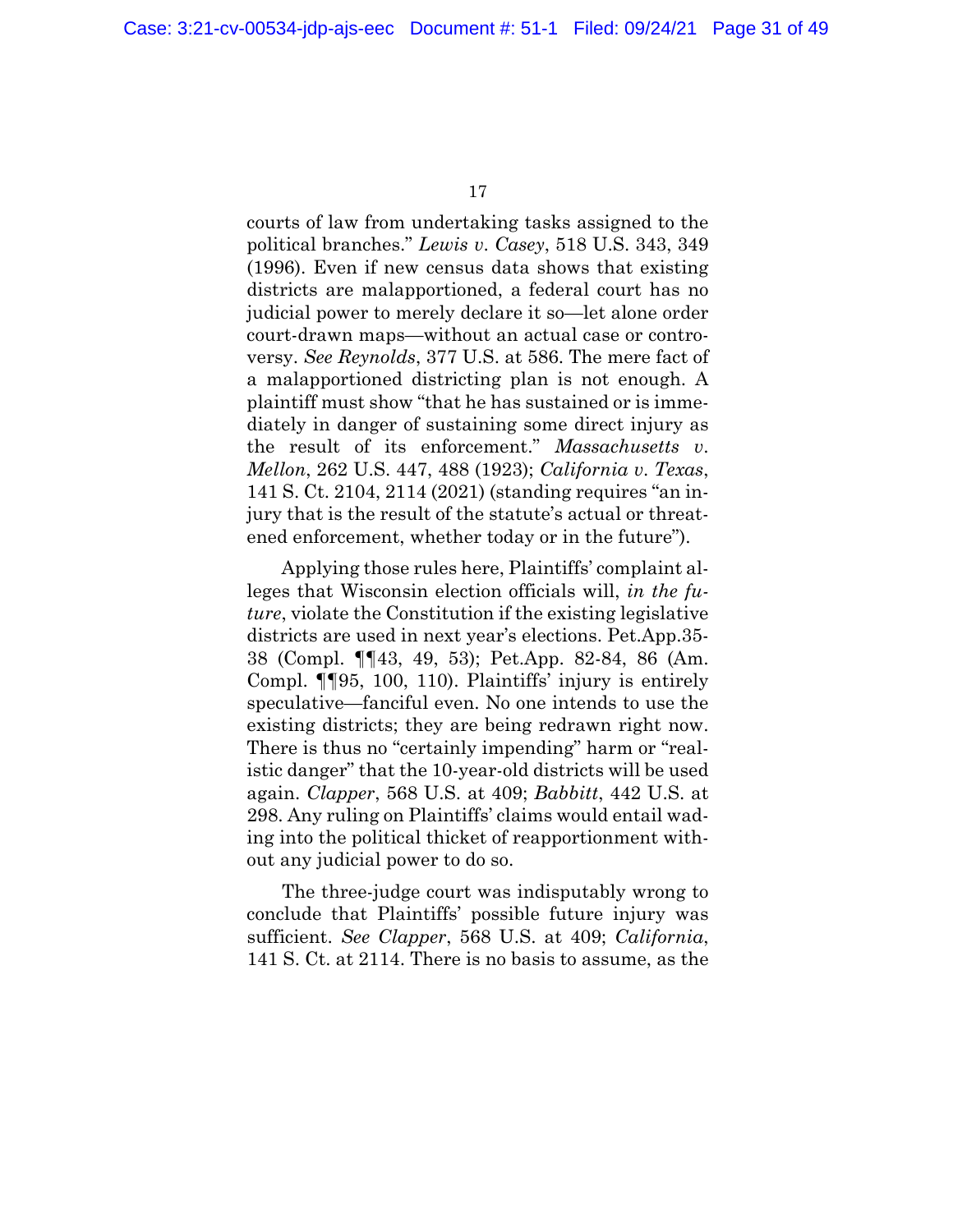district court has, that there is a "realistic danger" that next year's elections will use the existing districts absent this court's involvement. *Babbitt*, 442 U.S. at 298. That baseless assumption rests entirely "on speculation about the decisions of independent actors" in the coming year. *Clapper*, 568 U.S. at 414. All agree that the Legislature has a constitutional obligation to reapportion. *See* Wis. Const. art. IV, §3. All agree that the Legislature is actively redrawing the very districts that Plaintiffs are challenging. All agree that there is no legislative impasse. And even if an impasse were to arise later, all agree that there is active litigation in the fully and equally capable Wisconsin Supreme Court to resolve it. On issues of redistricting and state law, Wisconsin's supreme court justices are indeed *more* capable (not to mention answerable to the people of Wisconsin and residents of the State themselves). *See Growe*, 507 U.S. at 33. In such circumstances, the federal court has no power to interfere or obstruct that ongoing process. *See id*. at 37 ("The District Court erred in not deferring to the state court's timely consideration of congressional reapportionment."). The only opinion a federal court could offer at this time would be purely advisory.

The three-judge court did not grapple with these arguments. It instead took cover under another threejudge court's decision in *Arrington*, from the 2001 redistricting cycle. The *Arrington* plaintiffs similarly filed a malapportionment suit before redistricting could even begin. 173 F. Supp. 2d at 858-59. *Arrington*  was wrong—so wrong that dissenting Judge Frank Easterbrook stated he would remove himself from the three-judge panel. *See id*. at 870 (Easterbrook, J.,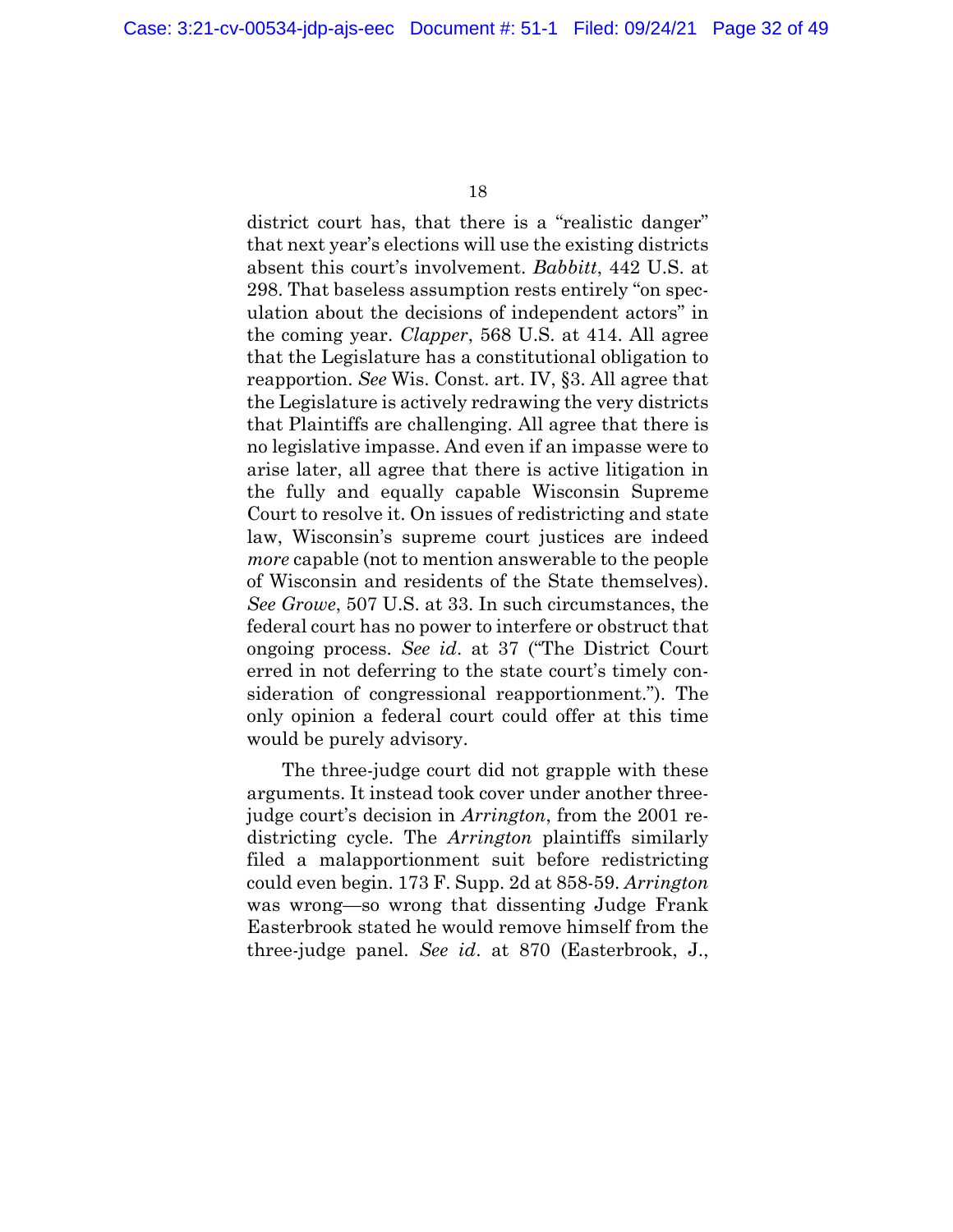dissenting) ("I shall take no further part in the consideration or decision" and "unless a fresh suit is filed, this has become a two-judge court, and *whatever* it does may end up being vacated by higher authority on Article III grounds."). His observation in *Arrington*  applies equally here: "The best face one can put on this complaint is that plaintiffs predict that Wisconsin will fail to enact … equal-size districts. Yet a prediction that something will go wrong in the future does not give standing today." *Id*. at 869. There, as here, "Wisconsin does not propose to conduct [next year's] elections under the existing plan." *Id*. The Wisconsin constitution requires a new plan. Wis. Const. art. IV, §3; *State ex rel*. *Att'y Gen*. *v*. *Cunningham*, 51 N.W. 724, 744 (1892). Judge Easterbrook likened such suits, challenging old districts while the Legislature draws new ones, to "asking the judicial branch to enjoin implementation of a state pollution control plan that the EPA has canceled and that can't be enforced without the agency's cooperation." *Arrington*, 173 F. Supp. 2d at 869. In that case, as here, "no plaintiff would have standing to ask the judiciary to drive a second stake through the plan's heart. One death is enough." *Id.* Taking judicial action "would be redundant and thus advisory in the most basic sense." *Id*.

To accept that Plaintiffs have standing at this time is to accept that multiple state branches of government will fail at what they are currently doing. This Court has rejected standing theories premised on "guesswork as to how independent decisionmakers will exercise their judgment." *Clapper*, 568 U.S. at 413. Such "guesswork" here requires the federalismdefying assumption that, even if there were a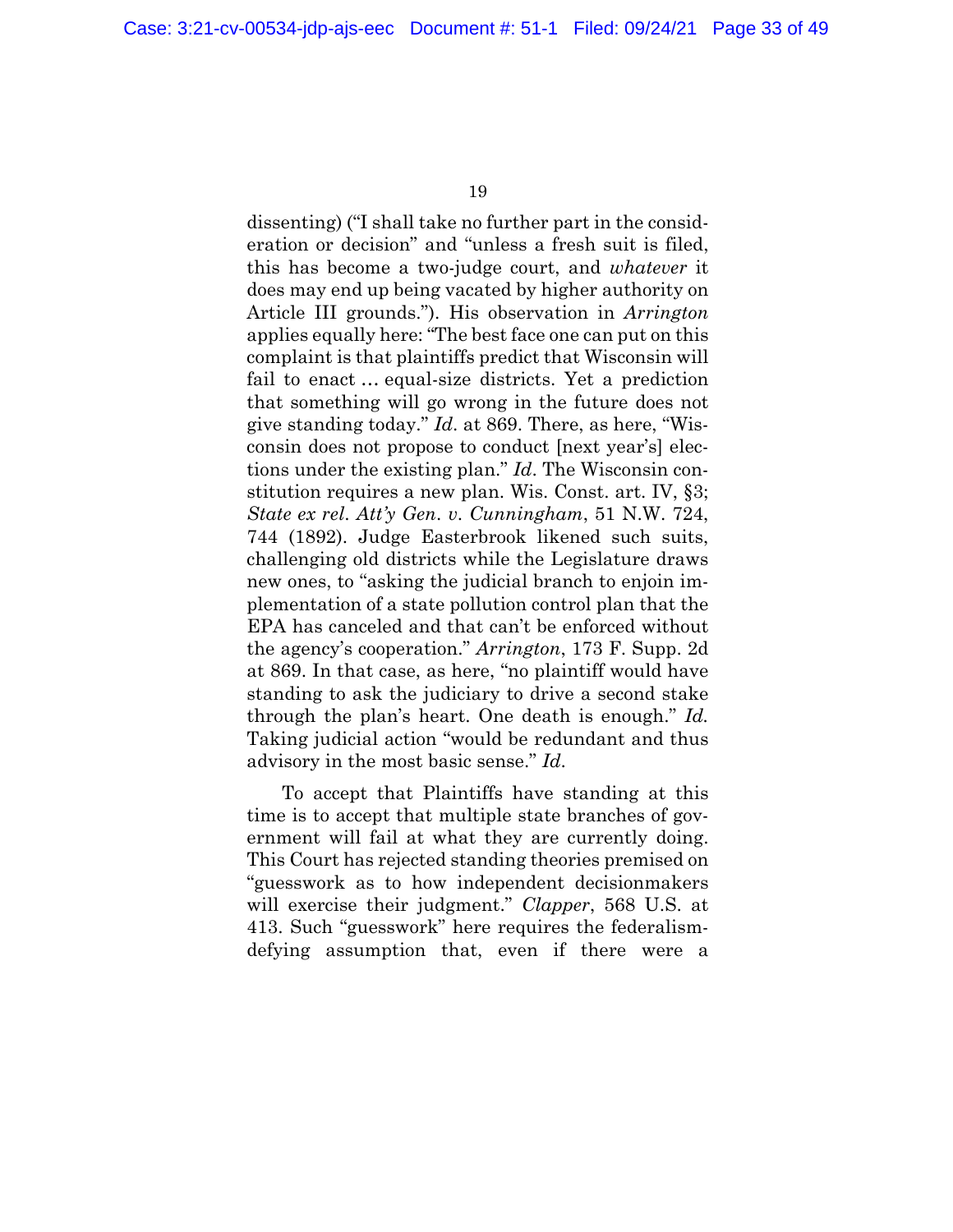legislative impasse in the redistricting process, the Wisconsin courts would be unequipped to resolve it.

**2.** The three-judge court's refusal to dismiss Plaintiffs' suits—instead proceeding with full-fledged discovery and a trial—puts Wisconsin on the same path as *Growe v*. *Emison*. In *Growe*, much like here, there was simultaneous state and federal litigation over redistricting. 507 U.S. at 28-30. The concurrent actions came to a head when the federal district court refused to defer to state-court proceedings. *Id*. at 30-31. In a unanimous opinion, this Court ordered the federal court to stand down and dismissed the federal litigation. *Id*. at 42.

As *Growe* explained, reapportionment disputes are an exception to the rule that federal and state courts may exercise concurrent jurisdiction and proceed simultaneously. 507 U.S. at 32. In reapportionment disputes, important "principles of federalism and comity" require a federal court to defer to the State, including the state courts, because there can be "only one set of legislative districts." *Id*. at 32, 35. The State, with the "primary responsibility for reapportionment," goes first. *Id*. at 34; *see also White v*. *Weiser*, 412 U.S. 783, 795 (1973). *Growe* demands that federal courts "defer consideration of disputes involving redistricting where the State, through its legislative *or* judicial branch, has begun to address that highly political task itself." 507 U.S. at 33. After *Growe*, a federal court cannot "obstruct state reapportionment" or "permit federal litigation to be used to impede it" unless and until it becomes "apparent" that the State's own branches of government, including its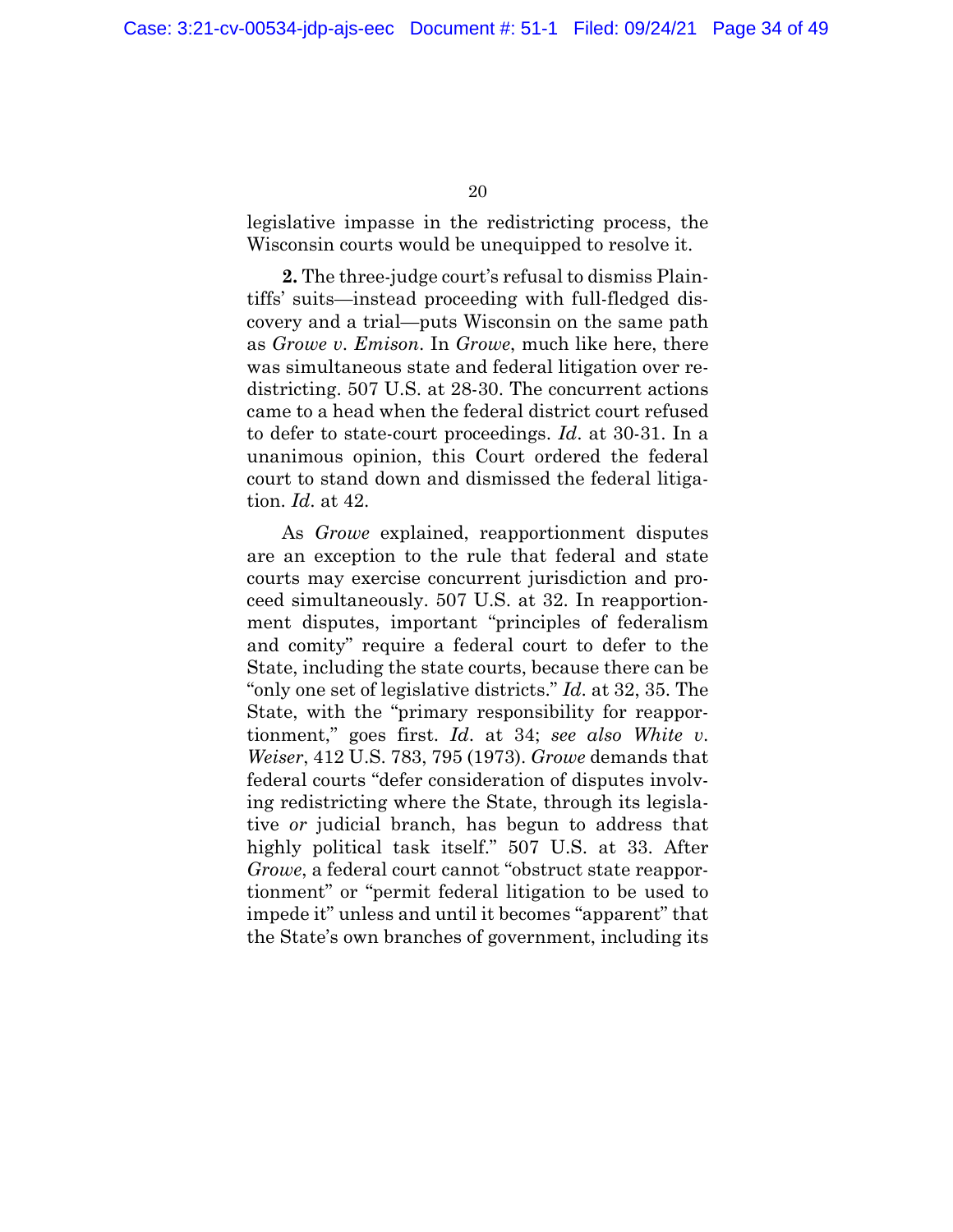courts, cannot redistrict before the primary elections. *Id*. at 34, 36.

Here, the federal court has refused to defer consideration while the State acts, proceeding ahead without any Article III case or controversy. The court has stated it intends to schedule a January trial, with discovery, expert reports, and all the trappings of federal litigation leading up to it. Pet.App.15-16. If that is not obstruction of the State's own redistricting process after *Growe*, it is not clear what would be.

Addressing *Growe*, the three-judge court stated that *Growe* did not limit its jurisdiction here. Pet.App.8-9 ("The *Growe* Court did not conclude that the federal case was unripe or that the plaintiffs lacked standing."). Of course, there was no occasion for this Court to address threshold issues of standing or ripeness in *Growe*. 507 U.S. at 32 (noting no party disputed jurisdiction). *Growe* came to this Court in the eleventh hour of redistricting. The complex and overlapping state and federal actions were well beyond that threshold stage. But the rule announced in *Growe* necessarily affects the jurisdictional analysis in post-*Growe* cases, including this one.

*Growe* prohibits a federal court from interceding in redistricting disputes unless and until the State fails to redistrict, and that includes state courts. *See Growe*, 507 U.S. at 34, 36-37. If, as *Growe* instructs, the federal court can do nothing but defer, then there is no Article III basis for the federal court to intervene before that time. *See* Part III.C, *infra*. That is especially so here, where there is no indication of any imminent failure by any of branch of government.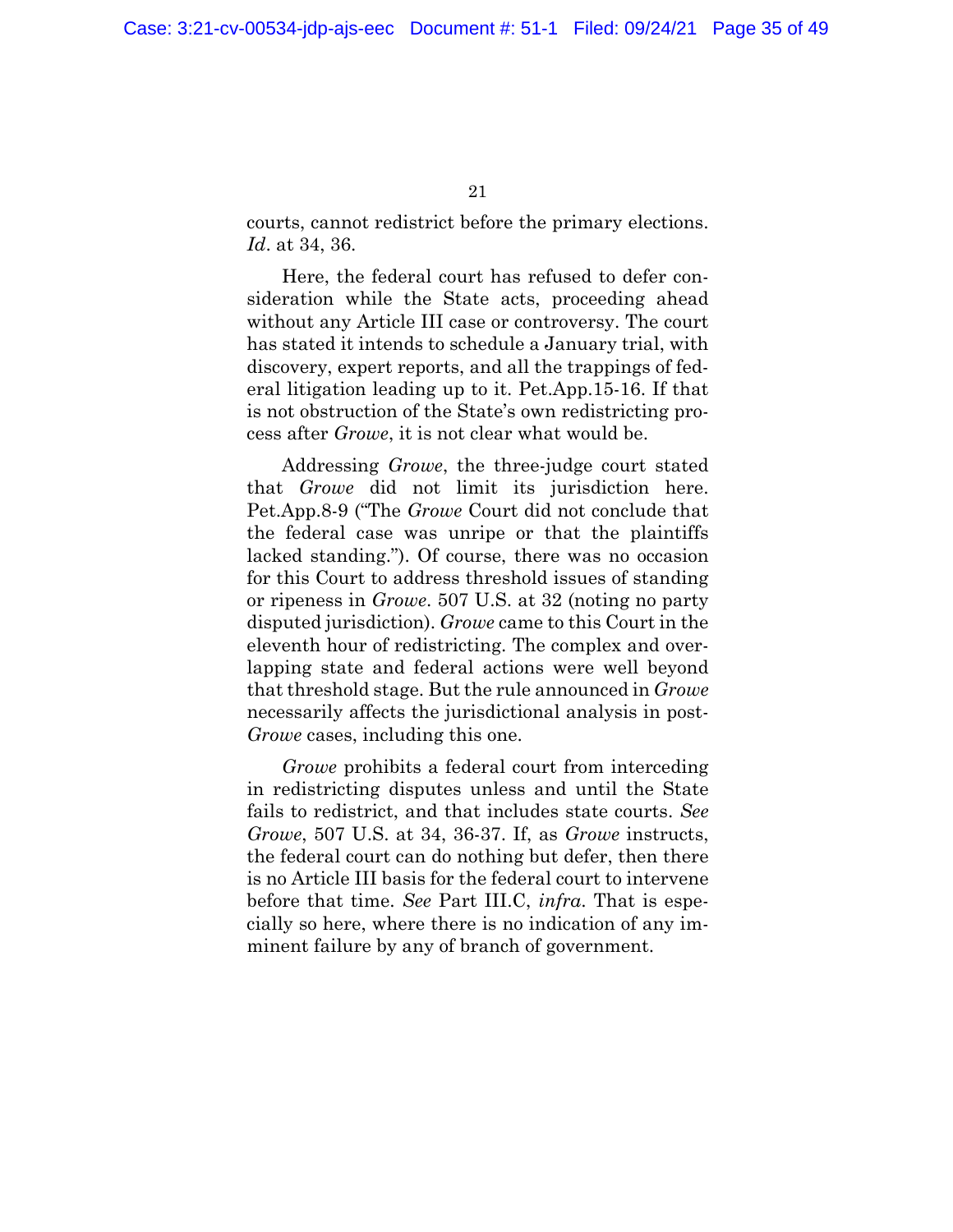**3.** *Growe* is also relevant with respect to the redressability component of standing. *Growe* prohibits federal courts from redressing any malapportionment claim "[a]bsent evidence that th[e] state branches," including the state courts if necessary, "will fail" to reapportion. 507 U.S. at 34.

Here, the federal court acknowledged that "impeding or superseding any current state redistricting process" are "steps that might run afoul of *Growe*" and admitted it was "inclined" to impose a "limited stay" to avoid interfering (which it has not yet done). Pet.App.10. These statements speak for themselves. If the district court has no power to remedy Plaintiffs' alleged harm at this time, then there is no Article III case or controversy. *See, e*.*g*., *Steel Co*. *v*. *Citizens for a Better Env't*, 523 U.S. 83, 107 (1998) (standing requires "an acceptable Article III remedy" that will "redress a cognizable Article III injury"); *California*, 141 S. Ct. at 2116 ("To find standing here to attack an unenforceable statutory provision would allow a federal court to issue what would amount to an advisory opinion without the possibility of any judicial relief." (quotation marks omitted)); *Franklin v*. *Massachusetts*, 505 U.S. 788, 829 (1992) (Scalia, J., concurring in part and concurring in the judgment) ("we cannot remedy appellees' asserted injury without ordering declaratory or injunctive relief against appellant President Bush, and since we have no power to do that, I believe appellees' constitutional claims should be dismissed").

#### **B. Plaintiffs' suits are not ripe.**

**1.** Another component of Article III's case or controversy requirement is that the dispute is ripe. *See Reno v*. *Catholic Social Servs*.*, Inc*., 509 U.S. 43, 57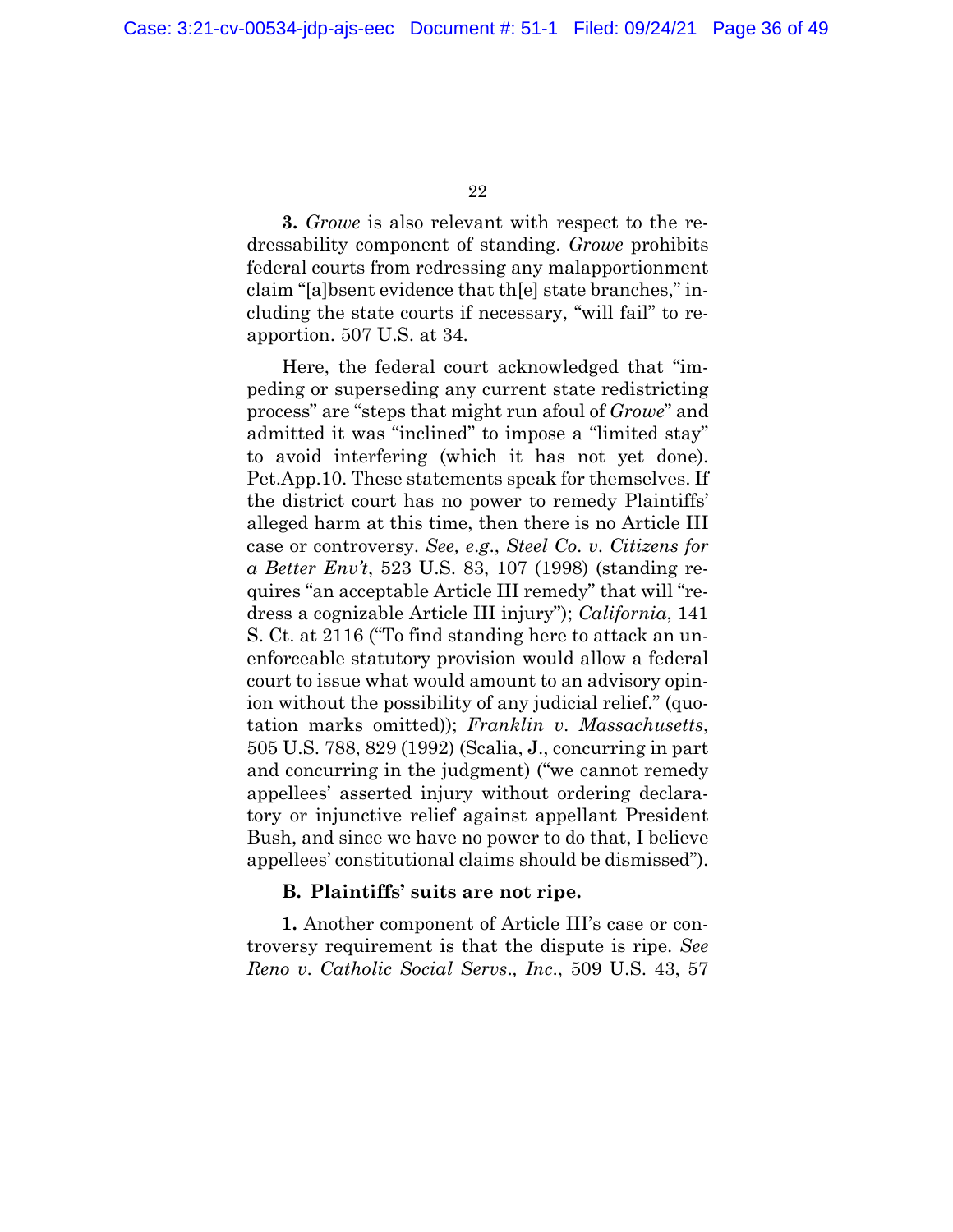n.18 (1993). A ripe dispute is "not dependent on contingent future events that may not occur as anticipated, or indeed may not occur at all." *Trump v*. *New York*, 141 S. Ct. 530, 535 (2020) (quotation marks omitted). That ripeness requirement "prevent[s] the courts, through avoidance of premature adjudication, from entangling themselves in abstract disagreements." *Nat'l Park Hosp*. *Ass'n v*. *Dep't of Interior*, 538 U.S. 803, 807-08 (2003) (quotation marks omitted); *see id*. (ripeness protects against "judicial interference until an administrative decision has been formalized and its effects felt in a concrete way").

Just as Plaintiffs have failed to establish standing, they have failed to establish ripeness. The suits are "riddled with contingencies and speculation that impede judicial review." *Trump*, 141 S. Ct. at 535. The Wisconsin Legislature is currently redrawing the districts that plaintiffs challenge as unconstitutional, and the Wisconsin Supreme Court has asserted jurisdiction to review the legality of any redistricting plan Judicial resolution of plaintiffs' claims in a federal court is entirely premature. In spite of all this, the court has announced it intends to hold a trial on remedial maps in January.

**2.** The three-judge court rejected these arguments. The court said it understood the State's "primacy in redistricting." Pet.App.8-9. It also acknowledged that there was no legislative impasse at this time. Pet.App.9. But rather than dismiss the suit on either of these grounds, the court stated that it would take jurisdiction to "prepare now to resolve the redistricting dispute." Pet.App.10.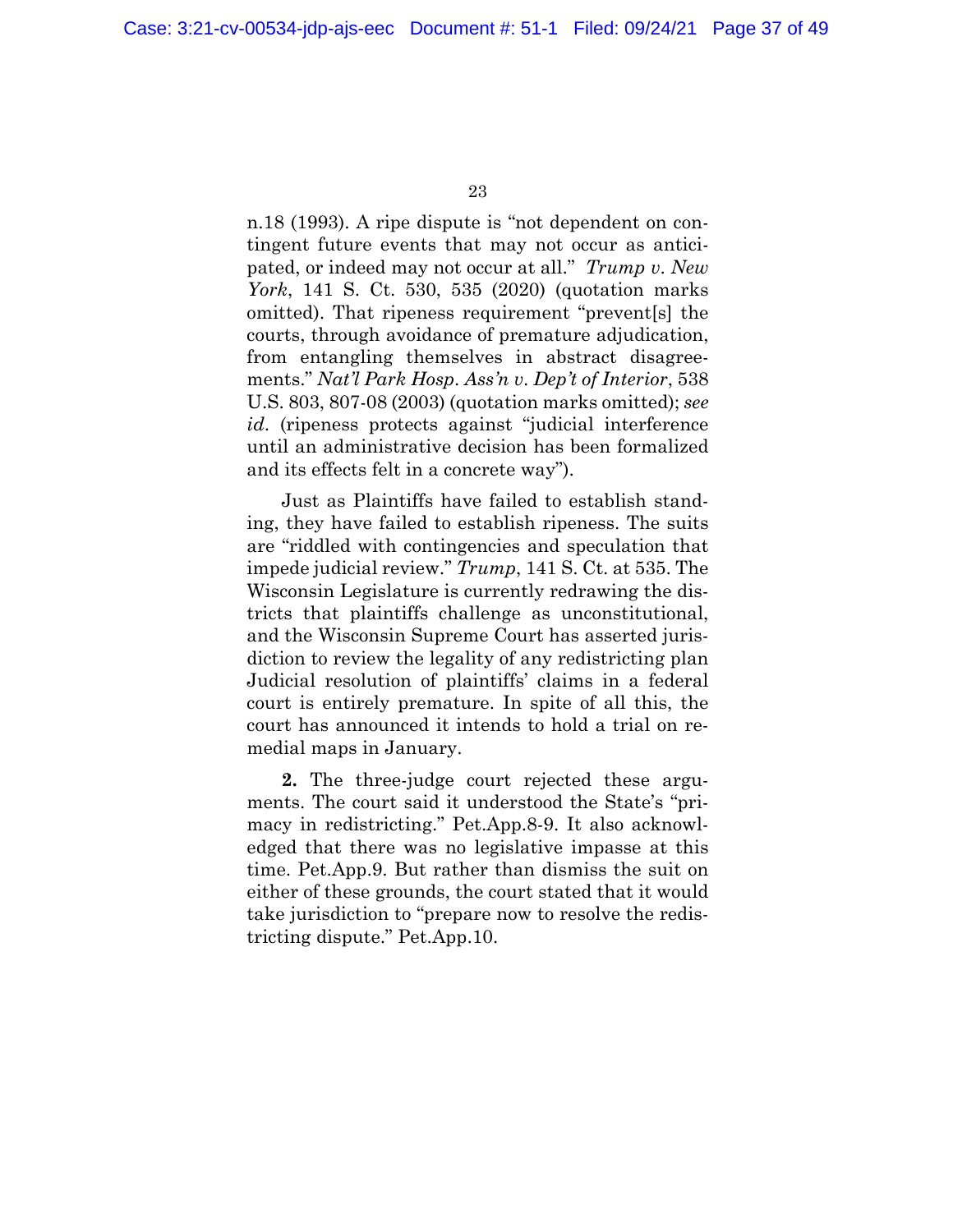The federal court again resorted to *Arrington*, almost as if it were a decision of this Court rather than deeply unpersuasive authority that had been eviscerated by Judge Easterbrook (a clear and indisputable mistake on its own). *Arrington* began "by noting that contingent future events generally do *not* deprive courts of jurisdiction." 173 F. Supp. 2d at 863 (emphasis added). Wrong. A ripe dispute is "*not* dependent on contingent future events that may not occur as anticipated, or indeed may not occur at all." *Trump*, 141 S. Ct. at 535 (emphasis added). *Arrington* acknowledged that it was "tempted to dismiss" but refused because of the perceived "problem" of "establishing a date on which [the case] may be re-filed." 173 F. Supp. 2d at 861, 865. The court feared such a date would be "arbitrary" and so instead "retain[ed] jurisdiction, but merely stay proceedings" until the suit became ripe. *Id*. Wrong again. Under the logic of these three-judge courts, "[o]ne might as well commence a suit as soon as some legislator introduces a bill that would be unconstitutional if enacted." *Id*. at 869 (Easterbrook, J., dissenting).

There is no constitutional basis to docket a case, set a deadline purporting to bind the Wisconsin Legislature and its supreme court, and then wait for the suit to become ripe. As Judge Easterbrook put it in *Arrington*: "[R]eserving a place in line is not a proper reason to invoke the judicial power." *Id*. at 869 (Easterbrook, J., dissenting); *see also Mayfield v*. *Texas*, 206 F. Supp. 2d 820, 826 (E.D. Tex. 2001) (refusing to "invoke jurisdiction, set a deadline, and wait" for plaintiffs' premature malapportionment suit to become ripe); *accord Growe*, 507 U.S. at 37 (criticizing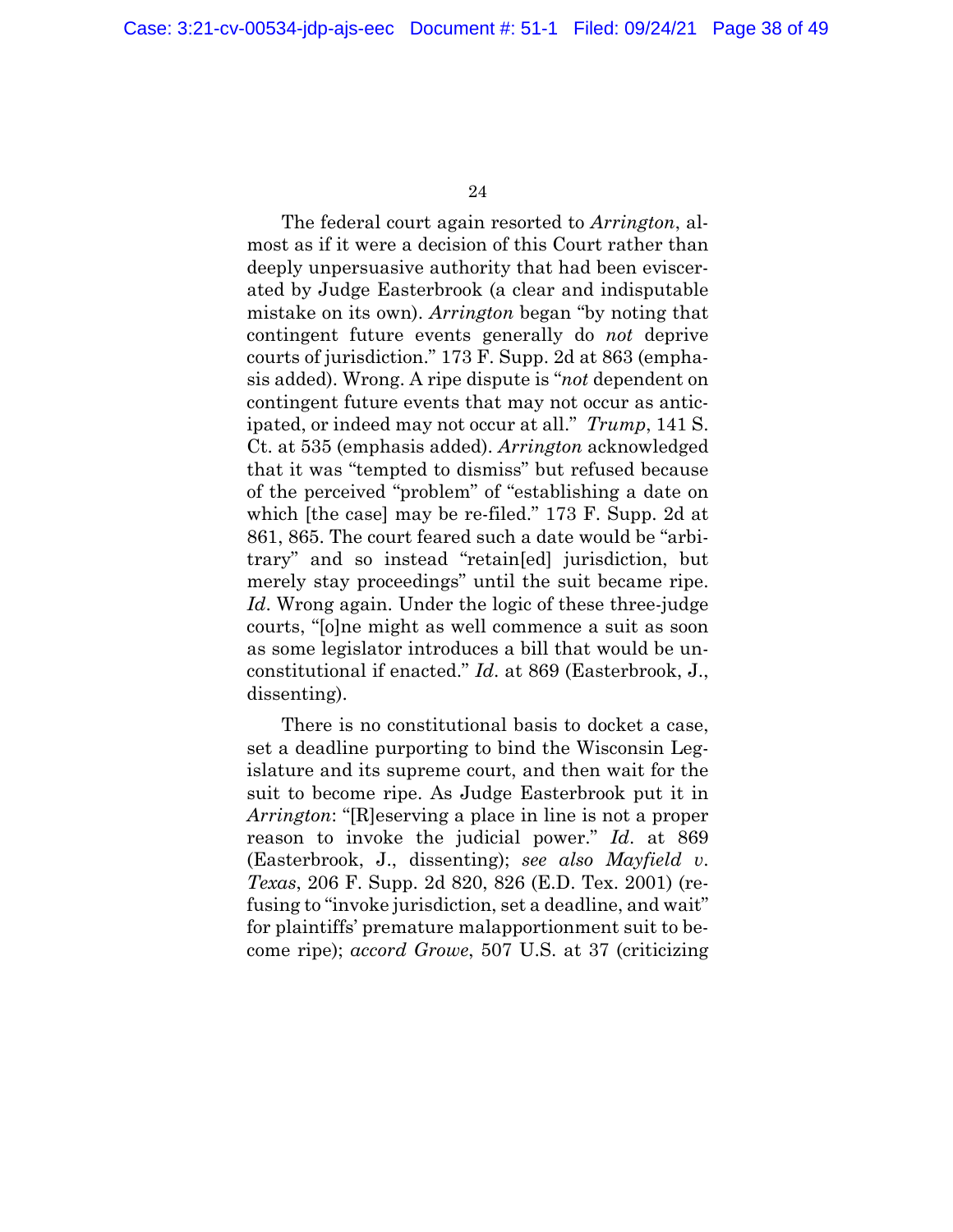federal court's "race to beat the Minnesota Special Redistricting Panel to the finish line").

There is no redistricting exception to the Constitution that permits a federal court to set the schedule for a State's redistricting process from beginning to end. The three-judge court here had no jurisdiction to do anything but dismiss the suits.

### **III. This Court's Intervention Is Warranted to Stop the Federal Reapportionment Proceedings.**

#### **A. The refusal to dismiss has irreversible effects on Wisconsin redistricting.**

**1.** That the three-judge federal court is without jurisdiction is indisputable. And yet, there are no adequate means to stop the federal proceedings other than a writ of mandamus or prohibition. Specifically, there is no undoing the effects of the federal court's order that the parties "prepare now" to meet its redistricting deadline. As this Court observed in *Growe*, "States must often redistrict in the most exigent circumstances," 507 U.S. at 35, and the federal court's involvement from the outset of the ongoing redistricting process creates even more exigency. By assuming it must act, the federal court has left the Legislature even less time to reapportion. And by proceeding now, the federal court has left all of Wisconsin's constitutional actors under the burden and expense of a discovery schedule (and whatever other rulings may ensue), made wholly unnecessary by the Wisconsin Supreme Court's decision to exercise its original jurisdiction.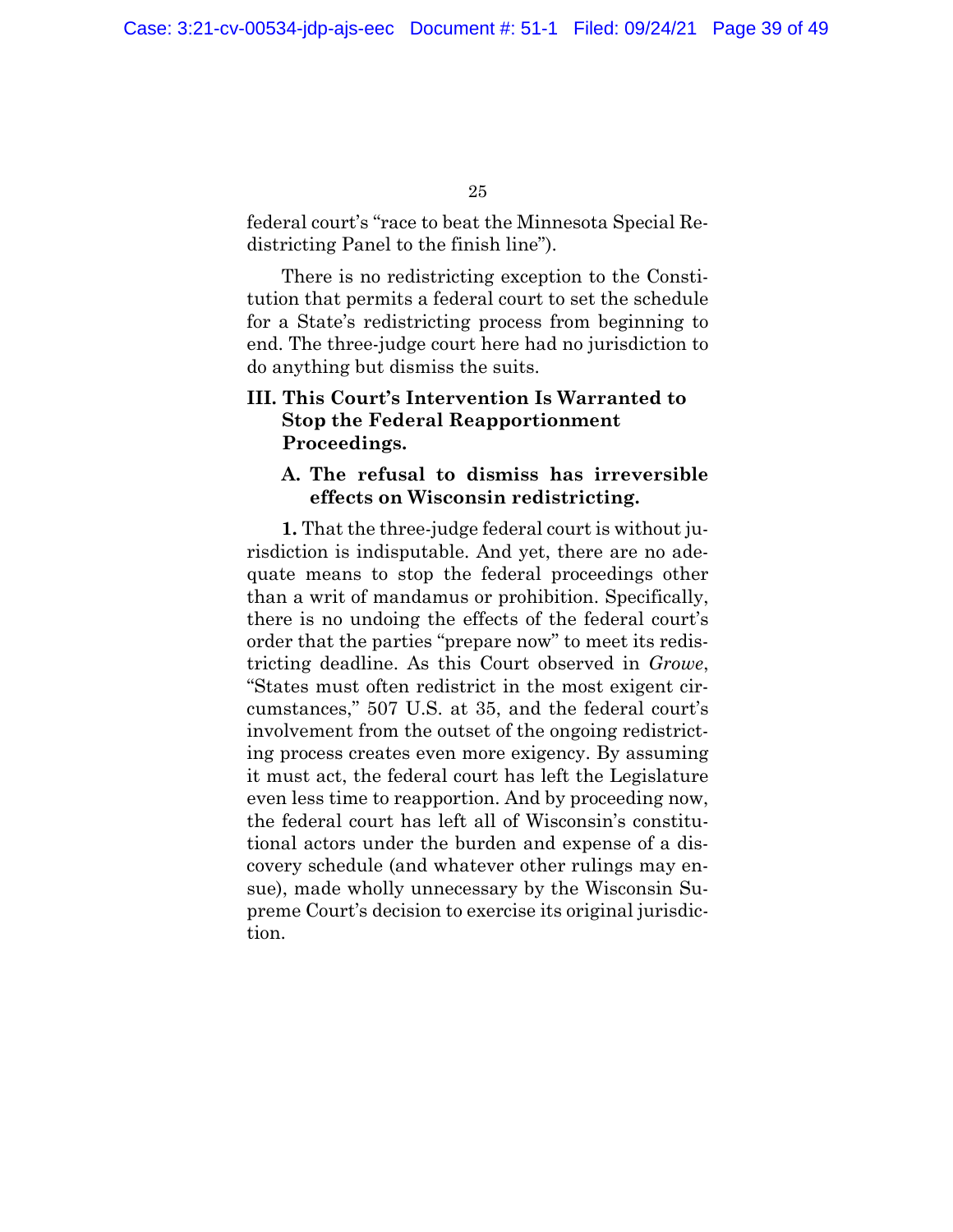The federal court is setting an unprecedented schedule that does anything but "defer consideration" of these redistricting disputes. *Growe*, 507 U.S. at 33. To set that schedule, the federal court is apparently deferring to the unelected Wisconsin Elections Commission.<sup>7</sup> The commission has alleged new maps are necessary by March 1, 2022 (even though the next primary elections are not until August 2022).<sup>8</sup> Based on the assumption that the federal court will be drawing those maps, the court has ordered the parties to "prepare now" for redistricting failure. Pet.App.10. The court has ordered the parties to create a pretrial schedule (complete with depositions, expert reports, and more) that assumes the federal cases will be tried in January—four months from now and nearly eight months before the primaries. Pet.App.15. The court has left itself and the elections commission more time

<sup>7</sup> The Wisconsin Elections Commission has no redistricting power. It never objected to federal jurisdiction and instead told the Wisconsin Supreme Court to stand down. *Compare*  Pet.App.91 (noting commission opposed the Wisconsin Supreme Court action by "noting that are two cases pending in federal district court that raise similar claims"), *with Jensen*, 639 N.W.2d at 542-43 ("The people of the state have a strong interest in a redistricting map drawn by an institution of state government ideally and most properly, the legislature, secondarily, this court."); *see also Growe*, 507 U.S. at 35 (describing "the primacy of the State" in reapportionment).

<sup>8</sup> Primary candidates' nomination papers are currently due in June 2022. Wis. Stat. §8.15(1). Such deadlines are movable in reapportionment cases when necessary. *See, e.g.*, *Wis. State AFL-CIO v*. *Elections Bd*., 543 F. Supp. 630, 639 (E.D. Wis. 1982).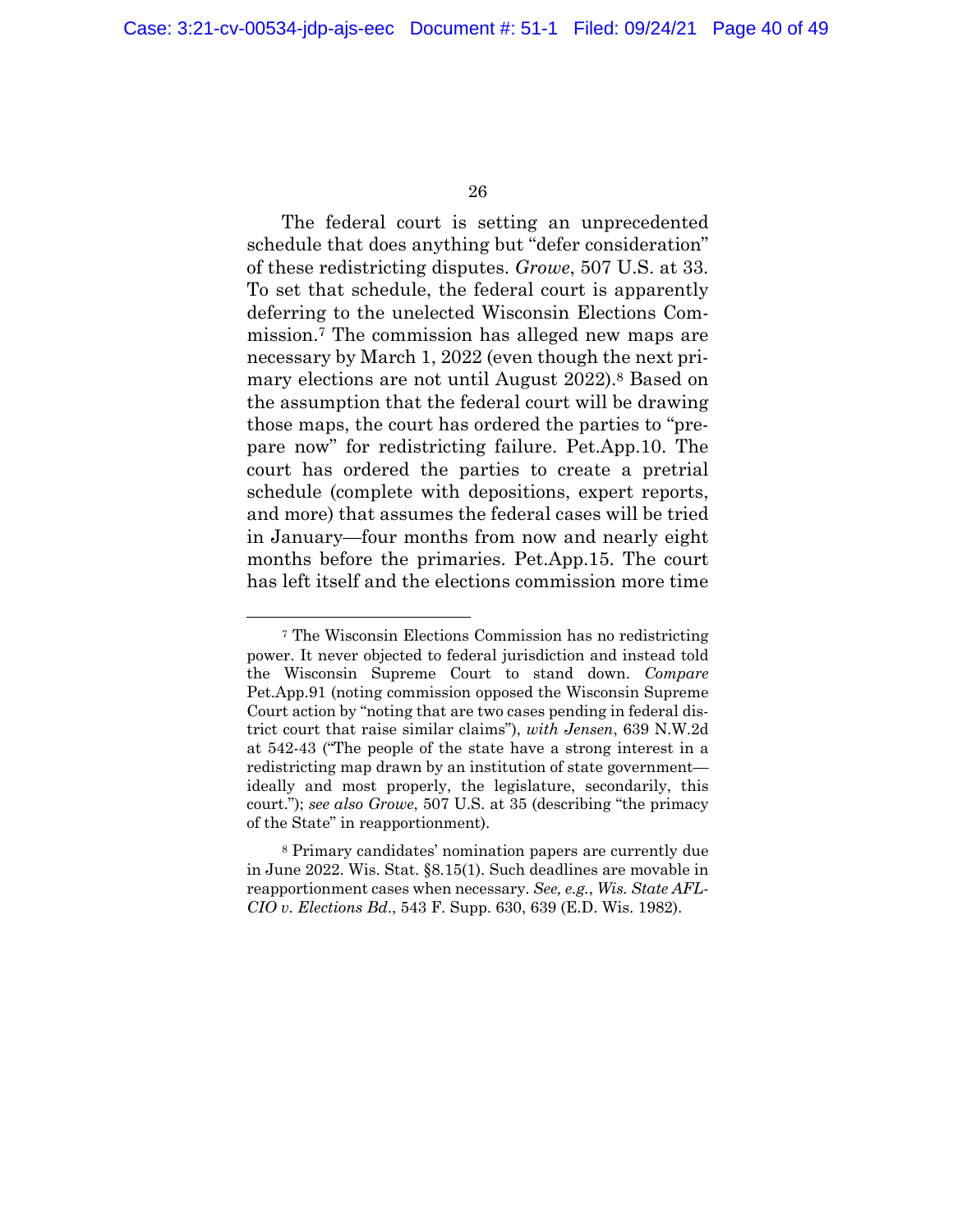to prepare for the primary elections than it has left for the Legislature (or the Wisconsin Supreme Court).<sup>9</sup>

**2.** To justify its refusal to dismiss, the court invoked the "historical pattern" of federal court intervention in past Wisconsin redistricting cycles as a justification for intervening this time around too. Pet.App.10. Observations about "historical pattern[s]" are no substitute for a real Article III case or controversy today. Nor do serial past wrongs make it right today.

That history is at odds with *Growe*. It includes a 1980s Wisconsin redistricting dispute that was *removed* from the Wisconsin Supreme Court to a federal court. *See AFL-CIO*, 543 F. Supp. at 633. After *Growe* a Wisconsin federal court has never proceeded with such haste while state-court action is pending. *See Baumgart v*. *Wendelberger*, No. 02-cv-366, 2002 WL 34127471, \*1 (E.D. Wis. May 30, 2002), *amended* 2002 WL 34127473 (E.D. Wis. July 11, 2002) (trial in April 2002, amended decision in July 2002). Likewise, other federal courts have waited for actual allegations that the redistricting process has failed or stalled before interceding. *See, e*.*g*., *Miss. State Conf*. *of N*.*A*.*A*.*C*.*P*. *v. Barbour*, No. 3:11-cv-159, 2011 WL 1870222, at \*4 (S.D. Miss. May 16, 2011) (noting legislature adjourned in April without passing a joint redistricting resolution); *Smith v*. *Clark*, 189 F. Supp. 2d 502, 503

<sup>9</sup> For the Legislature to participate in the federal proceedings, it would have to complete redistricting well ahead of the January trial date so that its maps could be addressed during pretrial expert discovery.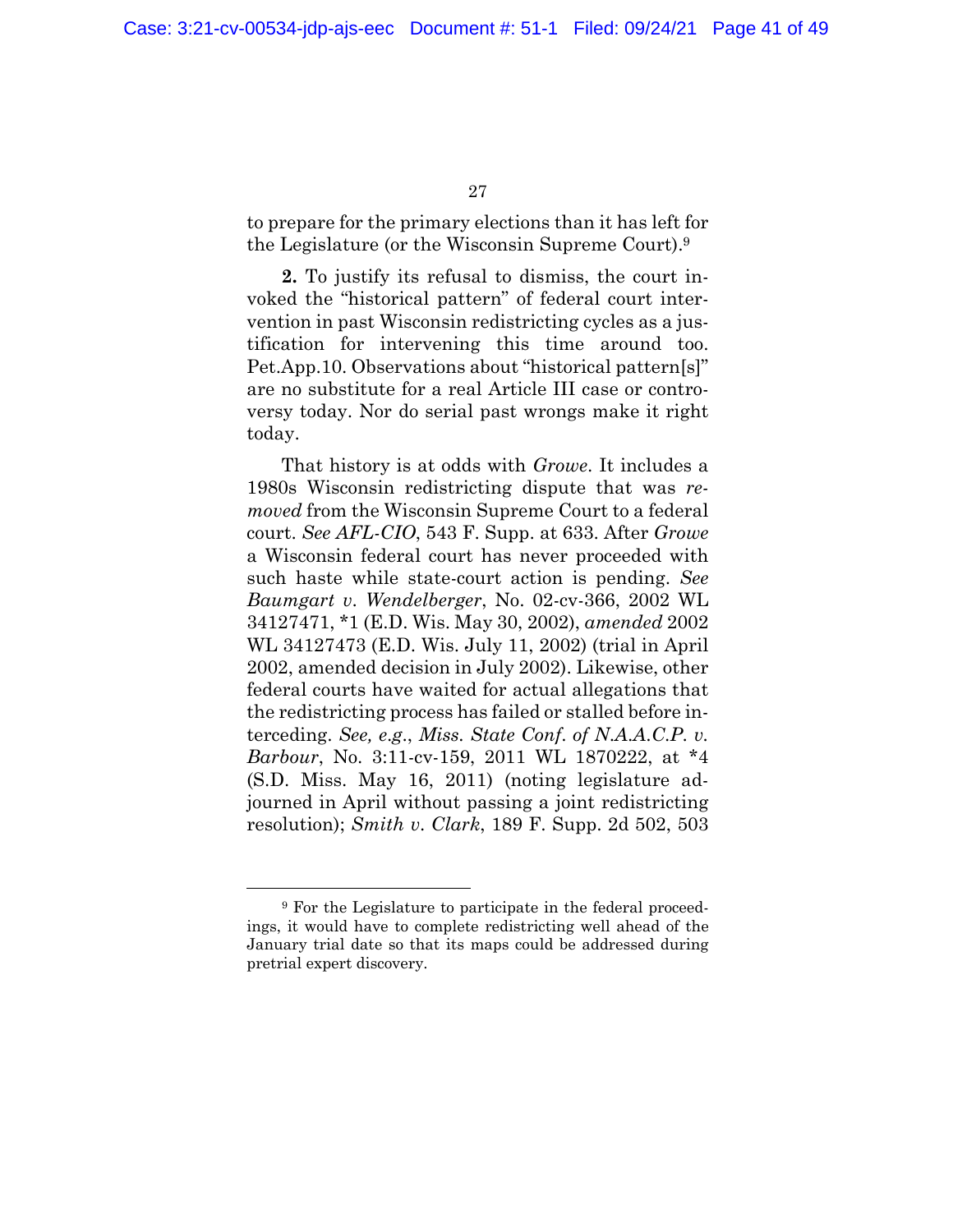(S.D. Miss. 2001) (noting "many months" had passed without a state redistricting plan).

This also illustrates the irreversible effects of federal-court involvement. In the 2001 redistricting cycle, for example, the Wisconsin Supreme Court refused to entertain an original action because the *Arrington* plaintiffs commenced their federal suit so early. *See Jensen*, 639 N.W.2d at 541. At odds with *Growe*, the State's highest court found itself deferring to the federal court, even though there was "no question" the case belonged in the supreme court. *Id*. This time around, the Wisconsin Supreme Court has again had to act in response to prematurely filed federal proceedings. As a consequence of the federal plaintiffs' early actions, the Wisconsin Supreme Court has asserted its original jurisdiction just as the legislative redistricting process begins. Pet.App.93; *see also*  Pet.App.118 (Dallet, J., dissenting) (arguing that the action was premature).

As *Jensen* and *Johnson* illustrate, when a federal court exceeds its jurisdiction and entertains a prematurely filed reapportionment suit—even if only to set a redistricting deadline and wait—the federal court interferes with the State's sovereign redistricting power. *See id*. at 541 (discussing the federal court's order scheduling discovery and trial days). The federal court's early intervention creates "unjustifiable duplication of effort and expense, all incurred by the taxpayers." *Id*. at 542. It rushes redistricting unnecessarily. And it takes finite time away from the very legislative and state-court proceedings for which *Growe*  demands deference.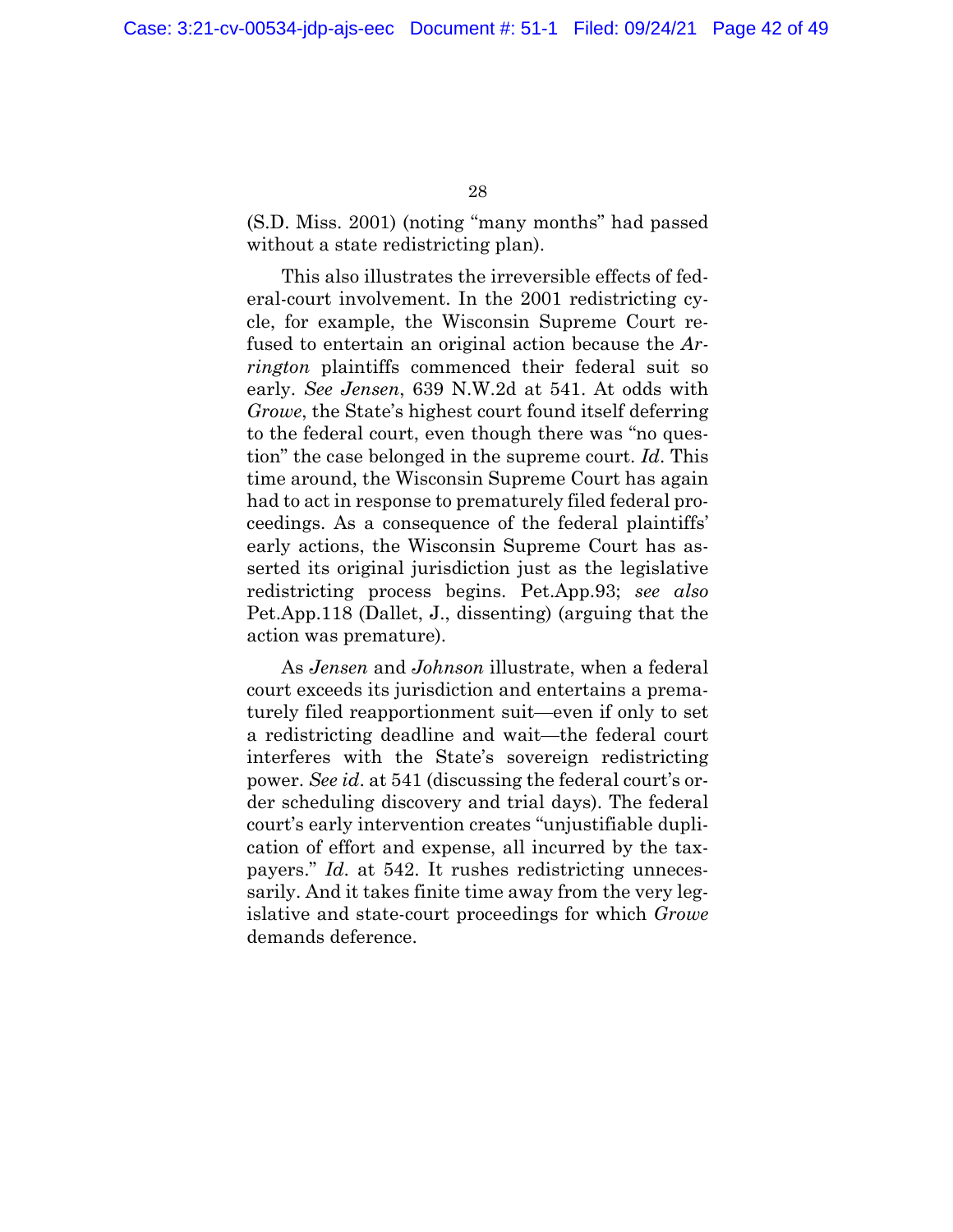#### **B. These premature cases are part of a broader trend that has evaded review.**

The refusal to dismiss is not a one-off event. It is "not uncommon" for plaintiffs to file a reapportionment suit soon after new census data is released and then ask the federal court to set a deadline and wait. *See Arrington*, 173 F. Supp. 2d at 860 (collecting cases); *see also Smith*, 189 F. Supp. at 505-06; *Miss. State Conf*. *of N*.*A*.*A*.*C*.*P*., 2011 WL 1870222, at \*9 & n.6; *Vigil v*. *Lujan*, 191 F. Supp. 2d 1273, 1274 (D.N.M. 2001); *but see, e*.*g*., *Mayfield*, 206 F. Supp. 2d at 826 (dismissing for lack of jurisdiction). When the federal court obliges, it follows *Growe* in name only. Federal courts assume jurisdiction at the very beginning of a State's redistricting process and tell the State when that process must be complete, reserving time that the State could otherwise spend redistricting so that the federal court can later bless (or alter) the new districts. But because these courts often take jurisdiction, set a deadline, and stay proceedings, that trend has evaded this Court's review.

Federal courts are not the overseers of redistricting. Quite the opposite. The States have that power. The federal court here violated the basic federalism and separation-of-powers principles that this Court has repeated time and again. States, not federal courts, have primary redistricting responsibility: "Federal courts are barred from intervening in state apportionment in the absence of a violation of federal law precisely because it is the domain of the States, and not the federal courts, to conduct apportionment in the first place." *Voinovich v. Quilter*, 507 U.S. 146, 156 (1993); *White*, 412 U.S. at 795 (collecting cases for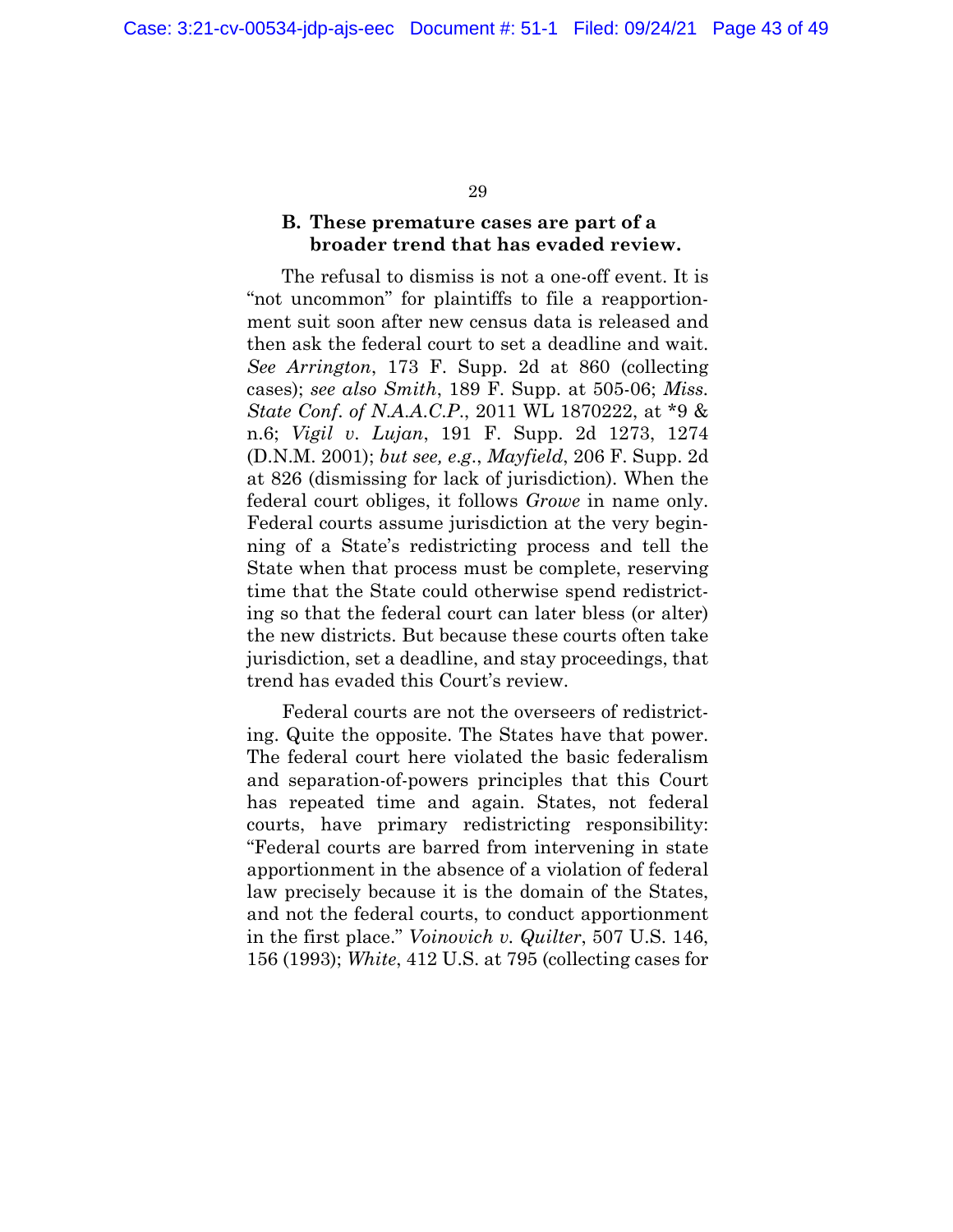the rule that "state legislatures have 'primary jurisdiction' over legislative reapportionment"); *Growe*, 507 U.S. at 33 ("In the reapportionment context, the Court has required federal judges to defer consideration of disputes involving redistricting where the State, through its legislative *or* judicial branch, has begun to address that highly political task itself.").<sup>10</sup>

In similarly sensitive separation-of-powers cases, the Court has been unwilling to presume a co-equal branch will fail at its job as a basis for federal jurisdiction. Doubt about future results does not authorize judicial intervention *in media res*. It would be laughable, for example, to suggest that a Court would have Article III jurisdiction to adjudicate the constitutionality of a newly introduced bill just in case that bill was later enacted. Rather, federal courts must allow issues to be "hashed out in the 'hurly-burly, the giveand-take of the political process'"—no matter how hopeless such a process might seem—before declaring a true impasse and intervening. *Trump v*. *Mazars USA, LLP*, 140 S. Ct. 2019, 2029 (2020) (quoting Hearings on S. 2170 et al. before the Subcommittee on Intergovernmental Relations of the Senate Committee on Government Operations, 94th Cong., 1st Sess., 87 (1975) (statement of A. Scalia, Assistant Attorney General, Office of Legal Counsel)); *see, e*.*g*., *Trump*,

<sup>10</sup> The Voting Rights Act's preclearance requirement affected the ability of some States to redistrict without federal oversight. That regime can no longer justify federally imposed redistricting deadlines today. *See Shelby County v. Holder*, 570 U.S. 529, 535, 556-57 (2013). But the three-judge court here did just that, relying on *Branch v. Smith*, 538 U.S. 254 (2003), a preclearance case, to justify its early deadline. Pet.App.15.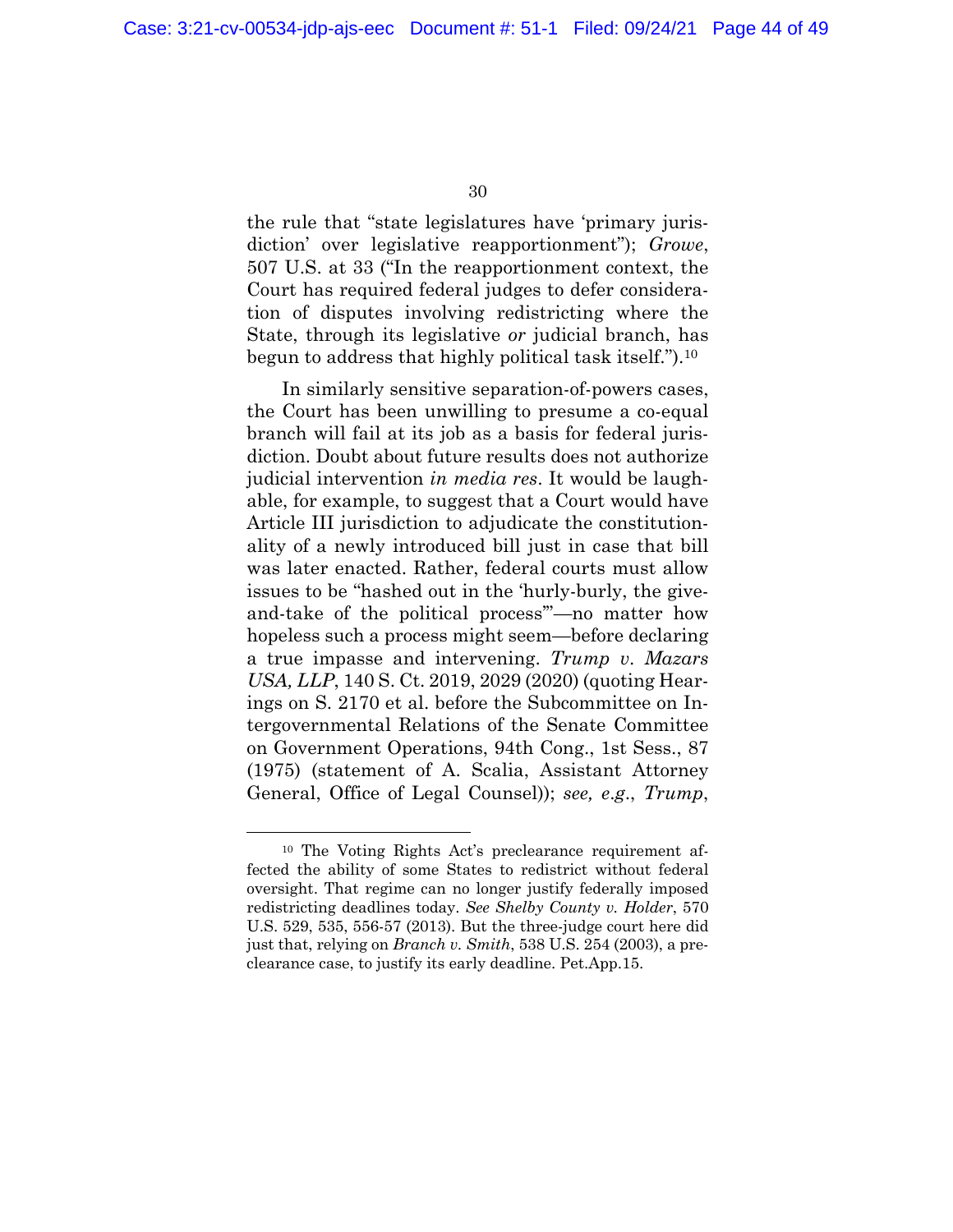141 S. Ct. at 535 ("Any prediction how the Executive Branch might eventually implement this general statement of policy is 'no more than conjecture' at this time." (quoting *Los Angeles v*. *Lyons*, 461 U.S. 95, 108 (1983)).

Here too, by asserting jurisdiction on Day 1 of redistricting, the federal court is ensuring its continued involvement in reapportionment from beginning to end. Retaining jurisdiction entrenches the federal courts as the supervisory authority over redistricting, denying the State the dignity of redistricting on its own. *See Growe*, 507 U.S. at 37; *see also Lawyer v. Dep't of Justice*, 521 U.S. 567, 589 (1997) (Scalia, J., dissenting) ("The 'opportunity to apportion' that our case law requires the state legislature to be afforded is an opportunity to apportion through normal legislative processes, not through courthouse negotiations attended by one member of each House, followed by a court decree.").

#### **C. Federal courts have allowed** *Growe***'s exception to swallow its rule.**

**1.** In many ways, *Growe* simplified the jurisdictional analysis in reapportionment cases going forward. *Growe* spoke in terms of "deferral, not abstention." 507 U.S. at 37; *see also id*. 32-33 & n.1.<sup>11</sup> But in

<sup>11</sup> This Court could alternatively revisit *Growe*'s distinction between "deferral" and "abstention" and clarify that federal courts must dismiss cases asking for reapportionment while state litigation is pending. *See Colo. River Water Conservation Dist. v. United States*, 424 U.S. 800, 817-20 (1976). Reapportionment cases implicate the "weightier considerations of constitutional adjudication and state-federal relations," "duplicative litigation," and questions of "wise judicial administration." *Id.* at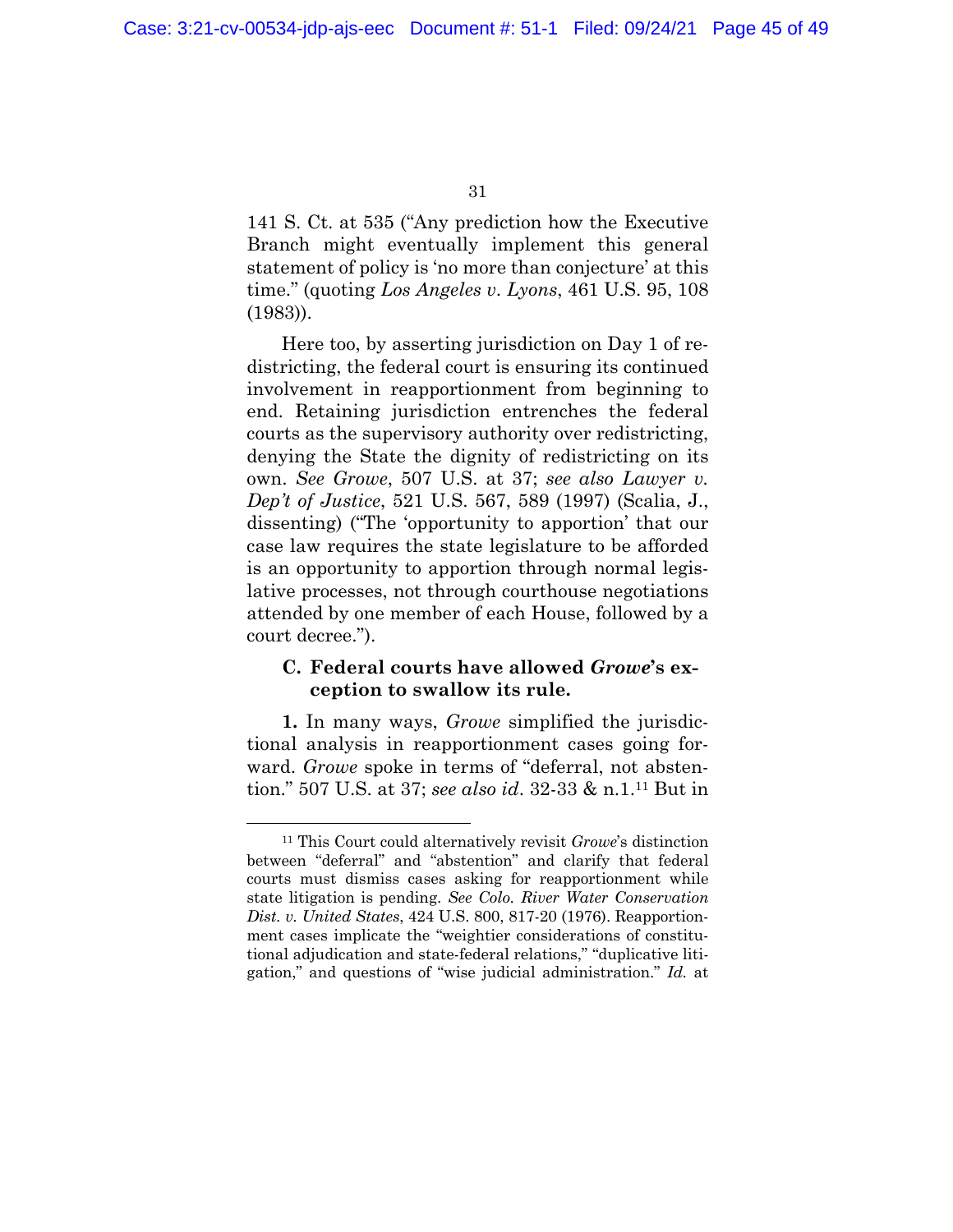doing so, *Growe* created a class of federal cases that definitionally do not meet Article III's case-or-controversy requirement. Because there can be only one set of redistricting maps, *Growe* prescribes that legislative redistricting, state redistricting litigation, and then federal redistricting litigation (if ever necessary) occur sequentially and not concurrently. *Id.* The State goes first, with the presumption that the State will ably redistrict. *Growe*, 507 U.S. at 34; *see Wise*, 437 U.S. at 539-40 (op. of White, J.); *see also Miller v*. *Johnson*, 515 U.S. 900, 916 (1995) (describing "the presumption of good faith that must be accorded legislative enactments" in redistricting). That is so even if the claims are different in state and federal court because the requested relief is the same: reapportionment of the State's one set of districts. *Growe*, 507 U.S. at 35. The possibility of federal-court involvement later on is a mere "prediction" that "rest[s] on speculation about the decisions of independent state actors." *Trump*, 141 S. Ct. at 536; *see also Clapper*, 568 U.S. at 414.

**2.** But a single line from *Growe* has emboldened federal courts to take jurisdiction over redistricting from the very beginning, set a deadline, and wait for the suit to become ripe. *Growe* states, "It would have been appropriate for the District Court to establish a deadline by which, if the [state supreme court's]

<sup>817-18.</sup> There is a century's worth of federal and state constitutional expectations that States are responsible for the "most significant" act of redistricting. *See LULAC*, 548 U.S. at 416 (op. of Kennedy, J.). And because there can be only one set of districts, it serves no one to litigate a federal case that will presumably be mooted by the legislature or the state courts in the meantime.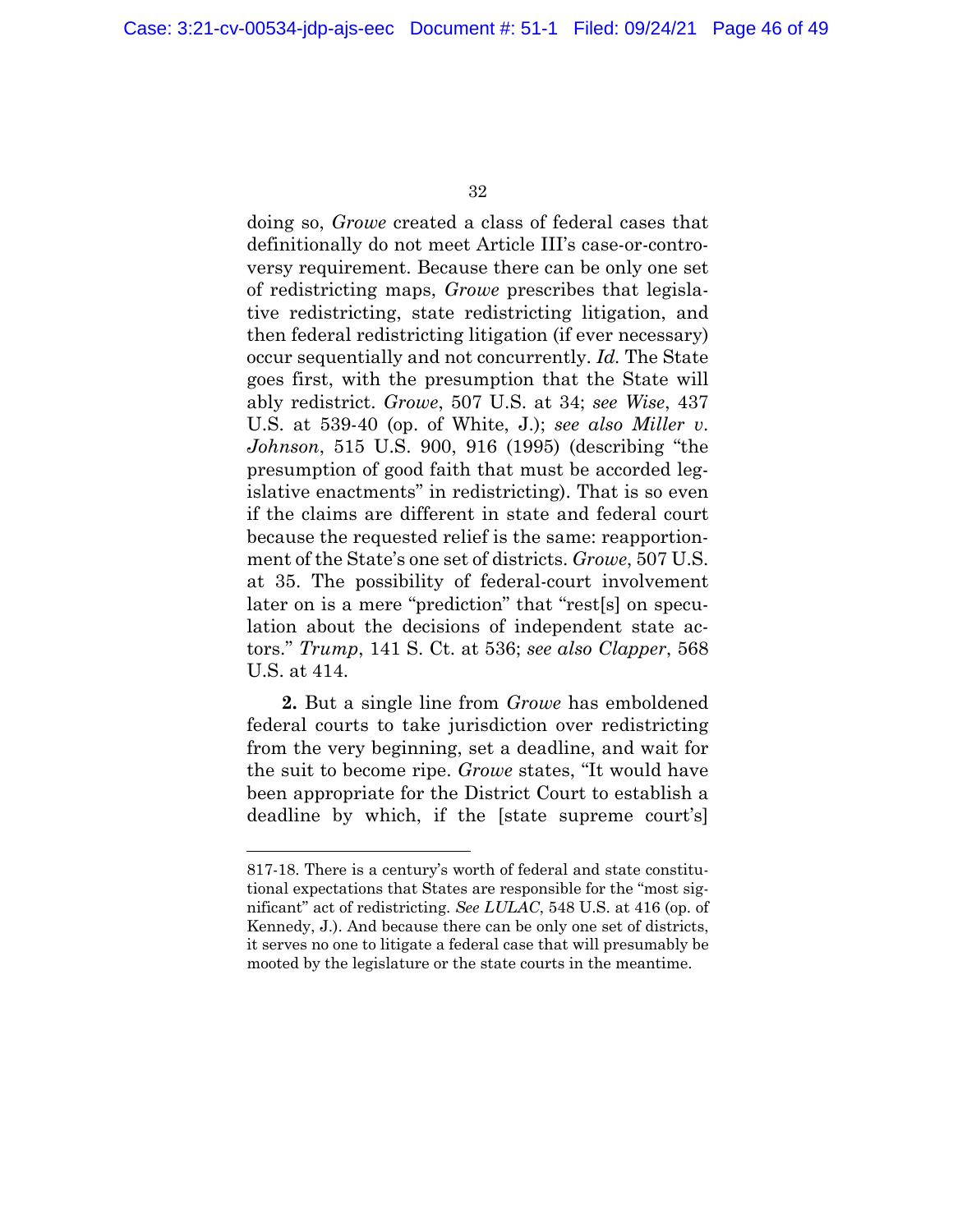Special Redistricting Panel had not acted, the federal court would proceed." 507 U.S. at 36.<sup>12</sup>

Courts have misread this as an invitation to supervise and set deadlines for States as soon as a new redistricting cycle begins. *See, e*.*g*., *Arrington*, 173 F. Supp. 2d at 865 (citing *Growe* to conclude that court's "docket-management powers" permitted it to set a future redistricting deadline even though the court doubted its current jurisdiction). But *Growe* had no occasion to consider whether an Article III case or controversy would be present at the outset of a post-*Growe* reapportionment case, where federal courts must now defer to allow the State to redistrict. And *Growe* could not, *sub silentio*, expand Article III's limitations on the judicial power for all redistricting cases going forward. *See Ariz. Christian Sch*. *Tuition Org*. *v*. *Winn*, 563 U.S. 125, 144 (2011) ("When a potential jurisdictional defect is neither noted nor discussed in a

<sup>12</sup> The idea of a "deadline" originated with *Scott v. Germano*, 381 U.S. 407, 409 (1965) (per curiam). The *Germano* litigation was one of several malapportionment suits circulating in the 1960s that was then granted, vacated, and remanded after *Reynolds. Id.* at 408. On remand, the federal court ordered that the Illinois General Assembly submit a new senate redistricting plan that complied with *Reynolds*. *Id.* at 408. This Court vacated that order and explained that the federal court "should have stayed its hand" because the state supreme court had retained jurisdiction to oversee the senate's reapportionment. *Id.* at 408. But when the Court vacated the federal court's order, it "remanded with directions that the District Court enter an order fixing a reasonable time" for the legislature and state court to act before the next election. *Id.* at 409. Like *Growe*, *Germano* does not suggest that a federal court would have the same authority in a prematurely filed impasse suit.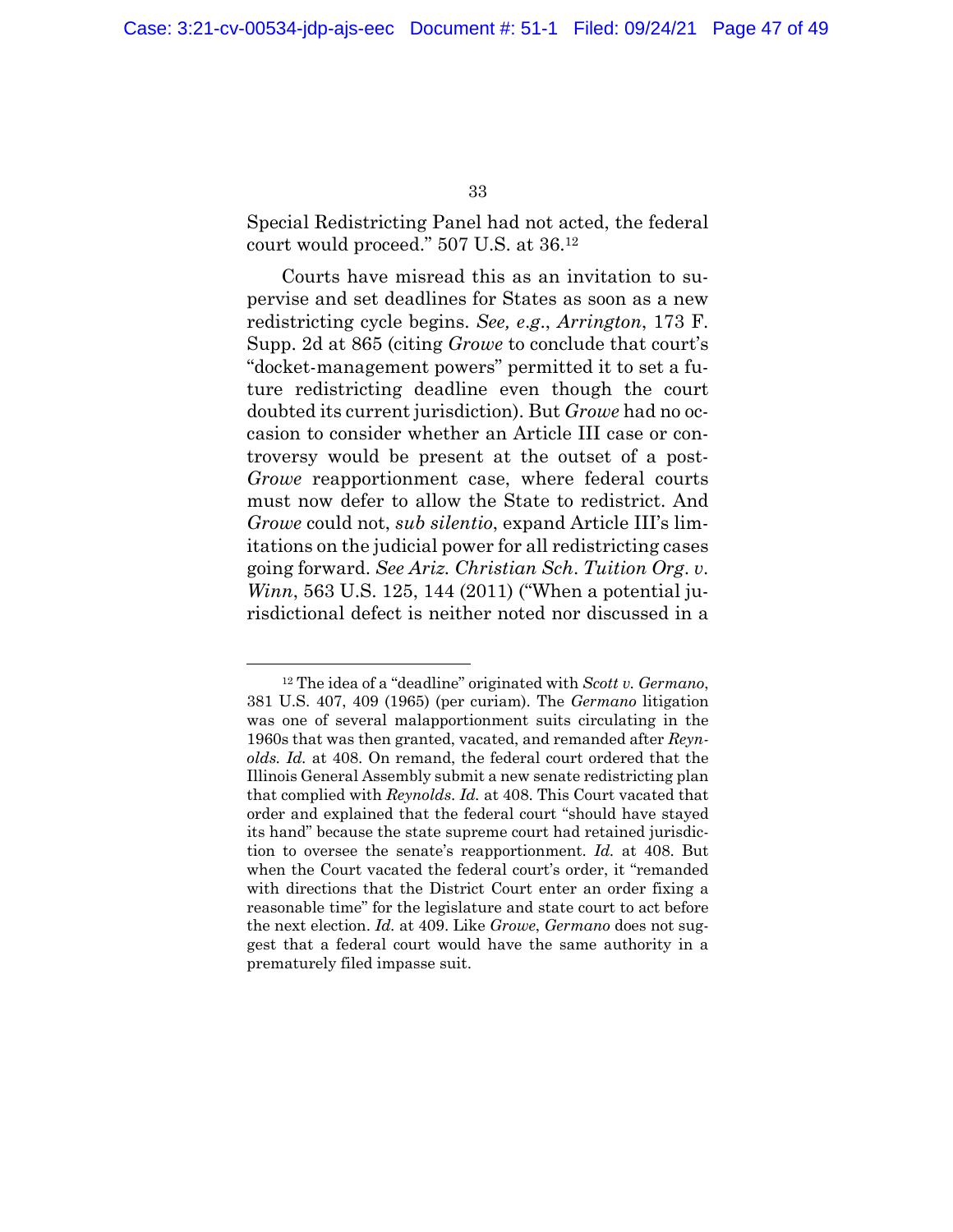federal decision, the decision does not stand for the proposition that no defect existed.").

To say *Growe* empowers a federal court to overlook the absence of a case or controversy and retain supervisory federal jurisdiction also ignores what *Growe* says about the primacy of States and state courts in redistricting. *Growe* presumes States will redistrict unless and until it becomes "apparent" that there will not be a redistricting plan in time for the primaries. 507 U.S. at 36. There is no additional requirement that there be months built in for appeals and collateral litigation. *See id*. at 35 ("We fail to see the relevance of the speed of appellate review."). Nor is there any requirement that a lower federal court build in time to bless (or alter) the new districts. That court has no power to sit as a pseudo-court of appeals over ongoing state-court proceedings. Only this Court does. 28 U.S.C. §1257(a). And once the state court acts, its judgment demands full faith and credit by every other court, and normal preclusion rules apply. *See Growe*, 507 U.S at 35-36; *see also Wise*, 437 U.S. at 540 (op. of White, J.) (explaining that, even if districts were declared unconstitutional, the legislature should be afforded a "reasonable opportunity" to adopt its own "substitute" plan, which "if forthcoming, will then be the governing law").

Every branch of the Wisconsin state government is now engaged in reapportionment. The federal court's obligation is to defer. *See Growe*, 507 U.S at 37. Proceeding now defies *Growe* and obstructs the redistricting process. Any relief would be purely advisory. The cases must be dismissed.